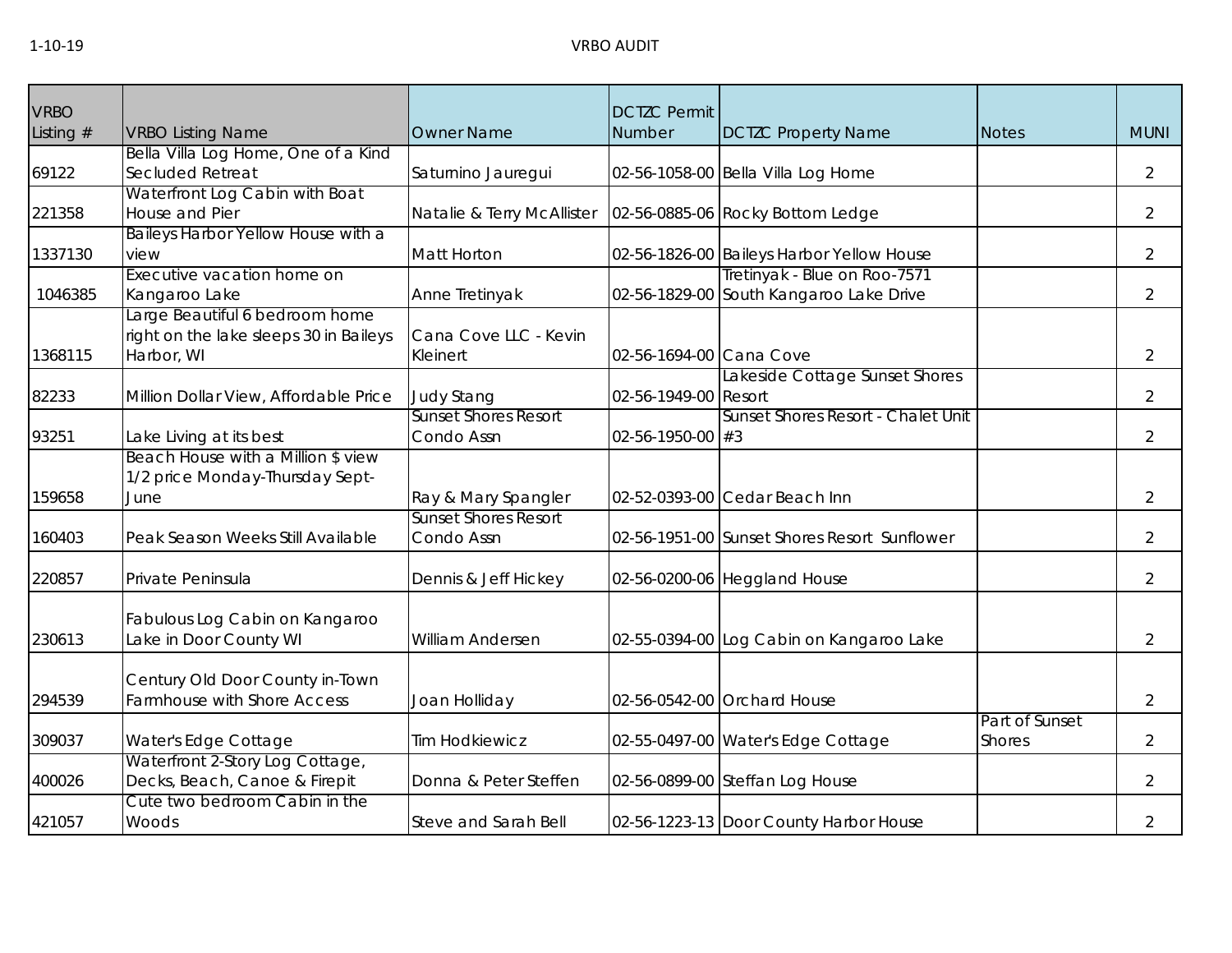| 460436  | Peace in the Pines                                                                     | Ricardo M Ochoa                            |                         | 02-56-1297-00 Peace in the Pines                                  |                        | $\overline{2}$ |
|---------|----------------------------------------------------------------------------------------|--------------------------------------------|-------------------------|-------------------------------------------------------------------|------------------------|----------------|
| 466961  | A Quiet Retreat in Door County Close<br>to the Water, Shops Eateries and<br>Golf       | Linda Brown                                | 02-55-0538-00 The Gulls |                                                                   | permitted for<br>three | $\overline{2}$ |
|         | Newly remodeled, 2 Acres W/200'<br>Private Waterfront, Huge Deck, 5 Star               |                                            |                         |                                                                   |                        |                |
| 467927  | Rating                                                                                 | Chris Warecki                              |                         | 02-56-1312-00 All Creatures Lane - Warecki                        | permitted for 3        | 2              |
| 510375  | Charming 100yr. log home with<br>upscale modern conveniences.                          | David Hass                                 |                         | Sunset Shores Resort - Kangaroo<br>02-56-1953-00 Kabin Unit #6    |                        | $\overline{2}$ |
| 633251  | Private Cottages situated on a rock<br>bluff located in downtown baileys<br>harbor     | Jessica and John Dennis                    |                         | 02-55-1415-00 Baileys Harbor on the Rocks                         | Permitted for two      | 2              |
| 634804  | Private Cottages situated on a rock<br>bluff located in downtown baileys<br>harbor     | Jessica and John Dennis                    |                         | 02-55-1415-00 Baileys Harbor on the Rocks                         | Permitted for two      | 2              |
| 1479408 | Door County Dreamin                                                                    | Kate & Robert Lindsley                     |                         | 02-56-1960-00 Door County Dreaming                                |                        | $\overline{2}$ |
| 661048  | Enjoy the Quiet Die of the Door<br>County Peninsula, 165' of Lake<br>Michigan Shore    | Janet Batzli                               |                         | 02-55-0557-00 The Haven on North Bay                              |                        | 2              |
| 663478  | Peak Season Weeks Still Available                                                      | <b>Sunset Shores Resort</b><br>Condo Assoc |                         | 02-56-1952-00 Sunset Shores Resort - Tiger Lily                   | permitted for five     | $\overline{2}$ |
| 699521  | Remodeled, 250' waterfrontm 6<br>wooded acres, huge deck with view<br>of Cana Island   | Chris Warecki                              |                         | 02-56-1312-00 All Creatures Lane - Warecki                        | permitted for 3        | $\overline{2}$ |
| 767152  | Lake House on Kangaroo Lake in<br>Door County with Dock, 4 Bdrm, 2.5<br><b>Bath</b>    | <b>Ryan and Maureen</b><br>Sundeen         |                         | 02-56-1562-00 Sundeen Lakeside Retreat                            |                        | $\overline{2}$ |
| 791464  | Stone Ridge on 4.2 Wooded<br>Acres/Firepit, 4 Bedrooms, 2.5 Baths,<br>Sleeps 14 & Pets | Stone Ridge                                | 02-56-0272-13 Mel Fogel |                                                                   |                        | $\overline{2}$ |
| 803367  | 2 Newly Remolded Homes with<br>Sauna on 10 Acres of Beauty and<br>Privacy. Sleeps 12.  | Dr. Phil Arnold                            |                         | 02-56-1563-00 Meadow Road Rental - Arnold                         |                        | 2              |
| 824979  | Door County Cabin in the Woods,<br><b>Baileys Harbor</b>                               | Karen Berndt                               |                         | Door County Cabin in the<br>02-56-1564-00 Wooods & Tranquil Condo | permitted for 2        | 2              |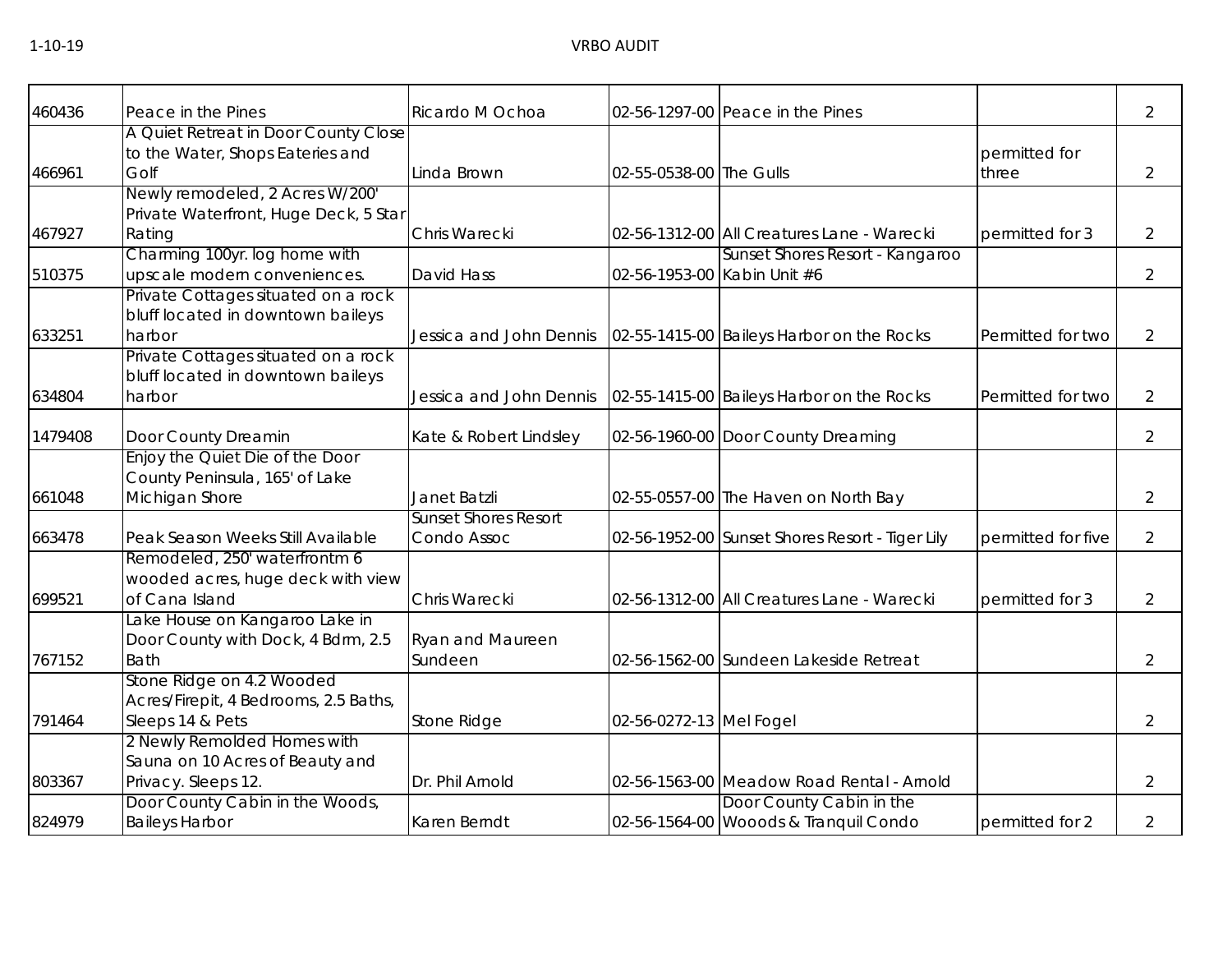|         |                                                               |                                |                            | Door County Cabin in the                                          |                 |                |
|---------|---------------------------------------------------------------|--------------------------------|----------------------------|-------------------------------------------------------------------|-----------------|----------------|
| 850256  | Baileys Harbor Condo, Door County                             | Karen Berndt                   |                            | 02-56-1564-00 Wooods & Tranquil Condo                             | permitted for 2 | $\overline{2}$ |
|         | Wildwood Beach House Has A Large                              |                                |                            |                                                                   |                 |                |
|         | Private Sandy Beach On The Shore                              |                                |                            |                                                                   |                 |                |
| 882335  | Of Lake Michig                                                | Laura Thometz                  |                            | 02-56-1640-06 Wildwood Beach Home                                 |                 | $\overline{2}$ |
|         |                                                               |                                |                            |                                                                   |                 |                |
|         | Acres Of Country Living, Firepit,                             | Eleanor R Poole Trust C/O      |                            |                                                                   |                 |                |
| 1056529 | Plenty Of Parking Wifi, Pets allowed                          | Allen Poole                    | 02-56-1733-13 Burnt Hollow |                                                                   |                 | $\overline{2}$ |
|         | Quintessential Door County cottage                            |                                |                            |                                                                   |                 |                |
| 1077847 | just steps from the water!                                    |                                |                            | Jeffrey & Tamara Wiswell 02-56-1696-06 Kangaroo Lake Road Cottage |                 | $\overline{2}$ |
|         | Door County Baileys Harbor Large                              |                                |                            | Baileys Large Home for Families -                                 |                 |                |
| 1436478 | Home for Families and Groups                                  | Pelican Bay LLC                | 02-56-2016-00 Nguyen       |                                                                   |                 | $\overline{2}$ |
|         |                                                               |                                |                            |                                                                   |                 |                |
| 1102901 | You Won't Want To Leave -- +                                  | Deb Homan                      |                            | 02-56-1468-00 Merlin's Lake House - Homan                         |                 | $\overline{2}$ |
|         |                                                               |                                |                            |                                                                   |                 |                |
|         | Lakefront home in Baileys Harbor                              | Bues Point Road, LLC -         |                            |                                                                   |                 |                |
| 1188298 | near Cana Lighthouse                                          |                                |                            | William McAleer, Member 02-56-1803-00 Bues Point Road- McAleer    |                 | $\overline{2}$ |
|         | Lake-house With The Best View Of                              |                                |                            |                                                                   |                 |                |
| 1190668 | Cana Island And It's Lighthouse You<br>Can Find!              | Stephen Clemnti Jr.            |                            | 02-56-1820-00 Boreal Beach House                                  |                 | $\overline{2}$ |
|         | Three Bedroom Lake House with Boat                            | <b>Family Style Contractor</b> |                            |                                                                   |                 |                |
| 418647  | <b>Dock</b>                                                   | LLC                            |                            | 02-56-0339-06 Our Place on Kangaroo Lake                          |                 | $\overline{2}$ |
|         |                                                               |                                |                            |                                                                   |                 |                |
|         | Stone Cottage, Nestled In The                                 | Dennis & Tamara Zee/           |                            |                                                                   |                 |                |
| 1209428 | Woods in Door County - Call for rates William & Lesley O'Kane |                                |                            | 02-56-1824-00 Stone Cottage                                       |                 | $\overline{2}$ |
|         | THIS TREE HOUSE IS A PERFECT                                  | Martha and Michael             |                            |                                                                   |                 |                |
| 1248135 | <b>COUPLES GETAWAY</b>                                        | <b>Schulkins</b>               |                            | 02-56-1835-00 The Treehouse - Schulkins                           |                 | $\overline{2}$ |
|         | Kangaroo lake water frontage                                  |                                |                            |                                                                   |                 |                |
| 1270494 | opening June 2018                                             | Michael Servais                |                            | 02-56-1893-00 Island View Lake House                              |                 | $\overline{2}$ |
|         | Beautiful House, Amazing Garden,                              |                                |                            |                                                                   |                 |                |
| 1351000 | Downtown Baileys Harbor                                       | Carraig Cottages LLC           | 02-55-0653-00 Carraig Mor  |                                                                   |                 | $\overline{2}$ |
|         |                                                               |                                |                            |                                                                   |                 |                |
|         | Beautiful Home Downtown Baileys                               |                                |                            |                                                                   |                 |                |
| 1351022 | Harbor Newly Furnished May 2015                               | Carraig Cottages LLC           |                            | 02-55-0652-00 Carraig Beag Cottage                                |                 | $\overline{2}$ |
|         | Fabulous New Two Bed, Two Bath                                |                                |                            |                                                                   |                 |                |
| 1351028 | Cottage On Kangaroo Lake                                      | Carraig Cottages LLC           |                            | 02-56-1052-00 Carraigeen Cottage                                  |                 | $\overline{2}$ |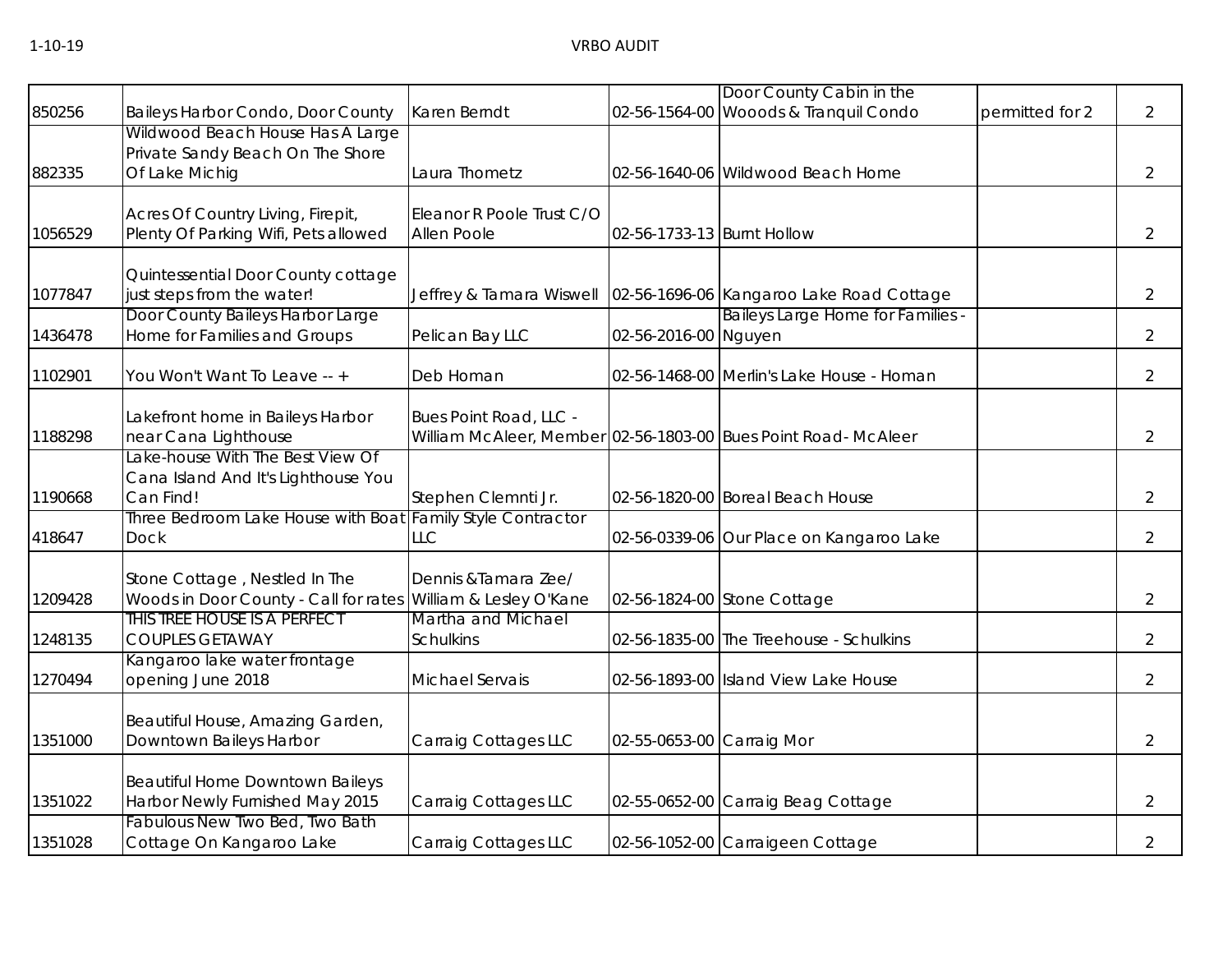|           | Newly renovated with over 250 feet    |                                                        |                         | Secluded Waterfront Home on                    |                 |                |
|-----------|---------------------------------------|--------------------------------------------------------|-------------------------|------------------------------------------------|-----------------|----------------|
| 1357038   | of Shoreline!                         | Eva McKee                                              | 02-56-1850-06 North Bay |                                                |                 | $\overline{2}$ |
|           | Lagom Lodge, a lovely three-          |                                                        |                         |                                                |                 |                |
|           | bedroom chalet style home that sits   |                                                        |                         |                                                |                 |                |
| 1360725   | on the lakefront                      | Stephen & Michelle Hoke 02-56-1914-06 Lagom Lodge      |                         |                                                |                 | $\overline{2}$ |
|           | Daisy Cottage is a quintessential     |                                                        |                         |                                                |                 |                |
|           | Door County two-bedroom lakefront     |                                                        |                         |                                                |                 |                |
| 1360726   | cottage                               | Stephen & Michelle Hoke 02-56-1915-06 Daisy Cottage    |                         |                                                |                 | $\overline{2}$ |
|           |                                       | William and Heather                                    |                         |                                                |                 |                |
| 723507    | Large Home on Kangaroo Lake           | Andersen                                               |                         | 02-56-1543-06 Kangaroo Lake Retreat            |                 | $\overline{2}$ |
|           | Bailey's Harbor Cabin Secluded in     |                                                        |                         |                                                |                 |                |
|           | Woods, Walking distance to            |                                                        |                         | Baileys Harbor Near Kangaroo                   |                 |                |
| 4648066ha | Kangaroo Lake-DUPLEX                  | Alyssa Lebakken                                        |                         | 02-56-1782-00 Lake - Lebakken                  | permitted for 2 | $\overline{2}$ |
|           |                                       |                                                        |                         |                                                |                 |                |
|           | North Unit Cabin Bailey's Harbor Door |                                                        |                         | Baileys Harbor Near Kangaroo                   |                 |                |
| 4706534ha | County Near Kangaroo Lake             | Alyssa Lebakken                                        |                         | 02-56-1782-00 Lake - Lebakken                  | permitted for 2 | $\overline{2}$ |
|           |                                       | <b>Tom and Michele</b>                                 |                         |                                                |                 |                |
| 1435263   | The Oaks at Baileys Bluff             | Schaefer                                               |                         | 02-56-1983-00 Oaks at Baileys Bluff - Schaefer |                 | $\overline{2}$ |
|           | NEW! Baileys Harbor Studio on Lake    |                                                        |                         |                                                |                 |                |
| 4840107ha | Michigan!                             | James Dillenburg                                       |                         | 02-56-1257-00 Shalom Stone                     |                 | $\overline{2}$ |
|           | Lakeview Cottage in Downtown          |                                                        |                         |                                                |                 |                |
|           | 4924765ha Baileys Harbor              | Pamela Schmitz                                         |                         | 02-56-1876-00 Baileys Harbor Beach House       |                 | $\overline{2}$ |
|           |                                       |                                                        |                         |                                                |                 |                |
|           | Clay Banks Retreat a Beautiful Quiet  |                                                        |                         |                                                |                 |                |
| 271777    | Home on Lake Michigan                 | Dean & Corrine Zajac                                   |                         | 06-56-1002-00 Clay Banks Retreat               |                 | 6              |
|           | Beautiful Lakefront Home in Southern  |                                                        |                         |                                                |                 |                |
| 343303    | Door County                           | Robert & Mary O'Neil                                   |                         | 06-56-1147-00 O'Neil - 290 Clar Lin            |                 | 6              |
| 754723    |                                       |                                                        |                         |                                                |                 |                |
|           | Enjoy your own secluded beach         | Mark Ciepluch<br>Door County Clay Banks                |                         | 06-56-0901-00 White Sands Hideaway             |                 | 6              |
|           |                                       | Retreat                                                |                         |                                                |                 |                |
| 1244408   | Door County Retreat                   |                                                        |                         | 06-56-1866-00 Darelynn M Louscher              |                 | 6              |
|           | Panorama Waterfront Guest House       |                                                        |                         |                                                |                 |                |
| 57138     | North of Sturgeon Bay                 | Margaret Koenen                                        |                         | 08-55-0155-00 Koenens Panorama Guest House     |                 | 8              |
|           |                                       |                                                        |                         |                                                |                 |                |
|           | Pet Friendly Private Cottage on 10    | Applewood Cottage                                      |                         |                                                |                 |                |
| 78867     | Acre Farm in Fish Creek               | Property Managment LLC 08-55-0093-00 Applewood Cottage |                         |                                                |                 | 8              |
|           |                                       |                                                        |                         |                                                |                 |                |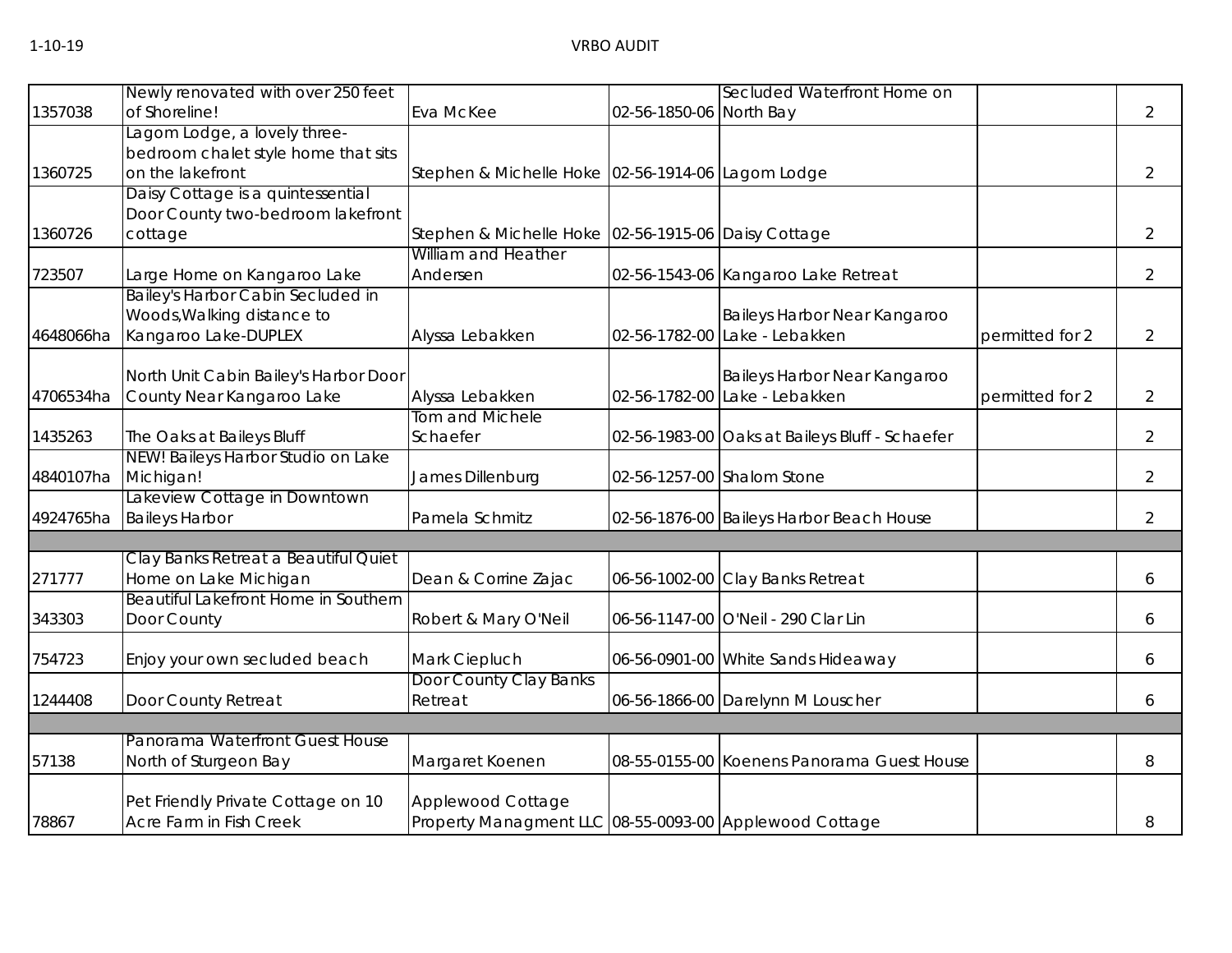|        | Luxury Home in Magnificient Door                                |                                   |                            | A luxury Log Home - Door County                 |                 |   |
|--------|-----------------------------------------------------------------|-----------------------------------|----------------------------|-------------------------------------------------|-----------------|---|
| 189273 | County, WI                                                      | Carol Trimberger                  | 08-56-0088-00 Market       |                                                 |                 | 8 |
|        | Cottage on the Bay - Waterfront,                                |                                   |                            |                                                 |                 |   |
|        | 100' Beach, 50ft pier, Sunsets,                                 | Cottage on the Bay                |                            | Elizabeth & Mario                               |                 |   |
| 224851 | Secluded, Wi-Fi                                                 | Bernardi                          |                            | 08-56-0841-00 Bernardi/Bernardi Enterprises LLC |                 | 8 |
|        | Stunning Door County Cabin in the                               |                                   |                            |                                                 |                 |   |
|        | Woods, Wi-Fi, firepit, fireplace, game                          |                                   |                            |                                                 |                 |   |
| 230079 | room                                                            | Charles Ireland                   |                            | 08-56-0925-00 Hidden Bear Cabin                 |                 | 8 |
|        |                                                                 |                                   |                            |                                                 |                 |   |
| 288910 | Vacation in Door County, Wisconsin -<br>Cape Cod of the Midwest | Landmark Carson                   | 08-53-0945-00 Fred Carson  |                                                 |                 | 8 |
|        | The Honey Dew Lodge at Egg Harbor                               |                                   |                            |                                                 |                 |   |
| 341406 | Door County WI                                                  | <b>WDL Trust</b>                  |                            | 08-56-0702-00 Honey Dew Lodge                   |                 | 8 |
|        | Amazing views from peaceful home                                |                                   |                            |                                                 |                 |   |
|        | overlooking green bay close to                                  |                                   |                            |                                                 |                 |   |
| 375676 | beach                                                           | Tim & Mary Kelley                 | 08-53-0305-00 Kelley House |                                                 |                 | 8 |
|        |                                                                 |                                   |                            |                                                 |                 |   |
|        | Bayside Log Home Waterfront, WiFi, 3                            |                                   |                            |                                                 |                 |   |
| 403451 | bedrooms, Direct TV, Fire Pit                                   | Laurel Key                        |                            | 08-56-1037-13 Bayside Log Home                  |                 | 8 |
|        | Luxury Log Cabin in Egg Harbor Door                             |                                   |                            |                                                 |                 |   |
| 404293 | County                                                          | Susan Mullarkey                   |                            | 08-56-0647-00 Birch Lane Log Cabin              |                 | 8 |
|        |                                                                 |                                   |                            | Landmark - Rudy - Units 1303,                   |                 |   |
| 423455 | Landmark 2-BR King Beds, 2-Bath                                 | Curtis Rudy                       |                            | 08-53-1346-00 4218 and 2332                     | permitted for 2 | 8 |
|        | Wooded Beach Front Property that                                |                                   |                            |                                                 |                 |   |
| 456458 | sleeps 12                                                       | <b>Robert Cowles</b>              | 08-56-1376-00 The Annex    |                                                 |                 | 8 |
|        |                                                                 |                                   |                            |                                                 |                 |   |
| 456464 | Secluded Waterfront Cottage                                     | <b>Robert Cowles</b>              |                            | 08-56-1375-00 Cherry Lodge                      |                 | 8 |
|        |                                                                 |                                   |                            | Cousins Cottage - Your key to the               |                 |   |
| 468335 | Your key to the door                                            | Bryan Troutman                    | 08-56-1322-00              | Door                                            |                 | 8 |
|        | Updated 1 bedroom king, book now                                |                                   |                            |                                                 |                 |   |
| 476628 | for winter fun in door county                                   | <b>Michael Kostiuk</b>            |                            | 08-53-0676-00 Landmark Resort -MJK Rentals      |                 | 8 |
|        | Stunning waterview condo at the                                 |                                   |                            |                                                 |                 |   |
| 513963 | andmark Resort in Egg Harbor                                    | <b>Curtis &amp; Carrie Downes</b> |                            | 08-53-1344-00 Landmark Downes #2207             |                 | 8 |
|        |                                                                 | David Ohlson/ Charles             |                            |                                                 |                 |   |
| 566840 | Views of Green Bay and Egg Harbor                               | Chilcote                          |                            | 08-56-0729-06 Ohlson Chateau2                   |                 | 8 |
|        | Unique Distinctive Cottage on the                               | Sara Steinharted/Jon              |                            |                                                 |                 |   |
| 595501 | Shores of Green Bay                                             | Chapman                           |                            | 08-56-1316-06 Whitestone at the Water           |                 | 8 |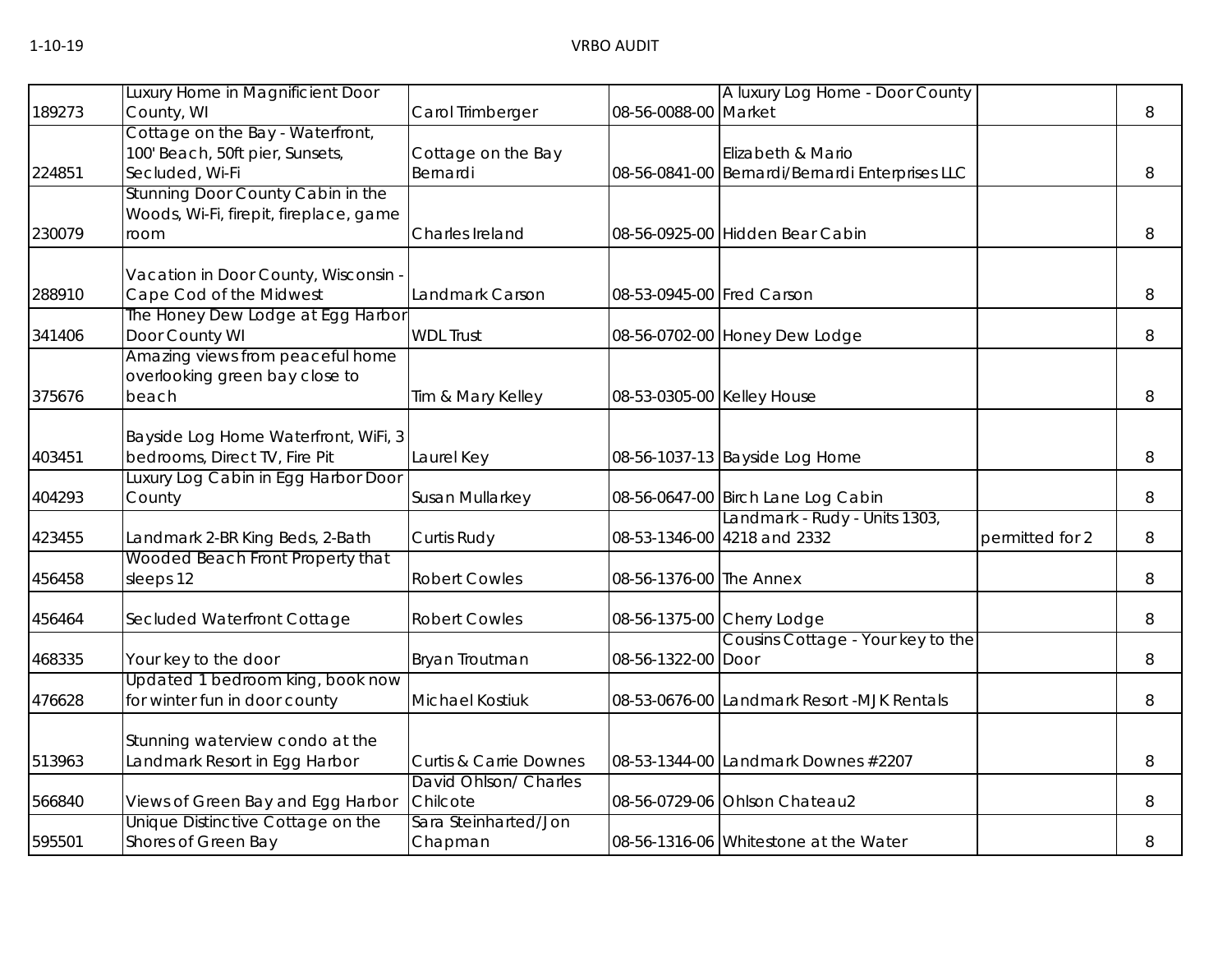|         | Privacy In The Woods, Yet Close To                                    |                                  |                            |                                            |                 |   |
|---------|-----------------------------------------------------------------------|----------------------------------|----------------------------|--------------------------------------------|-----------------|---|
| 655760  | All The Fun!                                                          | <b>Butterfly House - Blosser</b> |                            | 08-56-1580-00 Robert Blosser               |                 | 8 |
|         |                                                                       |                                  |                            |                                            |                 |   |
|         | Door County Egg Harbor Private                                        |                                  |                            |                                            |                 |   |
| 677495  | waterfront beautiful sunsets, sleeps 6                                | Ricky & Susan Kwaterski          |                            | 08-56-0806-13 Ski Shore Retreat            |                 | 8 |
|         | Breathtaking Water View Condo -                                       |                                  |                            |                                            |                 |   |
| 751221  | Almost Everything New!                                                | Michael & Leigh Dicks            |                            | 08-53-1554-00 Landmark Dick's Rental       |                 | 8 |
|         | OFFSEASON special Nov to mid-May                                      |                                  |                            |                                            |                 |   |
| 809045  | book 2 get 1; book 3 get 2.                                           | Landmark Resort- Callen          |                            | 08-53-1623-00 John and Sue Callen          |                 | 8 |
|         | Magnificent Water View Condo-                                         |                                  |                            |                                            |                 |   |
| 843029  | Completely Remodeled!                                                 | Jeffrey Petsinger                |                            | 08-53-1617-00 Landmark Resort - Petsinger  |                 | 8 |
|         | LANDMARK RESORT ~ Remodeled,                                          |                                  |                            | Landmark Resort - Door County              |                 |   |
| 907077  | One Bedroom ADA Condo                                                 | <b>Brian Wiegand</b>             | 08-53-1688-00 Getaweays    |                                            | permitted for 4 | 8 |
|         | Cozy 1br Woodview! Landmark                                           |                                  |                            | Landmark Resort - Door County              |                 |   |
| 963491  | Resort                                                                | <b>Brian Wiegand</b>             | 08-53-1688-00 Getaweays    |                                            | permitted for 4 | 8 |
|         |                                                                       |                                  |                            |                                            |                 |   |
| 1400614 | <b>Bay View Bungalow</b>                                              | Dean Hellwing                    |                            | 08-53-1984-00 Landmark Bay View Bungalow   |                 | 8 |
|         |                                                                       |                                  |                            |                                            |                 |   |
|         | Leaf House Door County, your home<br>at a beautiful Egg Harbor resort |                                  |                            | 08-53-1699-00 Landmark Resort - Leaf House |                 |   |
| 1000413 | Relax In Our Nostalgic Log Home                                       | Sean and Cami Wright             |                            |                                            |                 | 8 |
| 1001072 | (3BR/2ba)                                                             | Patricia Culliton                |                            | 08-56-1715-00 Green Apple Lodge            |                 | 8 |
|         | <b>TASTEFULLY RENOVATED 2 BEDROOM</b>                                 |                                  |                            |                                            |                 |   |
| 1010162 | <b>WATERVIEW CONDO!</b>                                               | Penny Albers                     |                            | 08-53-1735-00 Landmark Resort - Albers     | 1010074         | 8 |
|         | Contemporary 3 Bed 2.5 Bath Hand-                                     |                                  |                            |                                            |                 |   |
|         | Hewn Log Cabin in Wooded Setting                                      |                                  |                            |                                            |                 |   |
| 1024755 | of Egg Harbor                                                         | Patrick and Shari Hayes          |                            | 08-56-1711-00 Hazy Hideaway                |                 | 8 |
|         | COZY WOODVIEW! Landmark Resort,                                       |                                  |                            |                                            |                 |   |
|         | EGG HARBOR - Updated, Cozy, 1                                         |                                  |                            | Landmark Resort - Door County              |                 |   |
| 1050857 | <b>Bdrm Woodview C</b>                                                | <b>Brian Wiegand</b>             | 08-53-1688-00 Getaweays    |                                            | permitted for 4 | 8 |
|         | Gorgeous water view condo                                             |                                  |                            |                                            |                 |   |
| 1065393 | overlooking Green Bay                                                 | Matt Pidgeon                     |                            | 08-53-1754-00 Landmark Pidgeon             |                 | 8 |
|         | Landmark Resort - Serene 1 Bed 1 Bath                                 |                                  |                            | Landmark Resort - Door County              |                 |   |
| 1067123 | Condo                                                                 | <b>Brian Wiegand</b>             | 08-53-1688-00 Getaweays    |                                            | permitted for 4 | 8 |
|         |                                                                       |                                  |                            |                                            |                 |   |
|         | The Gull Cottage: New Construction,                                   |                                  |                            |                                            |                 |   |
| 1115406 | Waterfront Home With Private Pier                                     | <b>Anne Neuhaus</b>              | 08-56-1773-00 Gull Cottage |                                            |                 | 8 |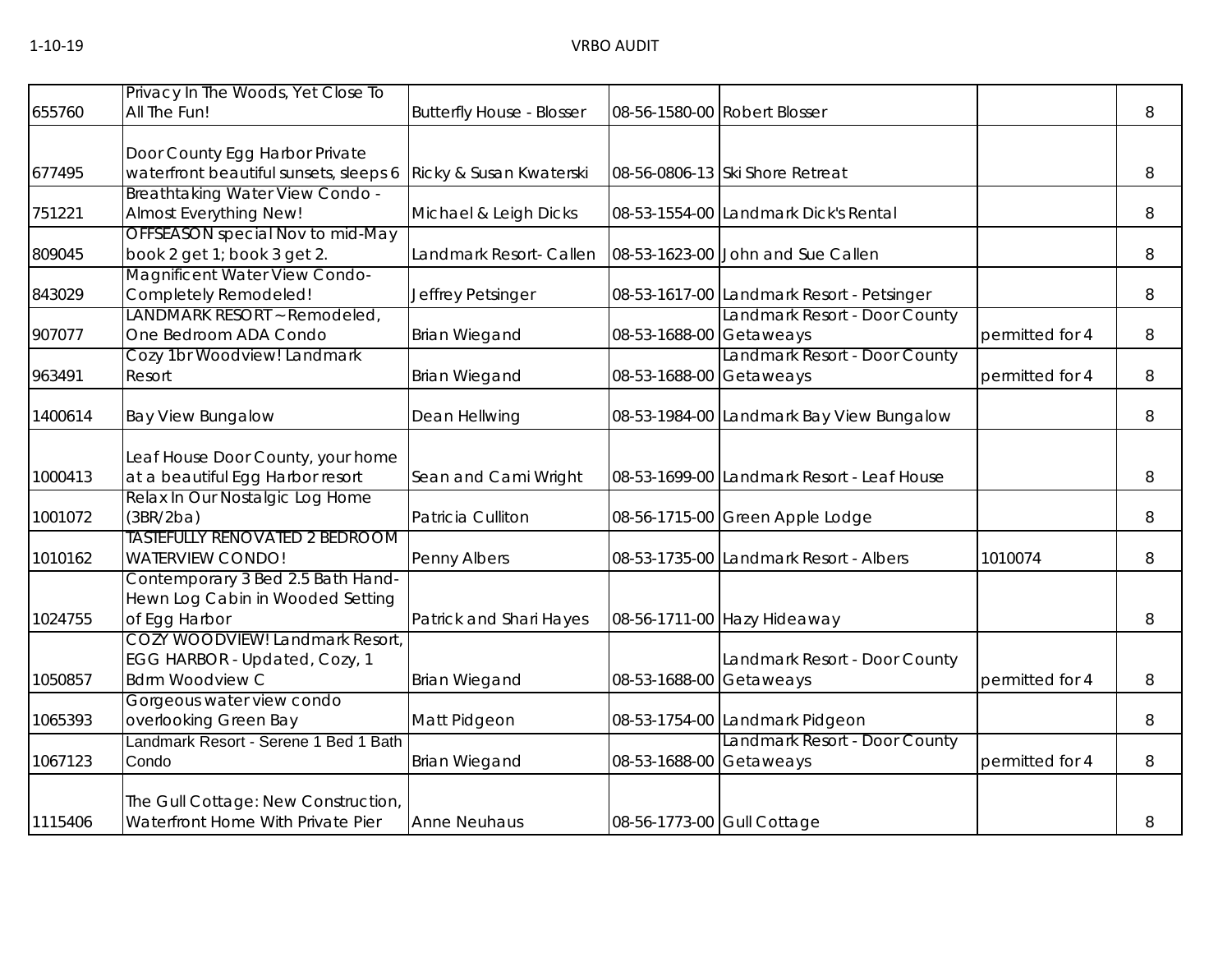|              | *April Special* Renovated 2 Bedroom                         |                                                                |                        |                                                                         |                 |   |
|--------------|-------------------------------------------------------------|----------------------------------------------------------------|------------------------|-------------------------------------------------------------------------|-----------------|---|
| 859907       | 1 Bath Condo in Family Friendly                             |                                                                |                        |                                                                         |                 |   |
| <b>INACT</b> | Resort                                                      | Wendy and Scott Schultz 08-53-1626-07 Landmark Resort- Schultz |                        |                                                                         | permitted for 2 | 8 |
| 30348564     | <b>Relaxing 1 Bedroom 1 Bathroom</b>                        | Christopher & Sara                                             |                        | Landmark Resort - Units                                                 |                 |   |
| <b>INACT</b> | Condo                                                       | <b>Spencer</b>                                                 |                        | 08-53-1686-07 1225/1220- Spencer                                        | permitted for 2 | 8 |
| 1010074      | <b>Newly Renovated Waterview 1 Bed 1</b>                    | Christopher & Sara                                             |                        | <b>Landmark Resort - Units</b>                                          |                 |   |
| <b>INACT</b> | <b>Bath Condo</b>                                           |                                                                |                        |                                                                         |                 |   |
| 30348565     |                                                             | Spencer                                                        |                        | 08-53-1686-07 1225/1220- Spencer<br>Landmark Resort Unit #4213          | permitted for 2 | 8 |
|              | 2 King Bed, 2 Bath Condo W/ Pool<br><b>Access</b>           | <b>Will A Pflum</b>                                            | 08-53-1684-07 Pflum    |                                                                         |                 |   |
| <b>Inact</b> | Newly Updated! 2 Bed/1 Ba Family                            |                                                                |                        |                                                                         |                 | 8 |
| 1161265      |                                                             |                                                                |                        |                                                                         |                 |   |
| <b>INACT</b> | <b>Friendly Resort</b>                                      | Wendy and Scott Schultz 08-53-1626-07 Landmark Resort- Schultz |                        |                                                                         | permitted for 2 | 8 |
| 30348557     | Nautical Theme 1 Bed 1 Bath Condo<br>w/ Waterview           | <b>Michael White</b>                                           |                        |                                                                         |                 |   |
| <b>INACT</b> | Winter Getaway! Stay 2 nights, get                          |                                                                |                        | 08-53-1834-07 Landmark Resort - White<br>Landmark Resort - White - Unit |                 | 8 |
| 1497704      |                                                             | Michael White                                                  |                        |                                                                         |                 |   |
|              | one free! Seas the Bay!                                     |                                                                | 08-53-1834-07 1102     |                                                                         |                 | 8 |
|              |                                                             |                                                                |                        |                                                                         |                 |   |
|              | WINTER SPECIAL - Book Pelican Bay                           |                                                                |                        |                                                                         |                 |   |
| 1497706      | for 2 nights get one night Free!                            |                                                                |                        |                                                                         |                 | 8 |
|              |                                                             |                                                                |                        |                                                                         |                 |   |
| 1497708      | <b>WINTER SPECIAL -Book Sand Castle</b>                     |                                                                |                        |                                                                         |                 |   |
|              | for 2 nights get one night Free!                            |                                                                |                        |                                                                         |                 | 8 |
|              |                                                             |                                                                |                        |                                                                         |                 |   |
|              | <b>WINTER SPECIAL -Book Tranquility Bay</b>                 |                                                                |                        |                                                                         |                 |   |
| 1507339      | for 2 nights get one night Free!                            |                                                                |                        |                                                                         |                 | 8 |
|              | Modern, newly updated condo in                              |                                                                |                        |                                                                         |                 |   |
|              | scenic Egg Harbor! Heart of Door                            | David and Carrie                                               |                        | Landmark Resort - #3202-                                                |                 |   |
| 1183567      | County                                                      | Counihan                                                       | 08-53-1783-00 Counihan |                                                                         |                 | 8 |
|              | 2 Bedroom, 1 Bath Home Away From                            | Jonathon Pesek - Pesek                                         |                        |                                                                         |                 |   |
| 1206658      | Home - Overlooks the lake                                   | Realty                                                         |                        | 08-56-1856-00 Landmark Resort - Pesek                                   |                 | 8 |
|              |                                                             |                                                                |                        |                                                                         |                 |   |
|              | Wonderful place to relax for your                           | Ditched LLC -Izabela                                           |                        |                                                                         |                 |   |
| 1212725      | family in the heart of Door County                          | <b>Ditchen Sims</b>                                            |                        | 08-53-1822-00 LandmarkDitched                                           |                 | 8 |
| 1445907      | The Cabin at Shady Grove                                    | Maureen Gribble                                                |                        | 08-56-1925-00 Shady Grove - Gribble                                     |                 | 8 |
| 1518746      | Egg Harbor Retreat                                          | John and Susie Plumb                                           |                        | 08-56-1895-00 Secret Meadow                                             |                 | 8 |
|              |                                                             |                                                                |                        |                                                                         |                 |   |
|              | Door County Log Cabin - Egg Harbor Blue Chair Capital, Mike |                                                                |                        |                                                                         |                 |   |
| 1214889      | on 40 Acres; July 4th week still open! and Becky Boyer      |                                                                |                        | 08-56-1821-00 Boyer Log Home                                            |                 | 8 |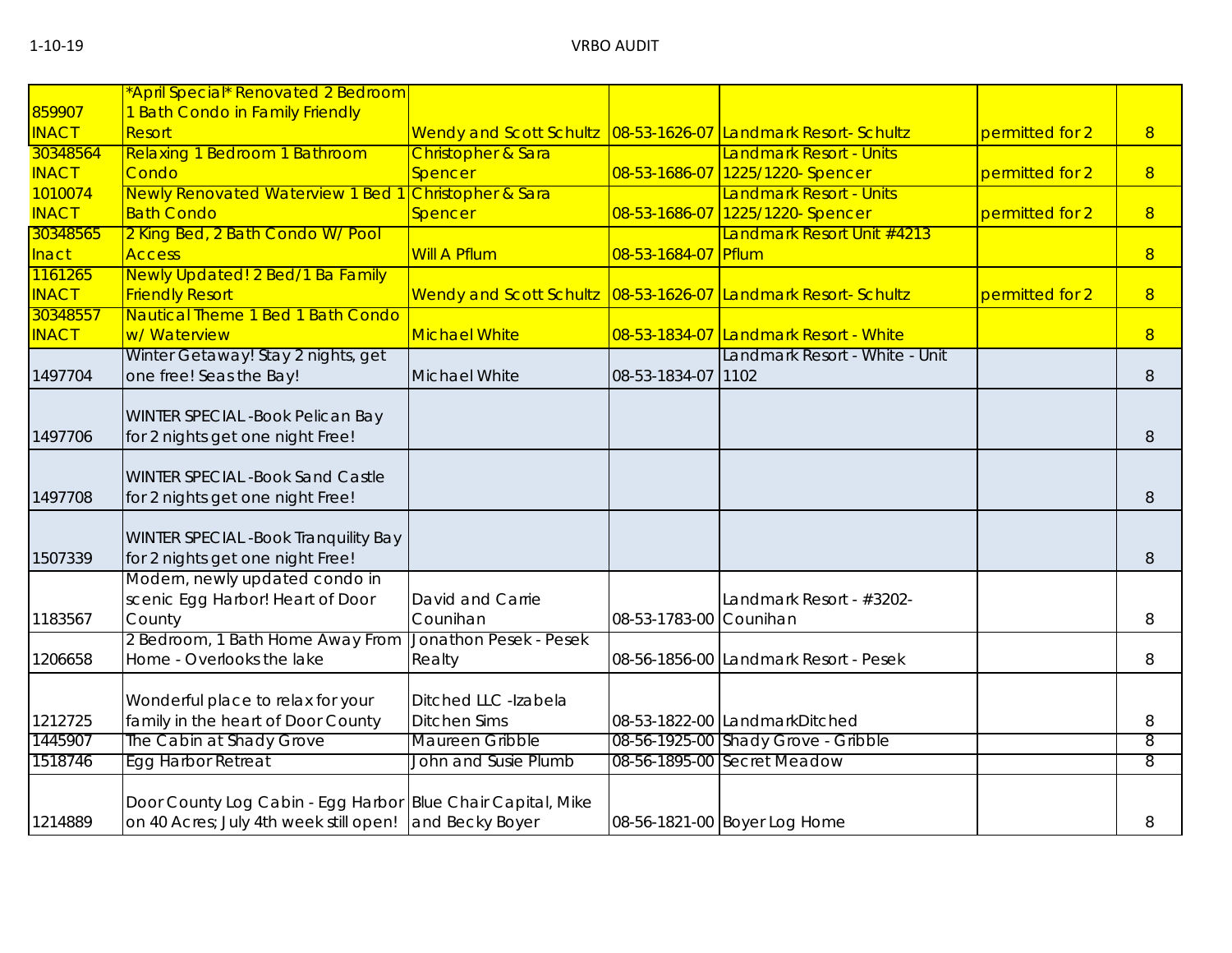| 1276892   | Diamond in the Wooods                                                                                                               | Elaine DeMarb           | 08-56-1860-00               | Diamond in the Woods                                        |                 | 8 |
|-----------|-------------------------------------------------------------------------------------------------------------------------------------|-------------------------|-----------------------------|-------------------------------------------------------------|-----------------|---|
| 1452844   | <b>NEW LISTING! Gorgeous Waterview</b><br>Condo in Egg Harbor, WI                                                                   | Tod & Kathleen Kerscher |                             | 08-53-2013-00 Landmark Resort - Kerscher                    |                 | 8 |
| 1457421   | Bay View Escape In Door County                                                                                                      | Zanky Properties LLC    |                             | 08-53-2007-00 Ladmark Zanky                                 |                 | 8 |
| 1281266   | Quaint Door County Haven at The<br>Landmark Resort (Family-friendly<br>Condo)                                                       | Mark Lorenzo            |                             | Quaint Door County Haven-<br>08-53-1832-00 Landmark Lorenzo |                 | 8 |
| 822530    | A newly renovated cottage on the<br>green bay waters                                                                                | Daniel & Wanda Kupsco   |                             | 08-56-1566-06 Sunset Sanctuary                              |                 | 8 |
| 1319701   | <b>SUNSETS ON THE BLUFF! NEW</b><br><b>CONSTRUCTION! WATERVIEW!</b>                                                                 | Gail Bergman            |                             | 08-56-1874-00 Bluff Cottage Sunset LLC                      |                 | 8 |
| 1372707   | Treat yourself staying at this romantic<br>retreat!                                                                                 | Natalia Luque           |                             | 08-53-1929-00 Landmark Luque #1232                          |                 | 8 |
| 3686164ha | Landmark Resort - 2 Bedroom, 1<br>Bath, Wood View - NEWLY AND FULLY<br>REMODELED!!!                                                 | Curt Rudy               | 08-53-1346-00 & 2332        | Landmark Rudy - units 1303, 4218                            | permitted for 2 | 8 |
| 1454913   | NEW LISTING! Charming Door County<br>Cabin on the Shores of Green Bay!                                                              | <b>Jeff Garber</b>      | 08-56-1396-01 Stones Throw  |                                                             |                 | 8 |
| 1454914   | NEW LISTING! Go back in time to<br>Grandmas cottage! Quaint Door<br>County Cabin with sunset views over<br>the shores of Green Bay! | <b>Jeff Garber</b>      | 08-56-1395-01 Stoney Shore  |                                                             |                 | 8 |
| 1400318   | Cozy 2 Bed Condo at Landmark<br><b>Resort - Many Amenities</b>                                                                      | Good Faith Financial    | 8-53-1970-07                | Landmark Resort Good Faith<br>Financial Unit #2324          |                 | 8 |
| 4647662ha | NEW! 2BR Egg Harbor House on 2<br>Acres!                                                                                            | Kerri Zergoski          | 08-56-1768-00 Lodge 42      |                                                             |                 | 8 |
| 1453926   | <b>JUST LISTED! Renovated Bay home</b><br>w/200 feet of waterfront - 3.3 acres.<br>Sleeps 10!                                       | <b>Kurt Schmelter</b>   | 08-56-2033-00 Lulus Bayside |                                                             |                 | 8 |
| 7045122ha | Villa Royer - Waterfront home                                                                                                       | Villa Royer             |                             | 08-56-1029-00 Barbara-Widder Lowry                          |                 | 8 |
|           | 7080871ha Gray Gull Cottage-Waterfront Home Monument Point Lane LLP 08-55-0797-00 Grey Gull                                         |                         |                             |                                                             |                 | 8 |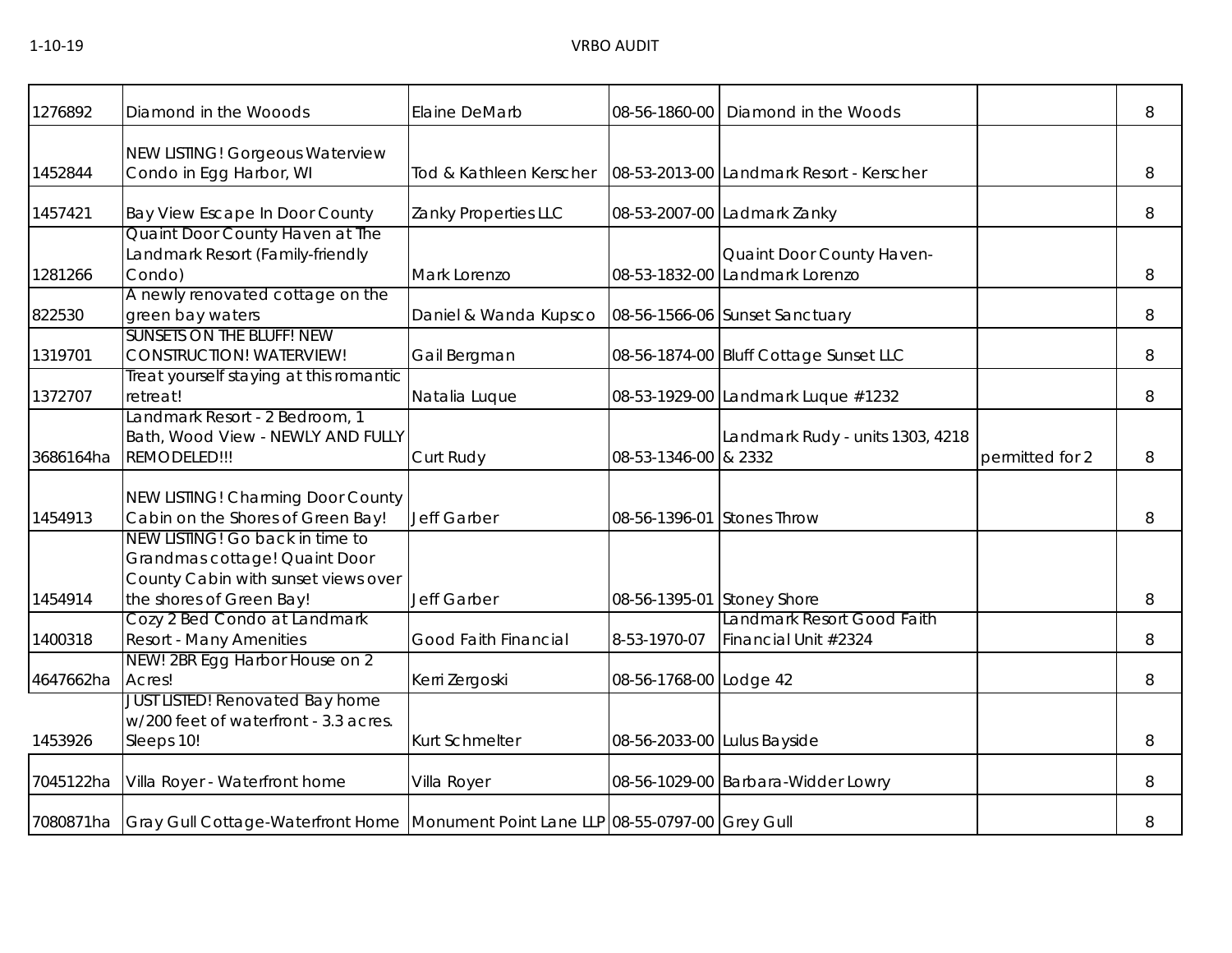|           | <b>Door County Luxurious</b>                       | Kelly Tolomeo / Robert                                  |                         |                                                  |                 |   |
|-----------|----------------------------------------------------|---------------------------------------------------------|-------------------------|--------------------------------------------------|-----------------|---|
| /249533   | Accommodati                                        | Tole                                                    |                         | 08-56-0474-00 Door County Bluff House            |                 | 8 |
|           | Landmark Resort, 2 bedroom, 1 bath                 |                                                         |                         |                                                  |                 |   |
| 7083628ha | sleeps 6. Lowest rates.                            | Harry & Sharon Achino                                   |                         | 08-53-1140-00 Achino - Landmark                  |                 | 8 |
|           |                                                    |                                                         |                         |                                                  |                 |   |
|           | Awesome Bluff Views of Green Bay in                |                                                         |                         |                                                  |                 |   |
|           | Egg Harbor from your private 2nd                   | Baudo - 7810 Ridgewood                                  |                         |                                                  |                 |   |
| 22662     | floor deck                                         | <b>Bluff</b>                                            |                         | 09-53-0253-00 Robert Baudo                       |                 | 9 |
|           | Newport Resort - Near Alpine Beach -               | Newport Resort Condo                                    |                         |                                                  |                 |   |
| 4595946ha | Standard Room, 2 Bedrooms                          | Ass'n Inc                                               |                         | 09-51-0410-00 Newport Resort                     |                 | 9 |
|           | Newly furnished condo w/exquisite                  |                                                         |                         |                                                  |                 |   |
|           | sunset/water view from balcony. Wifi               |                                                         |                         |                                                  |                 |   |
| 56038     | included.                                          | Angie Vandenavond                                       |                         | 09-53-0640-00 Ridgewood Condo 2-B                | permitted for 2 | 9 |
|           | Luxurios Large Condo - Great Water                 |                                                         |                         |                                                  |                 |   |
| 114019    | Views Ac & WI FI                                   | Angie Vandenavond                                       |                         | 09-53-0637-00 Eames Farm m6                      |                 | 9 |
|           | Larsen Log Cabin in the beautiful                  |                                                         |                         |                                                  |                 |   |
| 427036    | Village of Egg Harbor                              | Paul Larsen                                             |                         | 09-55-0381-00 Larsen Log Cabin                   | permitted for 2 | 9 |
|           | NEW on the VRBO Market 6/21/14,                    |                                                         |                         |                                                  |                 |   |
| 427037    | The Larsen House                                   | Paul Larsen                                             |                         | 09-55-0381-00 Larson Log Cabin                   |                 | 9 |
|           | Summer of 2018 rentals-\$1350 per                  | <b>Thomasan Christensen</b>                             |                         |                                                  |                 |   |
| 309573    | week off season 140 per night                      | Harnack                                                 |                         | 09-53-0498-00 Eames Farm, #S-3 - Christensen     |                 | 9 |
| 429685    | Waterfront Town Home in Egg Harbor Arthur R. Derse |                                                         |                         | 09-53-1100-05 Derse's White Cliff Condo - Unit 5 |                 | 9 |
|           | Door County three bedroom                          |                                                         |                         |                                                  |                 |   |
| 449353    | vacation home                                      | Shallows, Inc                                           | 09-56-0361-00 Bluffside |                                                  |                 | 9 |
|           | Three bedroom cottage in Point                     |                                                         |                         |                                                  |                 |   |
| 827151    | Beach area of Egg Harbor                           | Bertschinger Investments                                |                         | 09-55-0317-00 Bertschinger Investments           | permitted for 8 | 9 |
|           | Spacious four bedroom house near                   |                                                         |                         |                                                  |                 |   |
|           | Alpine Golf Course and Egg Harbor                  |                                                         |                         |                                                  |                 |   |
| 452105    | beach.                                             | Bertschinger Investments                                |                         | 09-55-0317-00 Bertschinger Investments           | permitted for 8 | 9 |
|           | Luxury Craftsman in the Heart of Egg               | Robert and Suzanne                                      |                         |                                                  |                 |   |
| 1503315   | Harbor                                             | Esposito                                                |                         | 09-56-1780-00 Egg Harbor Hideaway - Esposito     | permitted for 2 | 9 |
|           | White Cliff Water Front Home, the                  |                                                         |                         |                                                  |                 |   |
| 236719    | Finest in Door County!                             | Michael & Dawn McCole 09-56-0894-06 White Cliff Cottage |                         |                                                  |                 | 9 |
|           | Best Waterview of Egg Harbor -                     |                                                         |                         |                                                  |                 |   |
|           | Beautiful, Fully Appointed Ground                  |                                                         |                         |                                                  |                 |   |
| 515418    | Level Condo                                        | JRCH, LLC                                               |                         | 09-59-1345-00 Eames Farm Condo - #M5 - JRCH      |                 | 9 |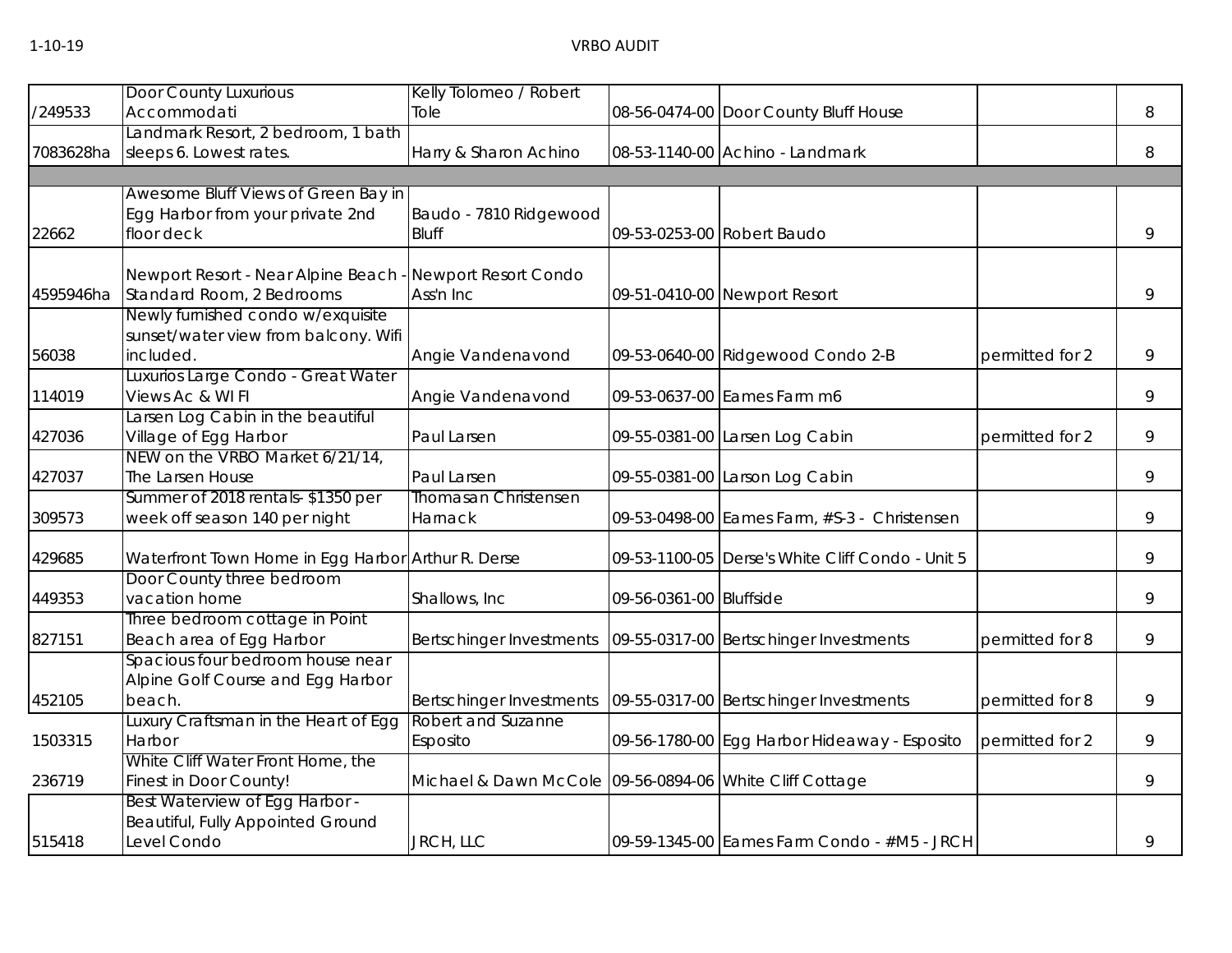| 562683  | Roomy Two Bedroom House Near<br>Egg Harbor Marina                                                                      | Bertschinger LLC         |                           | 09-55-0316-00 Bertschinger LLC                                     | permitted for 8 | 9 |
|---------|------------------------------------------------------------------------------------------------------------------------|--------------------------|---------------------------|--------------------------------------------------------------------|-----------------|---|
| 570970  | The Yellow House in Egg Harbor -<br>beautifully remodeled & ready for<br>you!                                          | R Lynn & Sandi Rowe      |                           | 09-56-1404-00 The Yellow House                                     |                 | 9 |
| 571420  | Sleepy Hollow Cottage, the Perfect<br>Location                                                                         | Paula W Peterson         |                           | 09-56-1349-00 Sleepy Hollow Cottage - Peterson                     |                 | 9 |
| 591007  | Luxurious Door County Waterfront<br>Home with Private Beach                                                            | <b>RPO Holdings</b>      | 09-56-1417-00 Mariner     |                                                                    |                 | 9 |
| 626232  | Door County Waterfront Home with<br>Private Beach                                                                      | <b>RPO Holdings</b>      | 09-56-1460-00 Mariner II  |                                                                    |                 | 9 |
| 647346  | 3 Bedroom, 2 Bath Ranch Home With<br>A Great Egg Harbor Location.                                                      | <b>Shallows Resort</b>   | 09-56-1453-00 Falun House |                                                                    |                 | 9 |
| 672228  | arge Five Bedroom on the Water in<br>Egg Harbor.                                                                       | Bertschinger Investments |                           | 09-55-0317-00 Bertschinger Investments                             | permitted for 8 | 9 |
| 672229  | One Bedroom Cottage on the Water Bertschinger LLC                                                                      |                          |                           | 09-55-0316-00 Bertschinger LLC                                     | permitted for 8 | 9 |
| 660427  | Water Front Home With Spectacular<br>Sunset View!                                                                      | On the Water Escape      |                           | 09-55-0817-06 Jan and Craig Bilgen                                 |                 | 9 |
| 705682  | "YOUR PLACE" 3-bedroom, 2-bath<br>ranch style home in the village of<br>Egg Harbor<br>One Bedroom Cottage Near Central | <b>Joe Nimmer</b>        | 09-56-1537-00 Your Place  |                                                                    |                 | 9 |
| 827152  | Egg Harbor                                                                                                             | Bertschinger Investments |                           | 09-55-0317-00 Bertschinger Investments                             | permitted for 8 | 9 |
| 881025  | Egg Harbor Log Cabin, Door County                                                                                      | Karen Berndt             |                           | 09-56-1646-00 Egg Harbor Log Cabin                                 |                 | 9 |
| 889272  | We offer "country-quiet" a short walk<br>from the village center and town<br>dock.                                     | <b>Richard Woldt</b>     |                           | 09-55-0365-00 Woldts Intowm Farmette                               |                 | 9 |
| 899706  | Spacious four bedroom house on the<br>bay of Green Bay.                                                                | <b>Bertschinger LLC</b>  |                           | 09-55-0316-00 Bertschinger LLC                                     | permitted for 8 | 9 |
| 1005094 | Secluded, water front home on the<br>Bay in Egg Harbor                                                                 | Julie Kowalkowski        |                           | Secluded Waterfront Home on<br>09-56-1738-00 the Bay in Egg Harbor |                 | 9 |
| 1008132 | 3 Bedroom Cape Cod-style Cottage<br>in Egg Harbor, WI                                                                  | <b>Bertschinger LLC</b>  |                           | 09-55-0316-00 Bertschinger LLC                                     | permitted for 8 | 9 |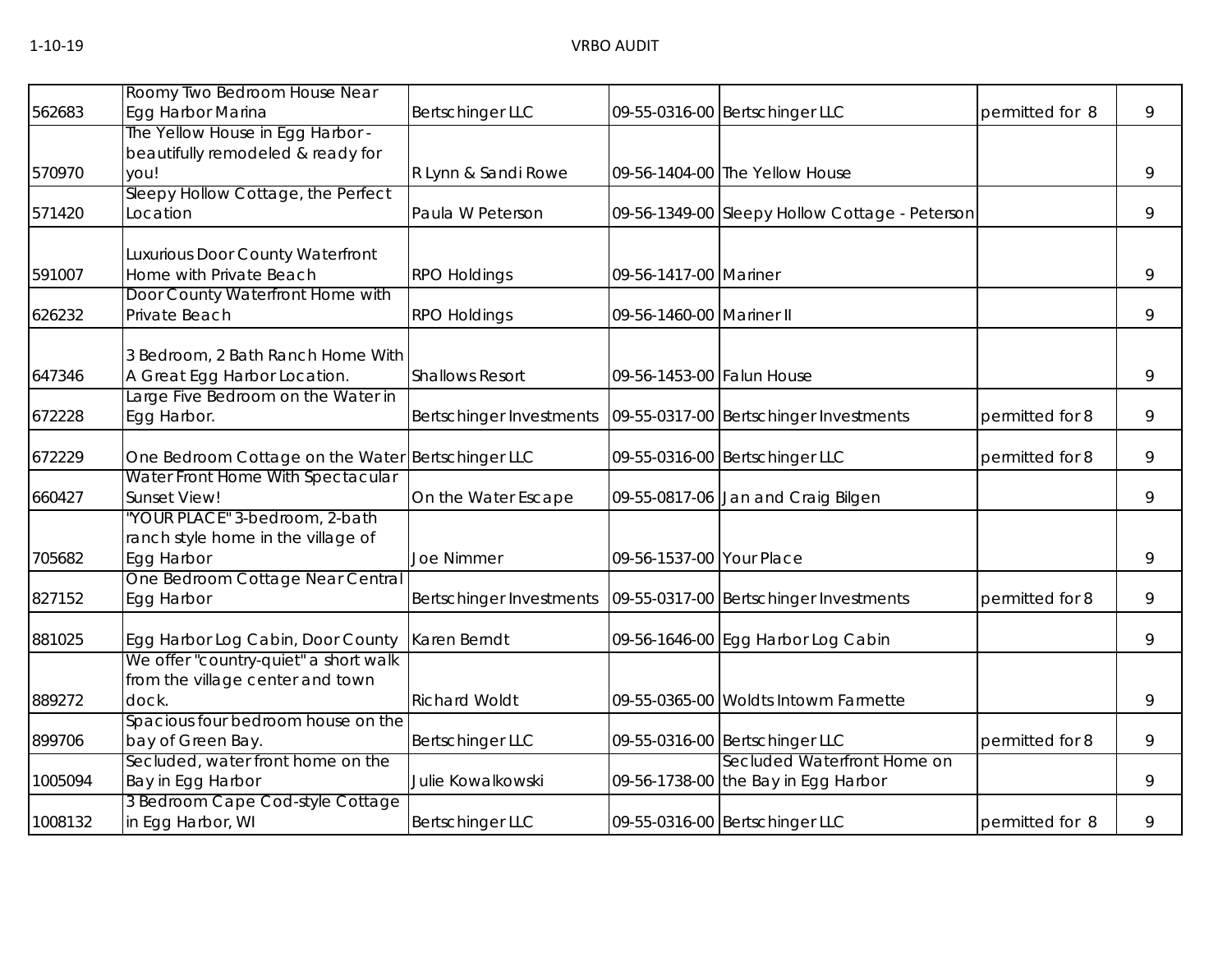|           | Trillium Gap Cottage - Woodland       | Trillium Gap, LLC - Rick &                              |                                           |                 |    |
|-----------|---------------------------------------|---------------------------------------------------------|-------------------------------------------|-----------------|----|
| 401618    | Retreat - Walk to Beach               | Susie Julison                                           | 09-56-1182-00 Trillium Gap Cottage        |                 | 9  |
|           | Meadow Ridge of Door County           |                                                         |                                           |                 |    |
| 1015419   | Resort                                | Peri Brown                                              | 09-59-1717-00 Peri Jackson - Meadow Ridge |                 | 9  |
|           | Roomy Two Bedroom House Near          |                                                         |                                           |                 |    |
| 1221143   | Central Egg Harbor                    | <b>Bertschinger LLC</b>                                 | 09-55-0316-00 Bertschinger LLC            | permitted for 8 | 9  |
|           | Roomy Two Bedroom House Near          |                                                         |                                           |                 |    |
| 1221144   | Egg Harbor Marina                     | <b>Bertschinger LLC</b>                                 | 09-55-0316-00 Bertschinger LLC            | permitted for 8 | 9  |
|           | Spacious four bedroom house near      |                                                         |                                           |                 |    |
|           | Alpine Golf Course and Egg Harbor     |                                                         |                                           |                 |    |
| 1221145   | beach.                                | <b>Bertschinger LLC</b>                                 | 09-55-0316-00 Bertschinger LLC            | permitted for 8 | 9  |
|           | Lighthouse Place is the perfect place |                                                         |                                           |                 |    |
|           | to enjoy Egg Harbor and all of Door   |                                                         |                                           |                 |    |
| 1341621   | County                                | <b>Claire Murphy</b>                                    | 09-56-1830-16 Lighthouse Place            |                 | 9  |
|           | Breathtaking views of the bay         |                                                         |                                           |                 |    |
| 1357071   | walking distance to town!             | Massoud Maleki                                          | 09-56-1086-06 Scenic Home in Egg Harbor   |                 | 9  |
| 1357675   | Sounds of the Bay                     | <b>Brian Fecteau</b>                                    | 09-56-1725-06 Sounds of the Bay           |                 | 9  |
|           | Spacious waterfront home in Egg       |                                                         |                                           |                 |    |
| 4728373ha | Harbor                                | Mary Zeller                                             | 09-56-1882-00 Point Beach House           |                 | 9  |
|           | Majestic Sunsets and Incredible       |                                                         |                                           |                 |    |
| 4916534ha | Views                                 | <b>Trevor Farell</b>                                    | 09-56-1897-00 Majestic Sunsets            |                 | 9  |
|           | The 5th Hole- On a 36 hole golf       |                                                         |                                           |                 |    |
| 7081743ha | course                                | Kevin Murphy                                            | 09-55-0753-00 The Fifth Hole              |                 | 9  |
|           |                                       |                                                         |                                           |                 |    |
|           | Modern Log Home In The Heart Of       |                                                         |                                           |                 |    |
| 794986    | Ephraim                               | Kim Cassidy                                             | 11-56-1574-00 Cassidy's Cottages          |                 | 11 |
|           | Adorable Cottage in the heart of      |                                                         |                                           |                 |    |
| 795001    | Ephraim!                              | Kim Cassidy                                             | 11-56-1574-00 Cassidy's Cottages          |                 | 11 |
|           | Kulma Cottage in the Heart of         |                                                         |                                           |                 |    |
| 177706    | Ephraim, blocks away from beach       | Gregg & Janice Kulma                                    | 11-55-0279-06 Kulma Cottages              | permitted for 3 | 11 |
|           | The beach across from public          |                                                         |                                           |                 |    |
| 247187    | beach, views of eagle harbor          | Chris & Kirsten Bungener                                | 11-56-0954-06 Beach - Bungener            |                 | 11 |
|           |                                       |                                                         |                                           |                 |    |
|           | Door County Log Cabin in Ephraim,     |                                                         |                                           |                 |    |
| 249849    | #1 Small Town in Midwest              | Steve & Susan Schroeder   11-56-1993-00 Log Cabin Place |                                           | permitted for 2 | 11 |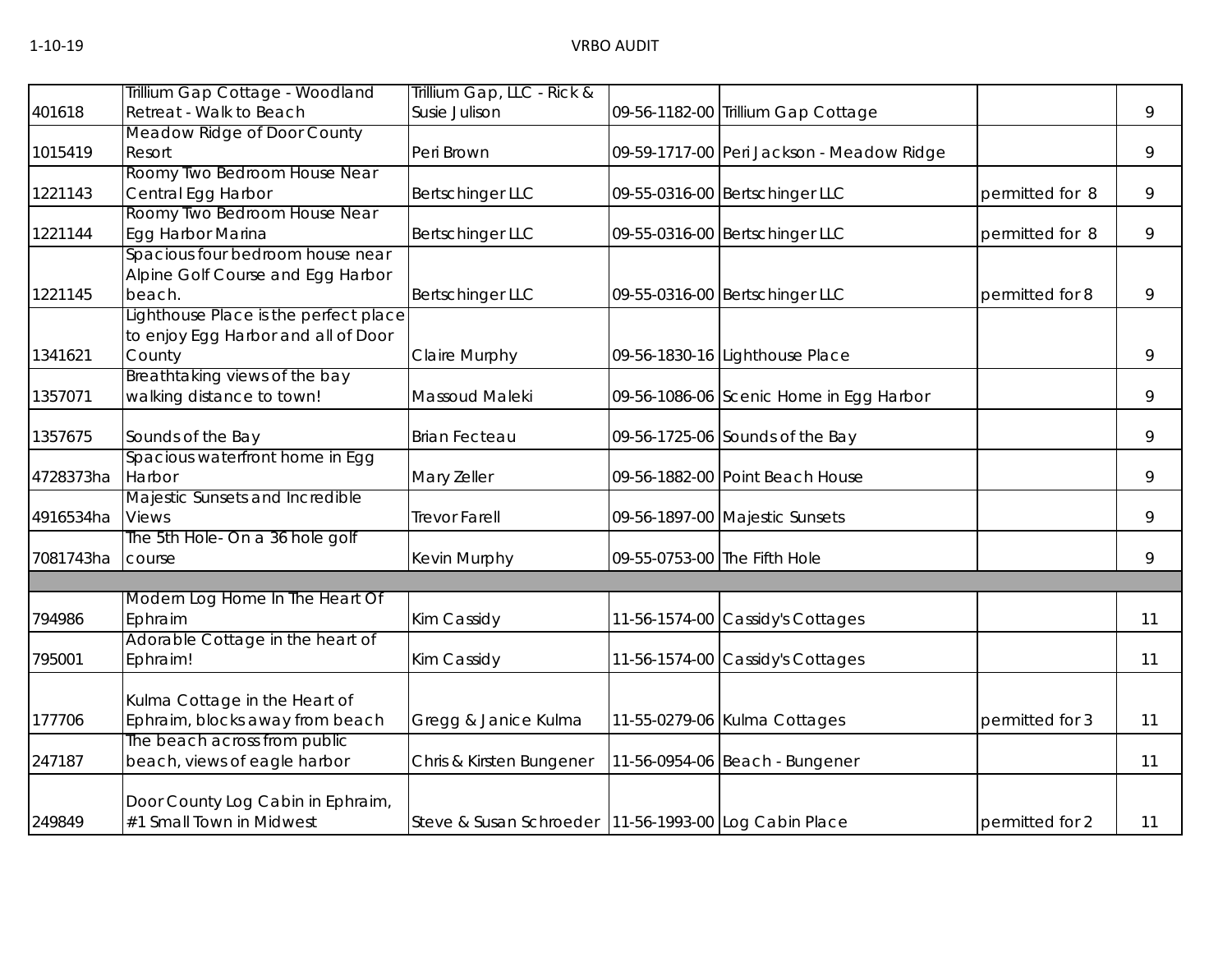|        | Door County Log Cabin in Ephraim,                                         |                                                             |                           |                                          |                            |    |
|--------|---------------------------------------------------------------------------|-------------------------------------------------------------|---------------------------|------------------------------------------|----------------------------|----|
| 424825 | #1 Small Town in Midwest                                                  | Steve & Susan Schroeder   11-56-1993-00 Log Cabin Place     |                           |                                          | permitted for 2            | 11 |
|        | Historic - Waterfront - Family/Pet                                        |                                                             |                           |                                          |                            |    |
| 307617 | Friendly                                                                  | Brad & Amy Russell                                          |                           | 11-56-1265-00 Arbor Cottage              |                            | 11 |
|        | 5 Star Rating! Check Out Our                                              |                                                             |                           |                                          |                            |    |
| 309251 | Reviews! Pet Friendly, Too!                                               | Kevin & Janell Hoey                                         |                           | 11-56-1381-00 mingary Cottage            |                            | 11 |
|        | Family getaway by the beach in<br>beautiful Ephraim                       |                                                             |                           |                                          |                            | 11 |
| 349721 | Waterfront Historic Home, Views,                                          | Kathy & Glenn Pentler                                       |                           | 11-56-1119-00 Larson Lane LLC            |                            |    |
| 390442 | Private Beach, Walk to Town                                               | <b>Charles Falwell</b>                                      |                           | 11-56-1185-00 Yeoman Cottage             |                            | 11 |
|        |                                                                           |                                                             |                           |                                          |                            |    |
| 442496 | Enjoy Door County at its finest!!                                         | PKJ2 LLC - Jim Blair                                        | 11-56-1373-00 Evans Woods |                                          |                            | 11 |
|        |                                                                           |                                                             |                           |                                          |                            |    |
|        | Quaint and Quiet Cottage North of<br>Ephraim, Just of HWY 42 Easy to Find | <b>Frances Richter</b>                                      |                           | 11-56-1386-00 Tuckaway Cottage/RBs House | permitted for two<br>units | 11 |
| 475131 |                                                                           |                                                             |                           |                                          |                            |    |
| 485111 | Experience True Door County Charm BD Thorp                                |                                                             | 11-56-0809-06 Thorp       |                                          |                            | 11 |
|        | Private Waterfront Property in the                                        | Robert Beart/Beart Family                                   |                           |                                          |                            |    |
| 502544 | Woods                                                                     | <b>LLC</b>                                                  |                           | 11-56-1072-00 All American Green House   |                            | 11 |
|        | Private Sand Beach /5 Bedroom.                                            |                                                             |                           | <b>Harbor House and Guest</b>            |                            |    |
| 514956 | Harbor House & Guest Cottage                                              | Randall & Elizabeth Frink                                   | 11-56-1383-00 Cottage     |                                          | permitted for 2            | 11 |
|        | Beautiful Private, Modern Home,                                           |                                                             |                           |                                          |                            |    |
| 555709 | Sleeps 12                                                                 | Patricia Sexton                                             |                           | 11-56-1448-00 Coral Hill Sexton          |                            | 11 |
|        | Comfy Remodeled House a mile                                              |                                                             |                           |                                          |                            |    |
|        | north of downtown Ephraim on Hwy<br>42. Great Location                    |                                                             |                           |                                          |                            |    |
| 617107 |                                                                           | Fran Richter                                                |                           | 11-56-1386-00 Tuckaway Cottage           |                            | 11 |
| 677492 | Ephraim Home Away from Home                                               | John Maher                                                  |                           | 11-56-1528-00 Ephraim Lodge              |                            | 11 |
| 690840 | Pine Cone Cottage, Ideal Location!                                        | Pam Mache                                                   |                           | 11-56-1517-00 Pine Cone Cottage          |                            | 11 |
|        | Cedar Glen, a fresh, ephraim                                              |                                                             |                           |                                          |                            |    |
|        | cottage, one block from water and                                         |                                                             |                           |                                          |                            |    |
| 185458 | sunset                                                                    | John & Rachel Rothschild 11-55-0758-06 Cedar Glen           |                           |                                          |                            | 11 |
|        | <b>Enjoy Views Of Ephraim And Eagle</b>                                   |                                                             |                           |                                          |                            |    |
|        | Harbor While Sitting On The Porch Of                                      |                                                             |                           |                                          |                            |    |
| 710960 | Bayview                                                                   | Parks Edge Lakeshore LLC 11-55-0411-06 Park's Edge Cottages |                           |                                          |                            | 11 |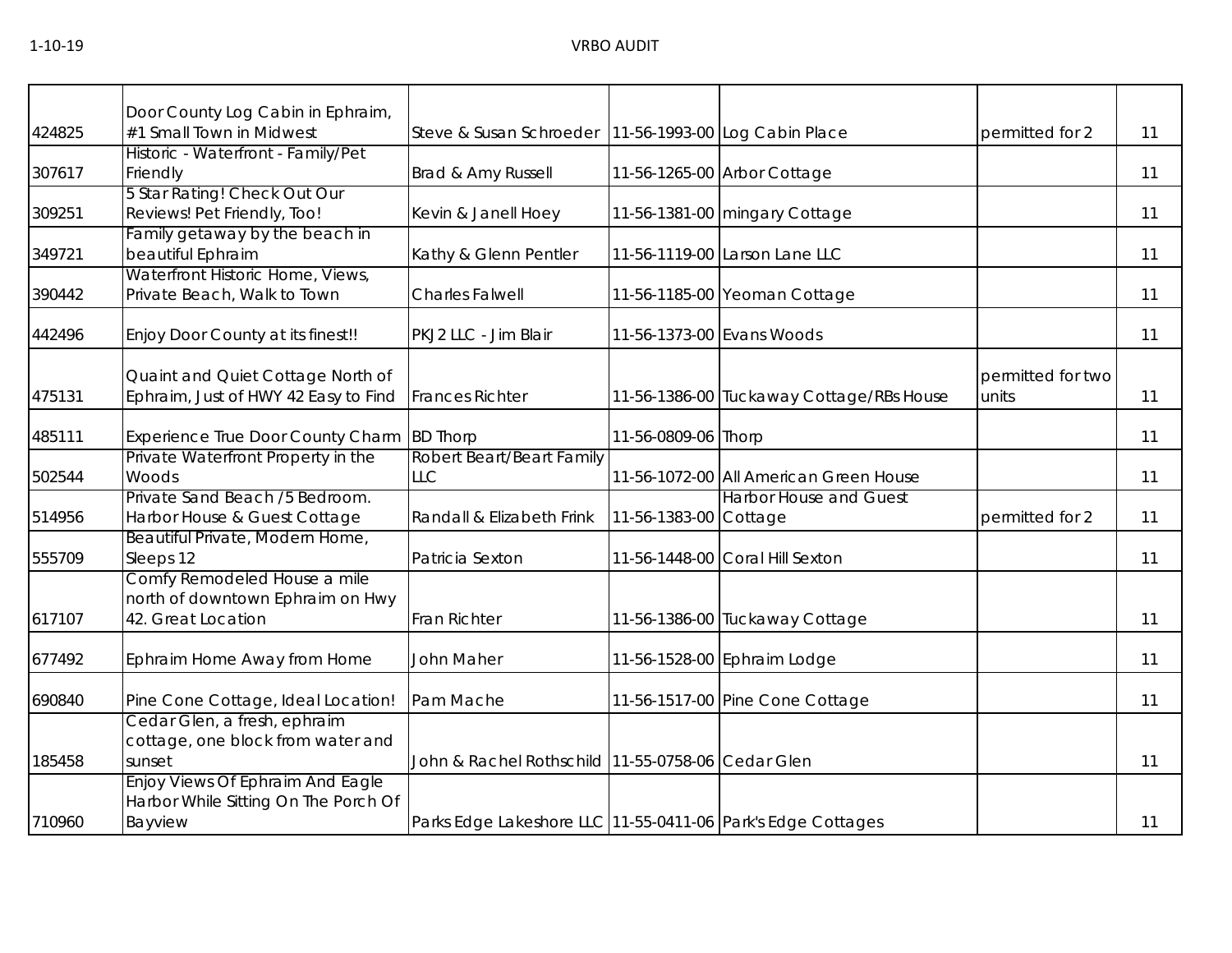|           | Beautifully Appointed 4+ Bedroom,                                        |                                                             |                           |                                            |                    |                 |
|-----------|--------------------------------------------------------------------------|-------------------------------------------------------------|---------------------------|--------------------------------------------|--------------------|-----------------|
| 1025601   | Waterfront Home - Sleeps 12                                              | Parks Edge Lakeshore LLC 11-55-0411-06 Park's Edge Cottages |                           |                                            |                    | 11              |
|           | Location Location Location between                                       |                                                             |                           |                                            |                    |                 |
| 711105    | Sister Bay and Ephraim                                                   | Cynthia Bungert                                             |                           | 11-56-1515-00 Bungert Haven                |                    | 11              |
|           | Spacious Home On 1.5 Acres                                               |                                                             |                           |                                            |                    |                 |
| 823896    | Overlooking The Bay In Ephraim                                           | Sandy Van Sickle                                            | 11-55-0057-00 Hobby Horse |                                            |                    | 11              |
|           | Newly Remodeled And Only Blocks                                          |                                                             |                           |                                            |                    |                 |
| 879597    | From Public Beach And Town!                                              | Jennifer & Bjorn Larson                                     |                           | 11-56-1635-06 Cedar Barn Rental            |                    | 11              |
|           | Professionally decorated home in                                         |                                                             |                           |                                            |                    |                 |
| 882561    | Ephraim!                                                                 | Daniel & Laurel Simons                                      |                           | 11-56-1656-00 Elegant Home Ephraim         |                    | 11              |
|           | Ephraim Waterfront Cottage With                                          |                                                             |                           |                                            |                    |                 |
| 894251    | Private Dock On Green Bay                                                | Jaco Mgmt                                                   |                           | 11-56-1662-00 The Shore - Schmeltz         |                    | 11              |
|           |                                                                          |                                                             |                           |                                            |                    |                 |
| 926758    | Charming and Historic Log Home<br><b>Beach Access /2BR/ Harbor House</b> | Thomas & Donna Moretti<br>Randal and Elizabeth              |                           | 11-56-1677-00 Moretti - 10438 Water St     |                    | 11              |
| 982888    | <b>Guest Cottage</b>                                                     | Frink                                                       |                           | 11-56-1383-00 Harbor House & Guest Cottage | permitted for 2    | 11              |
| 1508507   | <b>Rosemailing Cottage</b>                                               | <b>Elliot Taillon</b>                                       |                           | 11-56-2028-00 Cottage - 9697 Maple Grove   |                    | $\overline{11}$ |
|           |                                                                          |                                                             |                           | <b>Blue Shutter and Mooring</b>            |                    |                 |
| 1003855   | Ephraim waterfront with sand beach Tony Schmeltz                         |                                                             | 11-56-1718-00 Cottage     |                                            |                    | 11              |
|           |                                                                          |                                                             |                           | <b>Blue Shutter and Mooring</b>            |                    |                 |
| 1003860   | Mooring Cottage                                                          | <b>Tony Schmeltz</b>                                        | 11-56-1718-00 Cottage     |                                            |                    | 11              |
|           | NEW! Ephraim Cottage w/Green Bay                                         |                                                             |                           | <b>Blue Shutter and Mooring</b>            |                    |                 |
| 7353778ha | View - Near Beach                                                        | <b>Tony Schmeltz</b>                                        | 11-56-1718-00 Cottage     |                                            | new evolve listing | 11              |
|           | NEW! Lakefront Ephraim Cottage -                                         |                                                             |                           | <b>Blue Shutter and Mooring</b>            |                    |                 |
| 7353874ha | Walk to Beach!                                                           | <b>Tony Schmeltz</b>                                        | 11-56-1718-00 Cottage     |                                            | new evolve listing | 11              |
| 1050003   | 4 bedroom home on the water with<br>westerly views of sunset             | <b>Windsor McCutcheon</b>                                   |                           | 11-56-1724-06 Harbor View on Northshore    |                    | 11              |
|           | New Listing: Unequaled Door County                                       |                                                             |                           |                                            |                    |                 |
|           | Harborview Location For Family Or                                        |                                                             |                           |                                            |                    |                 |
| 1221684   | Couples                                                                  | Tim Christofferson                                          |                           | 11-56-1595-00 Heritage House               |                    | 11              |
|           | Newly renovated in the heart of                                          |                                                             |                           |                                            |                    |                 |
| 1427259   | Ephraim, one block from water!                                           | Robert & Nicole Collins                                     |                           | 11-56-1708-06 Ephraim Boat House, The      |                    | 11              |
| 1323313   | Natures Window                                                           | Bill and Heather Anderson 11-56-1958-00 Natures Window      |                           |                                            |                    | 11              |
|           | Family Retreat in Heart of Door                                          |                                                             |                           |                                            |                    |                 |
| 7339901ha | County - Norra Skogen                                                    | Brian & Amanda Jenkins   11-56-1407-0                       |                           | Norra Skogen                               |                    | 11              |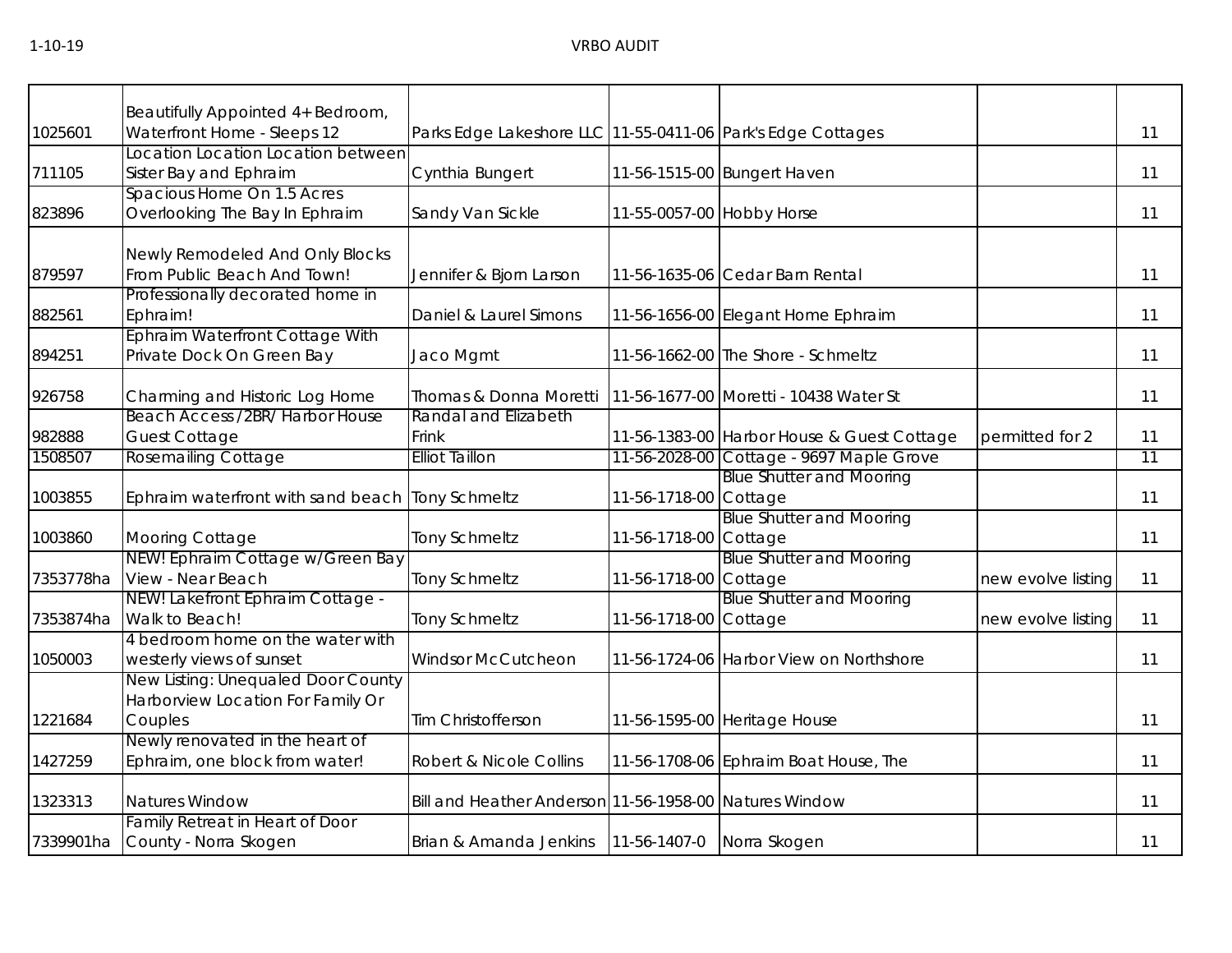|           | Experience the feel of staying in a   |                            |                          |                                             |                  |    |
|-----------|---------------------------------------|----------------------------|--------------------------|---------------------------------------------|------------------|----|
|           | century old farm house with modern    |                            |                          |                                             |                  |    |
| 1371859   | amenities                             | <b>Roy Elquist</b>         |                          | 11-56-1069-06 Townline - 9895 Townline Rd   |                  | 11 |
|           | NEW! 3BR Ephraim House w/ Harbor      |                            |                          |                                             |                  |    |
| 4712540ha | Views!                                | Carol Corbet               |                          | 11-56-1806-00 Harbor View Ephraim - Corbett |                  | 11 |
|           | Ideally located between the towns     | Leslee and Morrie          |                          |                                             |                  |    |
| 836338    | of Ephraim and Sister Ba              | Goldman                    |                          | 11-56-1258-06 Coral Hill Cottage            |                  | 11 |
|           | NEW! 'Butternut Cottage' in Central   |                            |                          |                                             |                  |    |
| 7181473ha | Door County!                          | Deborah Eckert             |                          | 11-55-0680-00 Park's Place Cottages         | permitted for 5  | 11 |
|           | NEW! Cozy Ephraim 'Cedar Cottage'     |                            |                          |                                             |                  |    |
| 7181476ha | w/Private Deck!                       | Deborah Eckert             |                          | 11-55-0680-00 Park's Place Cottages         | permitted for 5  | 11 |
|           | NEW! 'Cherry Cottage' near            |                            |                          |                                             |                  |    |
| 7181482ha | Peninsula State Park!                 | Deborah Eckert             |                          | 11-55-0680-00 Park's Place Cottages         | permitted for 5  | 11 |
|           | NEW! Updated Ephraim 'Pine            |                            |                          |                                             |                  |    |
| 7181486ha | Cottage' w/ Deck!                     | Deborah Eckert             |                          | 11-55-0680-00 Park's Place Cottages         | permitted for 5  | 11 |
|           | NEW 'The Carriage House' Walk to      |                            |                          |                                             |                  |    |
| 7181525ha | Peninsula St Park                     | Deborah Eckert             |                          | 11-55-0680-00 Park's Place Cottages         | permitted for 5  | 11 |
|           |                                       |                            |                          |                                             |                  |    |
|           | Gingerbread Cottage - Forest          |                            |                          |                                             |                  |    |
| 42183     | Setting - Available Winter Too!       | <b>Gingerbread Cottage</b> |                          | 12-56-1266-00 Daryle Capelle                |                  | 12 |
|           | The Perfect Year-Round Vacation       |                            |                          |                                             |                  |    |
| 90461     | Home for All to Enjoy                 | <b>Fish Creek Retreat</b>  |                          | 12-56-0645-00 Donald Rubin                  |                  | 12 |
|           |                                       | <b>Birch Grove Condo</b>   |                          |                                             |                  |    |
| 224945    | Down town Fish Creek                  | Stanton                    |                          | 12-53-0929-12   Kathleen & Danny Stanton    |                  | 12 |
|           | Country Chalet, Sleeps 6 Adults, Book |                            |                          |                                             |                  |    |
| 118184    | Your Mid-week Getaway!!               | Country Chalet             |                          | 12-55-0830-00 Dennis & Marla Sunstrom       |                  | 12 |
|           | A deluxe vacation rental home in fish | <b>Hasenjagers Country</b> |                          |                                             |                  |    |
| 144492    | creek area open all year              | Home                       |                          | 12-56-0588-00 Leon Hasenjager               |                  | 12 |
|           | Cedarwood, Rent 3 Nights & Get        |                            |                          |                                             |                  |    |
| 182426    | One Night Free through June 1         | Cedarwood Marr             | 12-55-0778-00 Carla Marr |                                             |                  | 12 |
|           | Quiet Cottage in the Woods - Door     | Eckhardt - 3003 Sugar      |                          |                                             |                  |    |
| 223983    | County Remote Seclusion               | <b>Bush Rd</b>             |                          | 12-56-0910-00 Charlie Eckhardt              |                  | 12 |
|           | Settlement Courtyard Inn &            |                            |                          |                                             |                  |    |
|           | Lavender Spa - Room, 1 King Bed       |                            |                          |                                             |                  |    |
| 4401790ha | with Sofa bed (Courtyard)             | Marise Redman              |                          | 12-50-0287-00 Settlement Courtyard Inn      | permitted for 34 | 12 |
| 238110    | Unique Setting - Built on Quarry Bed  | Quarry House               |                          | 12-56-0805-00 Mitchel & Mary Heinrichs      | permitted for 2  | 12 |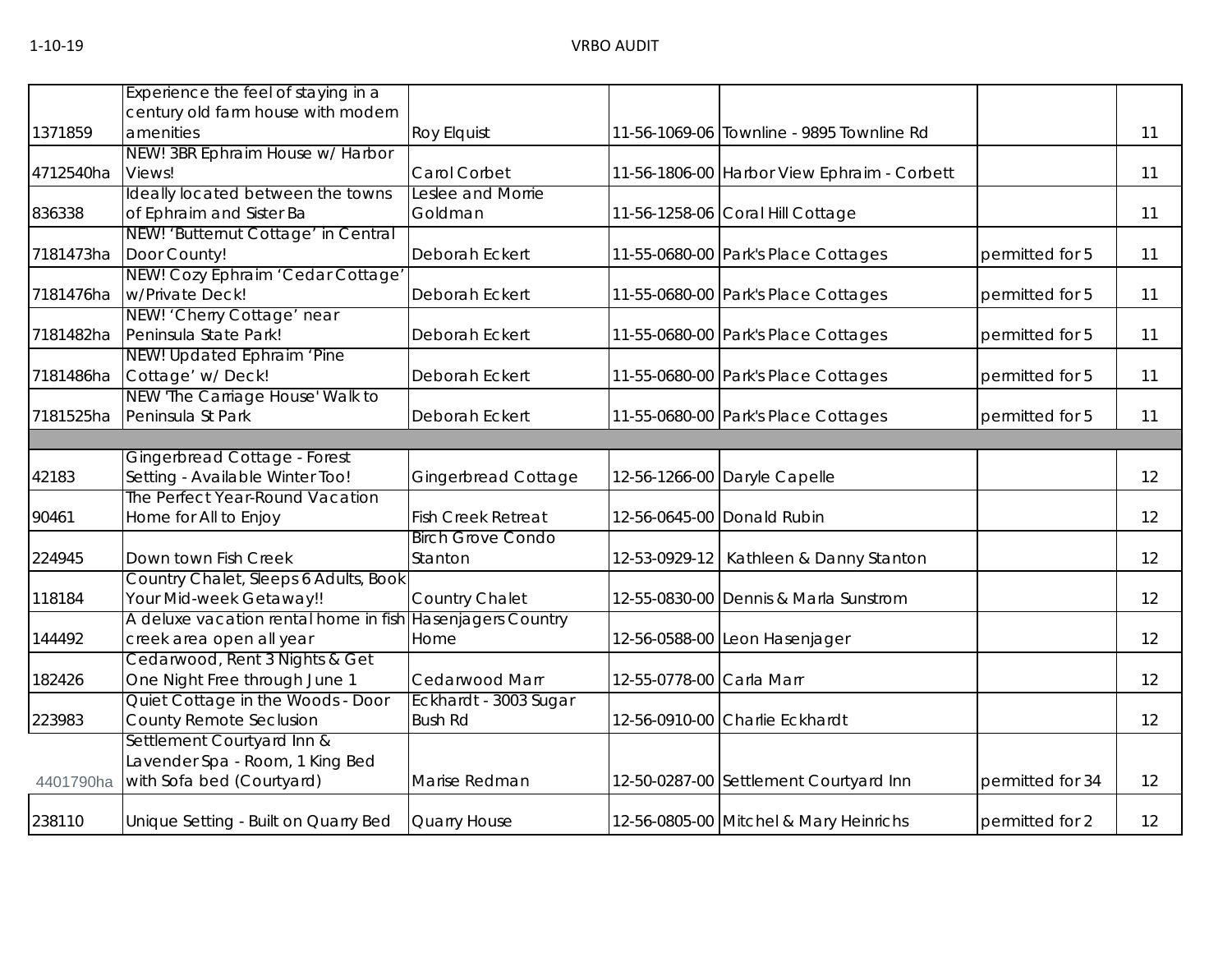|        | Heart of Fish Creek!- Newer                                 |                                                           |                           |                                                                     |                 |    |
|--------|-------------------------------------------------------------|-----------------------------------------------------------|---------------------------|---------------------------------------------------------------------|-----------------|----|
|        | Construction - 4BR, 4.5BA Condo-                            |                                                           |                           |                                                                     |                 |    |
| 257802 | Sleeps 8-10                                                 | Jason Martone                                             |                           | 12-53-1989-00 Bluffs at Cottage Row Court                           |                 | 12 |
|        | The Log Home at Fish Creek-In the                           | The Log Home at Fish                                      |                           |                                                                     |                 |    |
| 272736 | <b>Heart of Door County</b>                                 | Creek                                                     |                           | 12-56-1023-00 David & Linda Horne                                   |                 | 12 |
|        | Fish Creek, 4 Bed, Near Ymca/                               | Ripley - 3802 & 3806                                      |                           |                                                                     |                 |    |
| 347567 | Peninsula State Park.                                       | Gibraltar Rd                                              |                           | 12-56-1114-00 Ripley Properties, LLC                                | permitted for 2 | 12 |
|        | Modernized Classic Log Home Close                           | Modern Classic Log                                        |                           |                                                                     |                 |    |
| 348054 | to Shopping and Sunset Walks                                | Home                                                      |                           | 12-56-1294-00 James Graham                                          |                 | 12 |
|        | This is the best place we have ever                         |                                                           |                           |                                                                     |                 |    |
| 353378 | stayed at by far!'                                          | <b>R &amp; R</b>                                          |                           | 12-53-0424-00 Jennifer & Michael Briggs                             |                 | 12 |
|        | Walking distance to everything in                           |                                                           |                           |                                                                     |                 |    |
|        | Heart of Fish Creek! 3BR/4BA Sleeps 8-Bluffs at Cottage Row |                                                           |                           |                                                                     |                 |    |
| 354913 |                                                             | Court                                                     |                           | 12-53-0898-00 Kurt Doman et al                                      |                 | 12 |
|        | Wooded Chalet in Fish Creek - Pet                           |                                                           |                           |                                                                     |                 |    |
| 365869 | Friendly, small dogs only, no more<br>then $40#$            | <b>High Ridge Chalet</b>                                  |                           | 12-55-0021-00 Allen & Emelie Franke                                 |                 | 12 |
|        | <b>Great Family Vacation Spot! Across</b>                   |                                                           |                           |                                                                     |                 |    |
|        | from Fish Creek Beach. Sept/Oct                             | Marlin Volz Jr.-Karen Volz                                |                           |                                                                     |                 |    |
| 385243 | Available!                                                  | Campbell                                                  | 12-56-0321-00 Louisvilla  |                                                                     |                 | 12 |
|        | Water View in Downtown Fish Creek                           | Cookery Suites &                                          |                           |                                                                     |                 |    |
| 391901 | The Cookery's Lodging.                                      | Cottages                                                  | 12-55-0122-00 Cookery Inc |                                                                     | permitted for 2 | 12 |
|        | Cozy Cabin in the Woods: Between                            |                                                           |                           |                                                                     |                 |    |
|        | Fish Creek and Ephraim-- Perfect                            |                                                           |                           |                                                                     |                 |    |
| 396135 | location!                                                   |                                                           |                           | Cozy Cabin in the Woods   12-56-1206-00 Michelle and Kurt Van Thiel |                 | 12 |
|        | Brook Point Luxurious 2 Bedroom 2                           | Don Jr & Rosemarie                                        |                           |                                                                     |                 |    |
| 402228 | 1/2 Bath Home in Fish Creek                                 | Tschannon                                                 |                           | 12-53-0593-10 Brook Point Condo Unit 1 -BRK1                        |                 | 12 |
|        | Remodeled Cottage in Downtown                               | Cookery Suites &                                          |                           |                                                                     |                 |    |
| 410989 | Fish Creek-the Cookery's Lodging                            | Cottages                                                  |                           | 12-55-0122-00 Richard Skare                                         | permitted for 2 | 12 |
|        | Perfect for Family Reunions &                               | Kenneth and Maxine                                        |                           |                                                                     |                 |    |
| 418193 | Weekend Getaways, sleeps 12                                 | Riche                                                     |                           | 12-56-1241-00 Riche - 9419 Tree Top                                 |                 | 12 |
|        |                                                             |                                                           |                           | Coffee & Crossbones LLC/Carina                                      |                 |    |
| 424315 | The Java Hut, a cottage with 'perks'                        | Java Hut, The                                             | 12-56-1188-00 Helm        |                                                                     |                 | 12 |
| 426335 | Log Retreat At Fish Creek                                   | Log Retreat at Fish Creek   12-56-1225-06   Bill Anderson |                           |                                                                     |                 | 12 |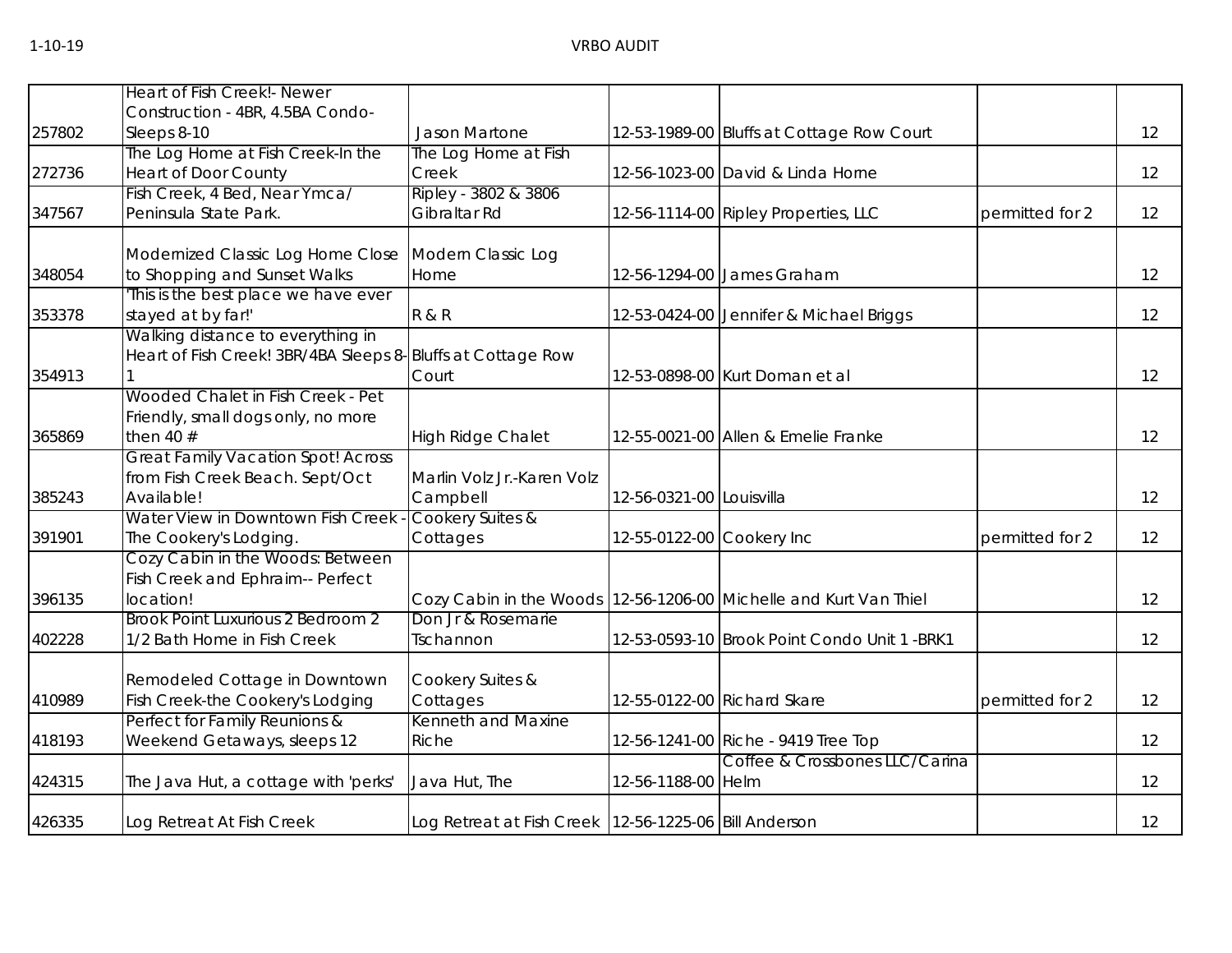|           | Bay View Lodge - Log Home                                                  |                                                     |                            |                                            |                 |    |
|-----------|----------------------------------------------------------------------------|-----------------------------------------------------|----------------------------|--------------------------------------------|-----------------|----|
| 431472    | <b>Overlooking Harbor</b>                                                  | Bayview Lodge                                       |                            | 12-56-0476-00 Bay Breeze Resort Deb Krause |                 | 12 |
|           |                                                                            |                                                     |                            |                                            |                 |    |
|           | As seen in Door County Magazine!                                           |                                                     |                            |                                            |                 |    |
| 453464    | Private, Family Friendly, Sat TV, WIFI                                     | <b>Todd and Lisa Mion</b>                           | 12-56-1261-00 Five Birches |                                            |                 | 12 |
|           | Cliff Cottage' Door County Home -                                          |                                                     |                            |                                            |                 |    |
| 4961062ha | Walk to Bay!                                                               | Cliff Cottage LLC                                   |                            | 12-56-1979-00 Jennifer Ciesar              |                 | 12 |
| 469264    | Irish Hospitality In County Door!                                          | O'Meara's Cottage Loft                              |                            | 12-54-0685-00 Megan O'Meara                |                 | 12 |
|           | SPRING ROAD HOME, JUST MINUTES                                             |                                                     |                            |                                            |                 |    |
| 473918    | <b>FROM FISH CREEK</b>                                                     | Herbst Spring Road                                  | 12-56-1318-00 Jeff Herbst  |                                            |                 | 12 |
|           |                                                                            | Ripley - 3802 & 3806                                |                            |                                            |                 |    |
| 503056    | Fish Creek- Near Peninsula State Park                                      | Gibraltar Rd                                        | 12-56-1114-00 Rick Ripley  |                                            | permitted for 2 | 12 |
|           |                                                                            |                                                     |                            |                                            |                 |    |
| 503970    | Perfect Location for Family, spotlessly<br>clean sleeps 18 friendly owners | <b>Michael Servais</b>                              |                            | 12-56-1357-00 Cedar Creek Lodge II         |                 | 12 |
| 287993    | Welcome to Paradise                                                        | Kevin Rohde                                         | 12-53-1034-00              | Northhaven Rohde - Unit 29007              |                 | 12 |
| 1533213   | available Cabin!                                                           | Jay Chomeau                                         | 12-56-1330-00              | Maple Grove LLC                            |                 | 12 |
|           | Updated Retro Retreat! Indoor &                                            |                                                     |                            |                                            |                 |    |
|           | Outdoor Fireplace, Backyard Oasis                                          |                                                     |                            |                                            |                 |    |
| 569210    | With Waterfall                                                             | <b>Fish Creek Beginnings</b>                        |                            | 12-56-1719-00 Mark Schneider               |                 | 12 |
|           | <b>CONVERTED WORKSHOP RETREAT IN</b>                                       | Marcon Workshop and                                 |                            |                                            |                 |    |
| 1530661   | <b>FISH CREEK</b>                                                          | Cottage                                             |                            | 12-56-2002-06 Michael and Mary Marcon      |                 | 12 |
|           |                                                                            |                                                     |                            |                                            |                 |    |
|           | Immaculate, spacious 3 bedroom, 2                                          | Northhaven #39004-                                  |                            |                                            |                 |    |
| 587031    | full bath condo. Family friendly.                                          | Gunderson                                           |                            | 12-53-1423-00 Mary & Bryan Gunderson       |                 | 12 |
|           | Walk to downtown Fish Creek and                                            |                                                     |                            |                                            |                 |    |
| 587050    | Peninsula State Park!                                                      | Birch Grove II - Unit #2                            |                            | 12-56-1410-00 Michael & Diane Cotter       |                 | 12 |
|           | 4 Bedroom home fully furnished                                             |                                                     |                            |                                            | permitted for 3 |    |
| 602669    | wooded lot                                                                 | Troy and Carolee Lasecki 12-56-1450-00 The Treeport |                            |                                            | units           | 12 |
|           | Home on 5 acres just 1 mile from                                           |                                                     |                            |                                            |                 |    |
| 614537    | town                                                                       | <b>Gibraltar House</b>                              |                            | 12-56-1439-06 Paul & Amy Devine            |                 | 12 |
|           |                                                                            |                                                     |                            |                                            | permitted for 3 |    |
| 619373    | 2 bedroom, Across from the YMCA                                            | Troy and Carolee Lasecki 12-56-1450-00 The Treeport |                            |                                            | units           | 12 |
| 642394    | Cozy, Comfortable, Quiet Cottage in<br><b>Fish Creek</b>                   | Little Spring Cottage                               |                            | 12-56-1275-00 Pam Olafsson/ Beth Collins   |                 | 12 |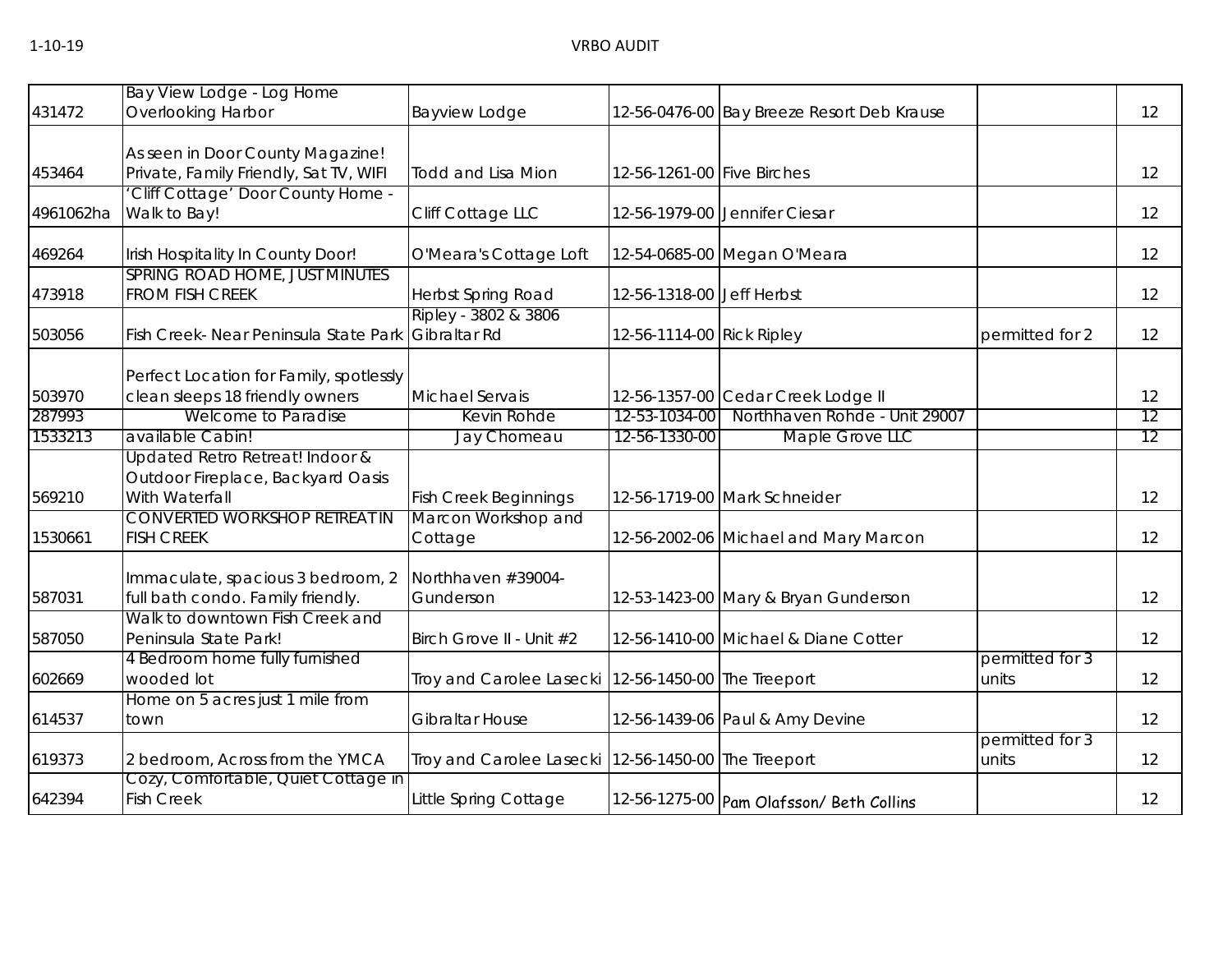| 698240  | Enjoy picture perfect sunsets on the<br>deck of Cottage Row On the Rocks                      | Cottage Row on the<br>Rocks                           |                           | 12-56-1494-06 Apfelbach Family Trust, LLC                    | 12                |
|---------|-----------------------------------------------------------------------------------------------|-------------------------------------------------------|---------------------------|--------------------------------------------------------------|-------------------|
| 710547  | Fish Creek/Northhaven-3bd/2.5bt -<br>in/Outdr Pools! - Like New-Great<br>Location-Wifi        | <b>Heather Paulis</b>                                 |                           | Door County Retreat -<br>12-53-1511-00 Northhaven Unit 17006 | 12                |
| 715374  | Woodlands 3 Bedroom, 1 1/2 Bath<br>Fish Creek, Vacation Getaway                               | Tim & Bonnie Mirkiewicz                               | 12-56-1363-00 Woodlands   |                                                              | 12                |
| 723814  | Pine Cone Guest House                                                                         | Pine Cone Guest House                                 |                           | 12-56-0525-00 Minerva & Armando Mejia                        | 12                |
| 813262  | Fish Creek- Gibraltar Rd.- Near YMCA Gibraltar Road Ripley                                    |                                                       |                           | 12-56-1618-00 Roger & Jeni Ripley                            | 12                |
| 824134  | Spectacular Views of Eagle Harbor<br>and Ephraim                                              | Eagle Harbor View                                     |                           | 12-56-1570-06 Nancy Claypool                                 | 12                |
| 833837  | Large Guest House located within<br>the town of Fish Creek                                    | Lawler Guest House                                    | 12-56-1573-00 Greg Lawler |                                                              | $12 \overline{ }$ |
| 882273  | Northhaven - Great Family Value<br>Retreat! Free WiFi                                         | Northhaven Fountain<br>View                           |                           | 12-53-1643-00 Carolyn Ahmad                                  | 12                |
| 896105  | <b>Family Friendly Cabin With Modern</b><br>Kitchen, Working Fireplace, Wrap<br>Around Porch! | <b>DC Thunder</b>                                     |                           | 12-56-1572-00 Eric Simonson                                  | 12                |
| 920769  | Walking distance to downtown Fish<br>Creek and Minutes From Peninsula<br>State Park!          | Top of the Hills Shops -<br>Holzman                   |                           | 12-53-1687-00 Jack & Diane Holzman                           | 12                |
| 946469  | Fish Creek Condo/Town Home at<br>Brook Point, Door County                                     | <b>Brook Point Condo - Unit</b><br>5 - Berndt         |                           | 12-53-1681-00 Karen Berndt                                   | 12                |
| 976203  | <b>DOOR COUNTY HOME RETREAT IN</b><br><b>FISH CREEK</b>                                       | DC Home - Pachonphai                                  |                           | 12-56-1692-00 Steven and Lisa Pachonphai                     | 12                |
| 1444826 | Nicely located Near Fish Creek,<br>Ranch home, 4 bedroom, 2 bath.<br>NEW OWNERSHIP.           | Klems Investment<br>Properties LLC - Mary<br>Klimczyk | 12-56-2027-00 STH 42      | Klems Investments - Klimczyk 8580                            | 12                |
| 997318  | Spacious Custom 4bedroom a Mile<br>from Fish Creek                                            | Gibraltar Lodge                                       | 12-56-1033-00 Ross Lunn   |                                                              | 12                |
| 997926  | Fish Creek/Northhaven - Beautiful,<br>newly furnished 3 bed, 2.5 bath<br>condo                | Northhaven Condo -<br>Peiffer                         |                           | 12-53-1703-00 Nicholas M Peiffer                             | 12                |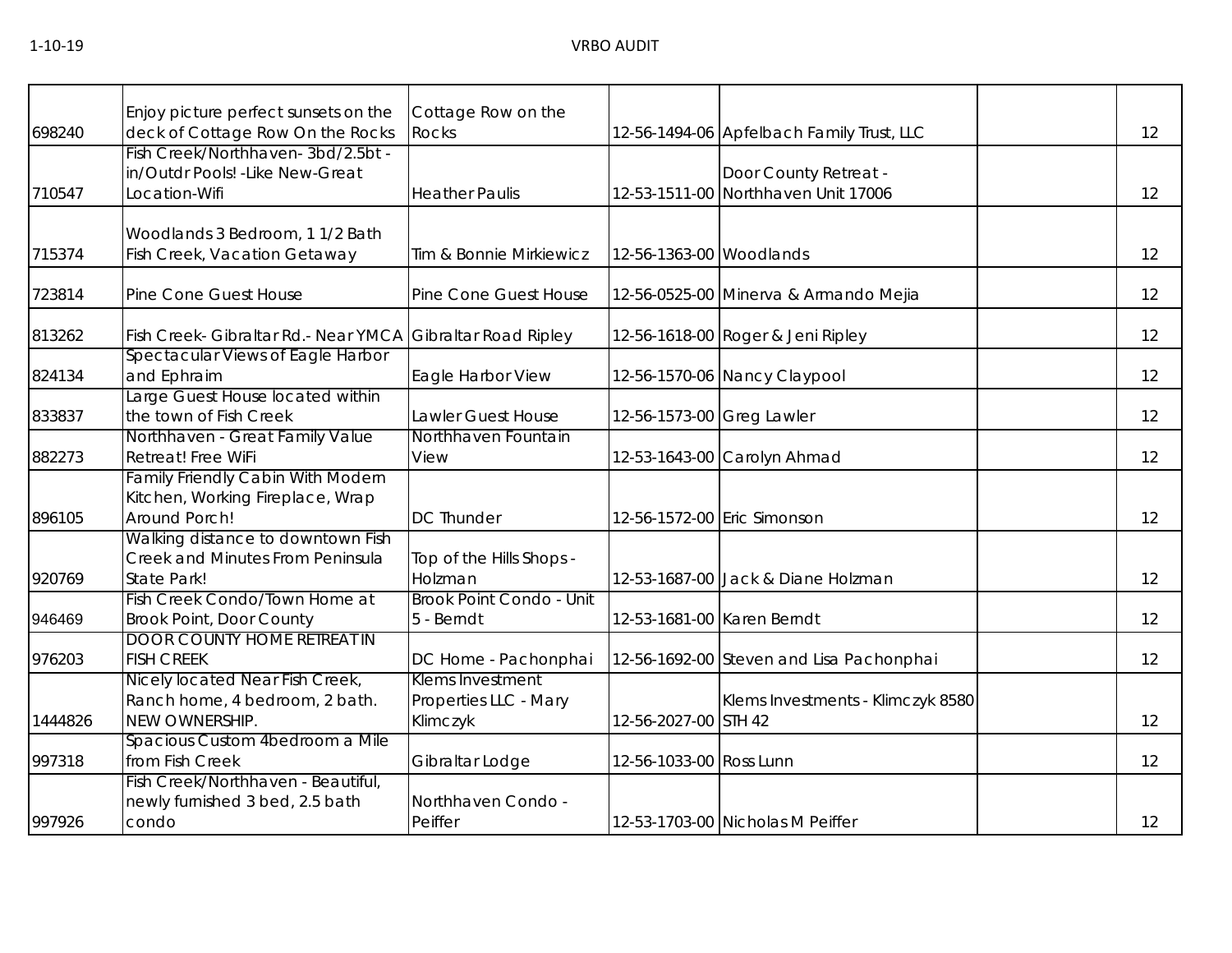|         | Retro, Cozy Cottage - Peninsula St.<br>Park, Family/Pet Friendly - Open year<br>around              |                                                         |                            |                                                                       |                          |    |
|---------|-----------------------------------------------------------------------------------------------------|---------------------------------------------------------|----------------------------|-----------------------------------------------------------------------|--------------------------|----|
| 1060002 |                                                                                                     | Lille Cottage                                           | 12-56-1744-00 Brad Russell |                                                                       |                          | 12 |
| 1071057 | <b>Fish Creek WIFI Fire Pit</b>                                                                     | Manistique Stone<br>Cottage                             |                            | 12-56-1743-13 Ryan and Karilyn Dayton                                 |                          | 12 |
| 1080095 | Private 3 BR 3 Bath condo on the Fish Creekside Cove Unit 11 -<br>Creek, overlooking private harbor | <b>RRRP LLC</b>                                         |                            | 12-53-1712-00 Peter C Diltz, Sole Member                              |                          | 12 |
| 1127055 | NEW home. GREAT location across<br>from YMCA. Can accommodate<br>LARGE groups                       | Troy and Carolee Lasecki   12-56-1450-00   The Treeport |                            |                                                                       | permitted for 3<br>units | 12 |
| 1141807 | Quiet condo in heart of Fish Creek                                                                  | Cedar Court Condo #17                                   |                            | 12-53-1657-10 Richard Rupiper                                         |                          | 12 |
| 1151019 | Luxury Tri-Level Condo Downtown<br><b>Fish Creek</b>                                                | Luxury Tri-Level Fish Creek<br>Glapa                    |                            | 12-53-1791-00 Jon and Katie Glapa                                     |                          | 12 |
| 1216466 | New Construction - 2 Story - 4<br>bedroom, 3.5 bath                                                 | <b>DCLife LLC</b>                                       |                            | 12-56-1840-00 DCLife LLC - Pamela Hoppe                               |                          | 12 |
| 1219104 | Cozy Cottage in the woods: perfect<br>location fish creek                                           |                                                         |                            | Cozy Cabin in the Woods   12-56-1206-00   Michelle and Kurt Van Thiel |                          | 12 |
| 1219483 | Country Farm House With 38 Acres.                                                                   | Country Farm House -<br>Ripley                          | 12-56-1833-00 Rick Ripley  |                                                                       |                          | 12 |
| 1262366 | Charming Cape Cod in Fish Creek                                                                     | <b>Eckert Vacation Home</b><br>Cape House               | 12-56-0679-00 Deb Eckert   |                                                                       | <sub>S</sub>             | 12 |
| 1292282 | <b>Island View! Beautiful View Of The</b><br>Bay! Perfect Location. Hot Tub and<br><b>Boat Too!</b> | <b>Island View Vacation</b><br>Home - 8750 Island View  |                            | 12-56-1894-00 Charles Paschke                                         |                          | 12 |
| 1328037 | Guest Bedroom at the Quarry House                                                                   | Quarry House                                            |                            | 12-56-0805-00 Mitchel & Mary Heinrichs                                | permitted for 2          | 12 |
| 1329353 | Newly Furnished Home Close to<br>Everything, 5 Acres with majestic<br>woods & meadows               | <b>Highland House</b>                                   |                            | 12-56-1887-00 Chris Warecki                                           |                          | 12 |
| 1351038 | A Truly Luxurious Door County Retreat Carraig Cottages LLC                                          |                                                         |                            | 12-56-1277-00 Carruag Nua                                             |                          | 12 |
| 1351075 | <b>Exceptional Home in Tranquil Door</b><br><b>County Setting</b>                                   | Carraig Cottages LLC                                    | 12-56-1276-00 Carriag Dale |                                                                       |                          | 12 |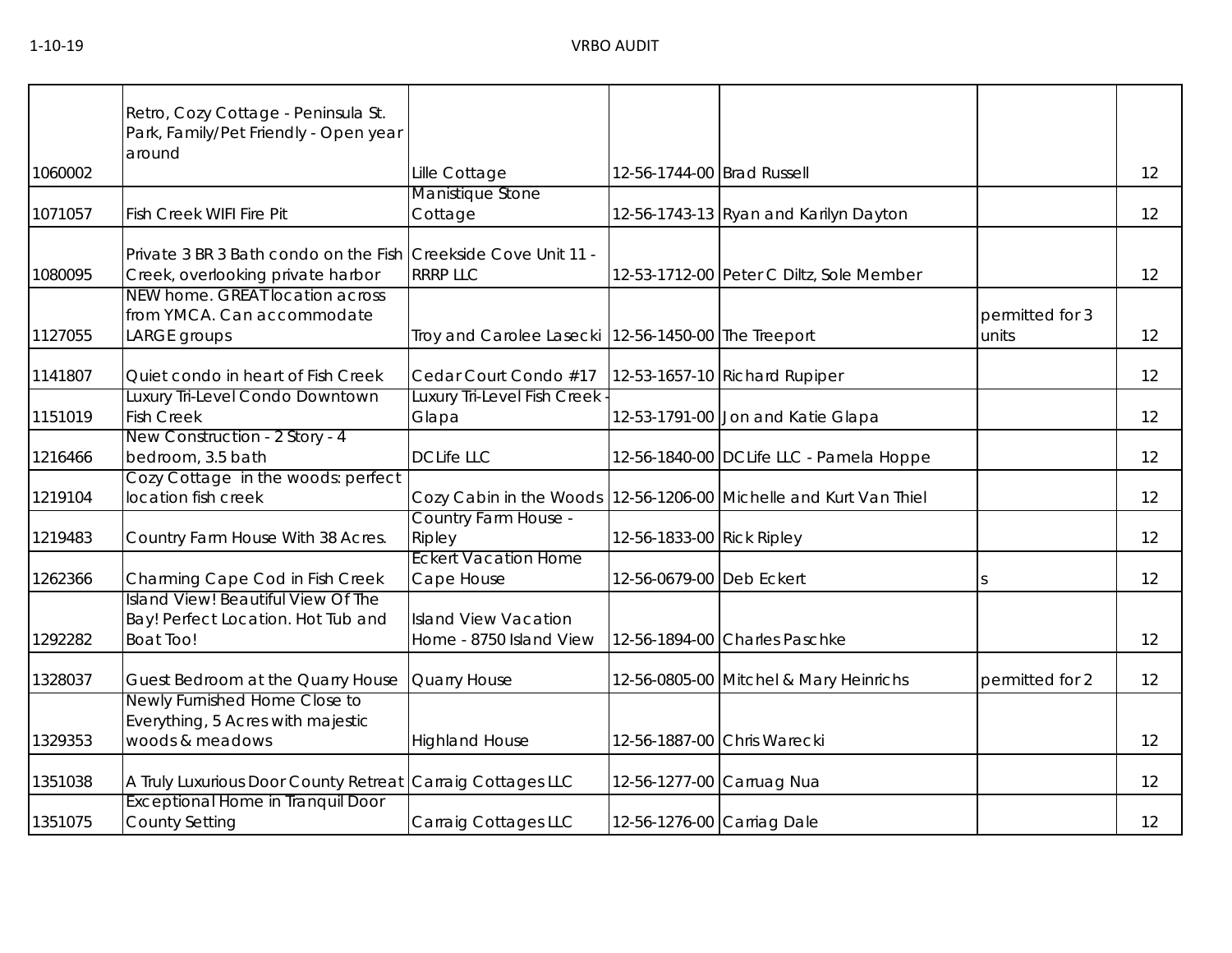|           | 4190 Cottage Row Ct. - New                                |                                   |                             |                                                                   |                   |    |
|-----------|-----------------------------------------------------------|-----------------------------------|-----------------------------|-------------------------------------------------------------------|-------------------|----|
|           | <b>Contruction Downtown Fish Creek -</b>                  |                                   |                             |                                                                   |                   |    |
| 1360182   | Walk Everywhere!                                          |                                   |                             | 12-53-1981-00 Kurt Doman et al                                    |                   | 12 |
|           | 4188 Cottage Row Ct. - Beautiful                          |                                   |                             |                                                                   |                   |    |
|           | New Construction Condo Downtown                           |                                   |                             |                                                                   |                   |    |
| 1361191   | <b>Fish Creek</b>                                         |                                   |                             | 12-56-0898-00 Kurt Doman et al                                    |                   | 12 |
|           | Button Marsh Farm is a 75 acre,                           |                                   |                             |                                                                   |                   |    |
| 1371664   | private wooded retreat                                    | <b>Button Marsh Farm</b>          | 12-56-1919-06 David Harris  |                                                                   |                   | 12 |
| 559794    |                                                           | 30+ day rental - no permit needed |                             |                                                                   |                   | 12 |
| 993369    |                                                           | 30+ day rental - no permit needed |                             |                                                                   |                   | 12 |
| 1444754   |                                                           | 30+ day rental - no permit needed |                             |                                                                   |                   | 12 |
|           | Water view from Beach House! Walk                         | Fish Creek Beach House,           |                             |                                                                   |                   |    |
| 3010889ha | anywhere in town.                                         | The                               |                             | 12-53-1764-00 Scott Schmitz & Karin Skare                         |                   | 12 |
| 1451363   | <b>Fish Creek Farmhouse</b>                               |                                   |                             |                                                                   |                   | 12 |
|           | Stunning 3800 square penthouse                            |                                   |                             |                                                                   |                   |    |
| 7453010ha | condo                                                     |                                   |                             | Little Sweden Condo Assc 12-51-0298-00 Little Sweden Condominiums |                   | 12 |
|           | NEW-GREAT LOCATION-SLEEPS 14-                             |                                   |                             |                                                                   |                   |    |
| 4713533ha | <b>INDOOR &amp; OUTDOOR POOLS</b>                         | Park House                        |                             | 12-56-1801-00 PDW Rentals LLC                                     |                   | 12 |
| 1497755   | Renovated, Secluded, Pet-Friendly                         | Jennifer Ninivaggi                | 12-56-1748-00 Casita Vistas |                                                                   |                   | 12 |
|           |                                                           | Downtown Fish Creek               |                             | <b>Magnificent Memories - Stacey</b>                              |                   |    |
| 4840082ha | Downtown Fish Creek with a view                           | with a view - Berndt              | 12-53-1855-00 Berndt        |                                                                   |                   | 12 |
|           | NEW! Custom 3BR Home 3 Min from                           |                                   |                             |                                                                   |                   |    |
| 4841776ha | <b>Fish Creek Harbor</b>                                  | <b>Bluff Barn</b>                 |                             | 12-56-1858-00 Beth and Karen Ciesar                               |                   | 12 |
|           | NEW Family-Friendly Fish Creek 'Cape Eckert Vacation Home |                                   |                             |                                                                   |                   |    |
| 7181479ha | House' w/Yard                                             | Cape House                        | 12-56-0679-00 Deb Eckert    |                                                                   | duplicate listing | 12 |
|           |                                                           |                                   |                             |                                                                   |                   |    |
|           | Quintessential Door County Cabin on                       |                                   |                             |                                                                   |                   |    |
| 34399     | Lake Michigan                                             | Carolyn Brzezinski                |                             | 15-56-0713-00 Killasonna Lodge - Brzezinski                       |                   | 15 |
|           | Book Summer '18 Now! - Prime Weeks                        |                                   |                             |                                                                   |                   |    |
| 97026     | <b>Book Quickly!</b>                                      | Jump Inn                          |                             | 15-56-1263-04 Mary Jo Jump                                        | permitted for 2   | 15 |
|           | Door County June 1-8 2 bedroom 2                          |                                   |                             |                                                                   |                   |    |
|           | bath Condo at The Rushes Baileys                          |                                   |                             |                                                                   |                   |    |
| 1335047   | <b>Harbor</b>                                             |                                   |                             | owner info unfound                                                |                   | 15 |
|           |                                                           |                                   |                             | <b>Beautiful Waterfront Cottage on</b>                            |                   |    |
| 1432604   | <b>Beautiful Clark Lake Cottage</b>                       | Scot and Kerri Hunt               | 15-56-1998-00 Clark Lake    |                                                                   |                   | 15 |
| 333509    | Newer Log Home on Clarks Lake with<br>Dock and Boats      |                                   |                             |                                                                   |                   | 15 |
|           |                                                           | Vans Log Home                     |                             | 15-56-0308-06 Vans Log Home on Clark Lake                         |                   |    |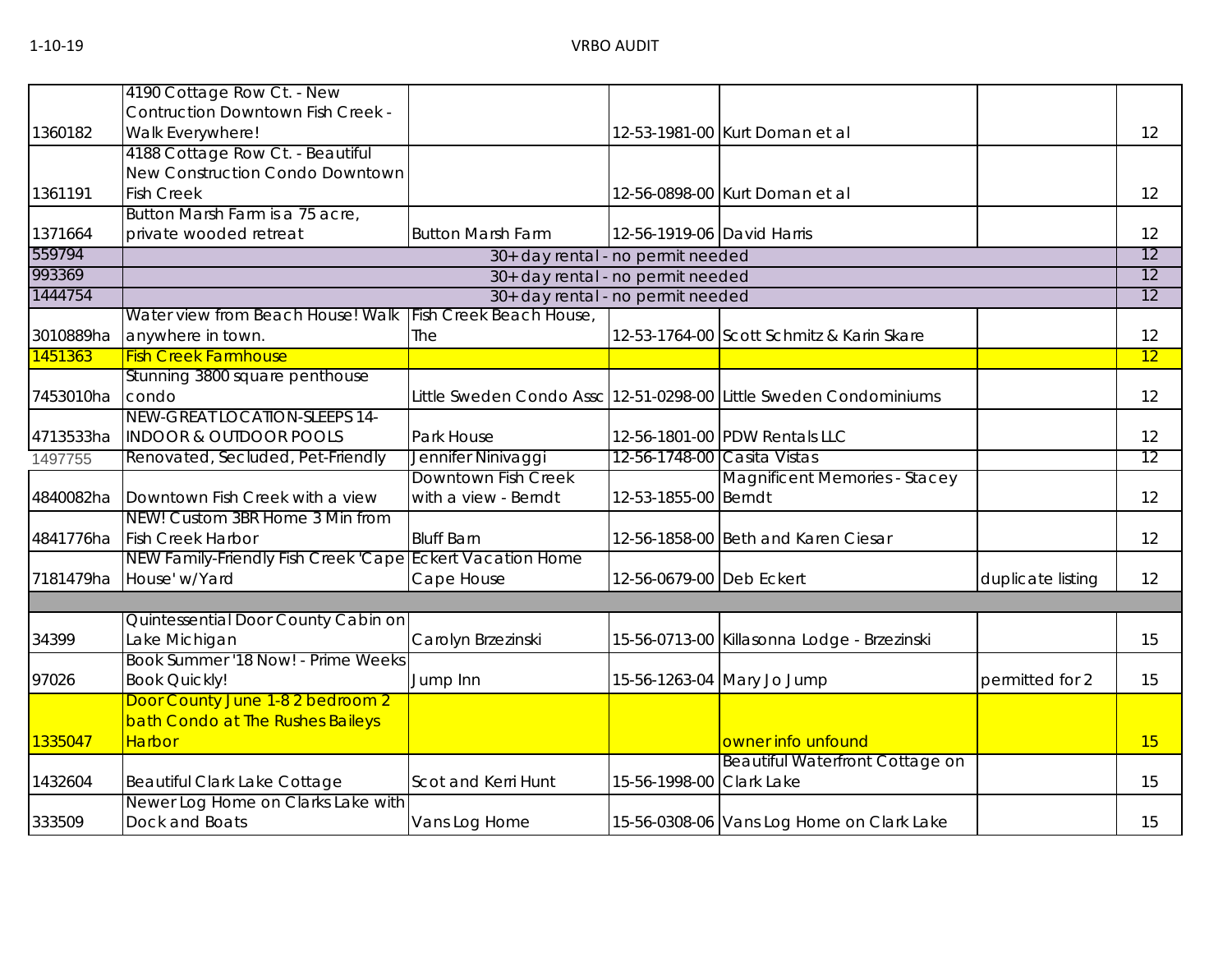|        | Sunrise Shores Condo 3, Beautiful                                     |                                                       |                           |                                                                         |                 |    |
|--------|-----------------------------------------------------------------------|-------------------------------------------------------|---------------------------|-------------------------------------------------------------------------|-----------------|----|
| 125749 | Sand Beach, CLEAN condo                                               | <b>Sunrise Shores ASH</b>                             | 15-53-0492-00 Mark Ash    |                                                                         |                 | 15 |
|        | Special $$150/nt$ Thru $6/17$ :                                       |                                                       |                           |                                                                         |                 |    |
| 171303 | Beautiful, Clean, Sand Beach Condo,<br>Amazing Views, Wifi            | Sunrise Shores #4                                     |                           | 15-53-1153-00 Jeanne & Paul Wiesner                                     |                 | 15 |
|        | 4 Bedroom, 4 Bath, 2 Story Home,                                      |                                                       |                           |                                                                         |                 |    |
|        | Sand Beach, Handicapped Access,                                       | Sunrise Shores #7 -                                   |                           |                                                                         |                 |    |
| 585337 | Wifi, sleeps 12                                                       | <b>DCRMAALLC</b>                                      |                           | 15-53-1431-00 DCRMAA LLC                                                |                 | 15 |
|        | CEDAR SHORES IS EXPANDING!-ON                                         |                                                       |                           |                                                                         |                 |    |
|        | SCHEDULE!1 Aug Wk Open. Book                                          | Cedar Shores - Beach                                  |                           |                                                                         |                 |    |
| 216654 | <b>CHOICE FALL DATES.</b>                                             | Front                                                 |                           | 15-55-0831-00 Linda Schaap                                              |                 | 15 |
|        |                                                                       |                                                       |                           |                                                                         |                 |    |
|        | Lakefront Home, Architect Designed                                    |                                                       |                           |                                                                         |                 |    |
| 244227 | for His Family and Friends                                            | Lakeside Paradise - Slater 15-56-1085-00 Janet Slater |                           |                                                                         |                 | 15 |
|        |                                                                       |                                                       |                           |                                                                         |                 |    |
| 346952 | SAND BEACH on Lake Michigan                                           |                                                       |                           | Sandy Beach Lake House 15-56-0340-12 Carrington Family Trust c/o Fergus |                 | 15 |
| 352035 | Beachfront Cottage, Spring 2018<br>Special 3 nights w/ 4th night free | Quietside Cottages "the<br>beach house"               |                           | 15-55-0398-00 Quietside Leadership LLC                                  | permitted for 2 | 15 |
|        |                                                                       |                                                       |                           |                                                                         |                 |    |
|        |                                                                       |                                                       |                           | Stella Maris Beach House/Stella                                         |                 |    |
| 369476 | Stella Maris Beach House                                              | Michael & Valerie Schierl                             |                           | 15-56-1170-00 Vista Beach House                                         | permitted for 2 | 15 |
|        | Prime Time Going Fast! May/June                                       | Shoreline Ventures Inc &                              |                           |                                                                         |                 |    |
| 414043 | Dates Still Available!                                                | Jump Inn                                              |                           | 15-56-1263-04 Kris Zeile et al & Mary Jo Jump                           | permitted for 2 | 15 |
|        |                                                                       |                                                       |                           |                                                                         |                 |    |
|        |                                                                       |                                                       |                           | Stella Maris Beach House/Stella                                         |                 |    |
| 432667 | Stella Vista Beach House                                              | Michael & Valerie Schierl                             |                           | 15-56-1170-00 Vista Beach House                                         | permitted for 2 | 15 |
|        | Fantastic Sandy Beach Condo for                                       |                                                       |                           |                                                                         |                 |    |
|        | Family and Friends. Spectacular                                       |                                                       |                           |                                                                         |                 |    |
| 505152 | Sunrises!                                                             | Sanata & Catherine Lau<br>The Beach at Lakeside       |                           | 15-53-1362-00 Sunrise Shores #6 - Lau                                   |                 | 15 |
| 717637 | Lake Michigan Sand Beach!!                                            | Park                                                  | 15-56-1531-12 Les Kiehnau |                                                                         |                 | 15 |
|        | <b>Beautiful Sunsets On Clark Lake</b>                                | Kaufman - 5543 Clark                                  |                           |                                                                         |                 |    |
| 744695 | Located in Door County, Wi                                            | Lake Dr                                               | 15-56-1536-00 Kaufman     |                                                                         |                 | 15 |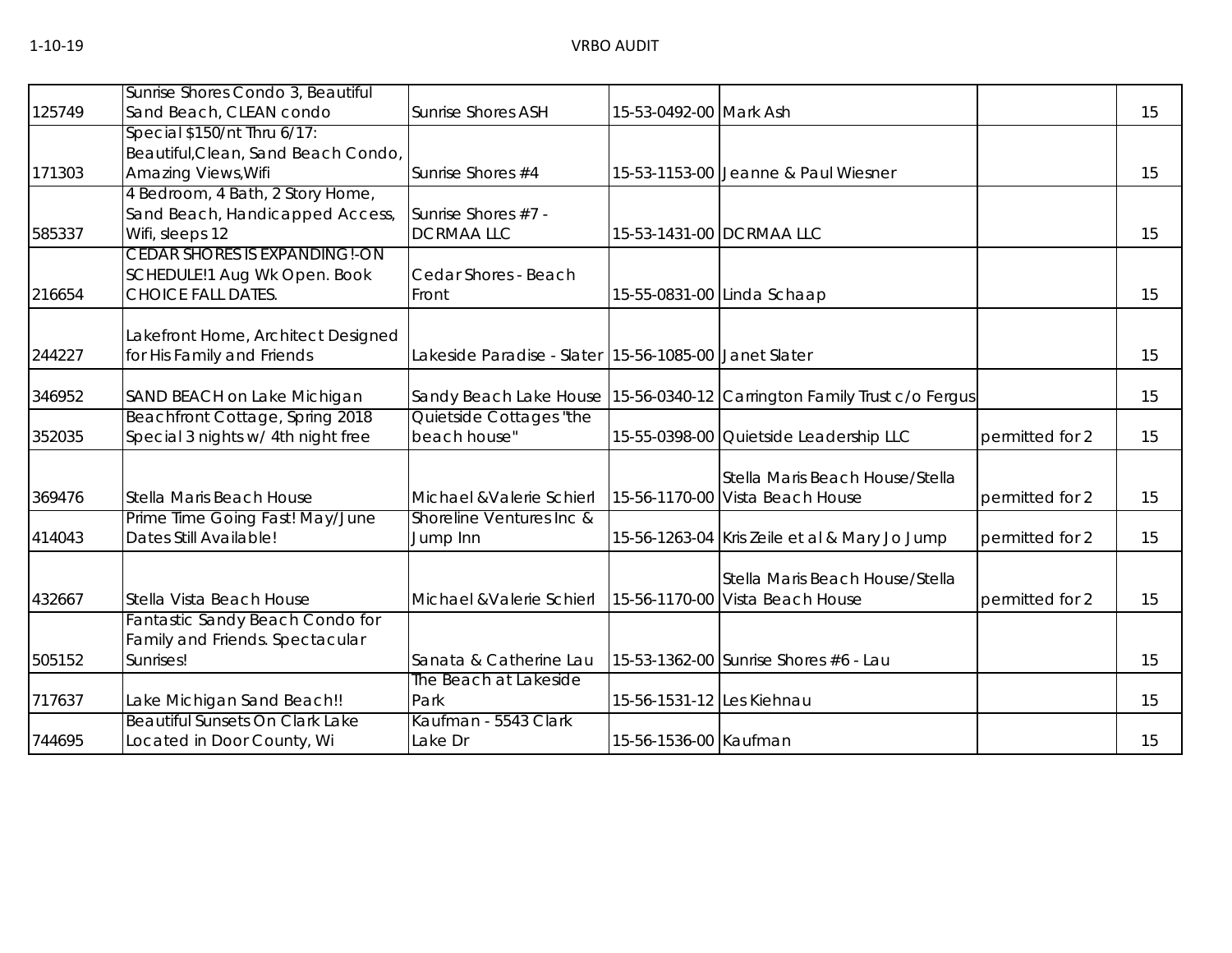|          |                                          |                           |                                          | permitted for 3:     |    |
|----------|------------------------------------------|---------------------------|------------------------------------------|----------------------|----|
|          |                                          |                           |                                          | 1)Shadow of          |    |
|          |                                          |                           |                                          | Seagulls 2) It's All |    |
|          |                                          |                           |                                          | About the            |    |
|          | Neat Cottage getaway on the Lake         |                           |                                          | Lakeshore            |    |
|          | Michigan Rugged Shore=Relax-             | Sommer Property Mgmt      | All about the lake shore Door            | 3) same time         |    |
| 746483   | Romantic-Restore-ah                      | <b>LLC</b>                | 15-56-0023-00 County Cottages            | next year            | 15 |
|          |                                          |                           | Dan Rehberg - Rehberg                    |                      |    |
| 825405   | New Rental w/Lake & Beach Access         | Cottage at Trails End     | 15-56-1593-12 Boathouse LLC              |                      | 15 |
|          | Lakefront Cottage with Sensational       |                           |                                          |                      |    |
| 848144   | Sunsets!                                 | Kaye Cottage              | 15-56-1621-00 Paul & Tricia Kaye         |                      | 15 |
|          | Lake Michigan Beachfront Cottage         | Quietside Cottages "the   |                                          |                      |    |
| 852534   | Springl Special 3 Nights/4th free        | beach house"              | 15-55-0398-00 Quietside Leadership LLC   | permitted for 2      | 15 |
|          | Neat Cottage Getaway On The Lake         |                           |                                          |                      |    |
|          | Michigan Rugged Shore=relax-             | All about the lakeshore   |                                          |                      |    |
| 1055782  | romantic-restore-ah                      | Door County Cottages      | 15-56-0023-00 Sommer Property Mgmt LLC   |                      | 15 |
|          | Romantic Classic Cedar Cottage-          |                           |                                          |                      |    |
|          | door-county-rentals.com//-               | All about the lakeshore   |                                          |                      |    |
| 1055804  | Brochure.pdf                             | Door County Cottages      | 15-56-0023-00 Sommer Property Mgmt LLC   |                      | 15 |
|          | <b>NEW LISTING: Spacious Cottage</b>     |                           |                                          |                      |    |
|          | Close to Lake Michigan with Heated       | Cottage at Cave Point,    |                                          |                      |    |
| 1361580  | Pool!                                    | The                       | 15-56-1948-00 Michael and Amanda Warecki |                      | 15 |
|          |                                          |                           |                                          |                      |    |
| 112606   | Country setting just outside the city!!! | <b>Terry Kinney</b>       | 27-55-0737-00 Door County Country Home   |                      | 27 |
|          | Outback Cottages in Door County -        |                           |                                          |                      |    |
|          | near beach, modern, private,             |                           |                                          |                      |    |
| 902029ha | peaceful                                 | <b>Outback Cottages</b>   | 27-56-1143-00 Galen & Pam Carpenter      |                      | 27 |
|          | Waterfront Swedish-style Log Cabin       |                           |                                          |                      |    |
|          | on Sand Bay, Door County -               |                           |                                          |                      |    |
| 135683   | Moonlight Magic                          | Tammy M Leemon            | 27-56-1014-00 Moonlight Magic            |                      | 27 |
|          | Waterside Retreat -- Swedish Stuga       |                           |                                          |                      |    |
| 154010   | (Cottage)                                | Barbro & Glen Wilson      | 27-56-0948-00 Wilson Sherwood Point      |                      | 27 |
|          | Family friendly updated home in          | <b>Richard and Judith</b> |                                          |                      |    |
| 1405853  | Idlewild Peninsula, Door County, WI      | Laessig                   | 27-56-1995-00 Uncle Bob's Guest House    |                      | 27 |
|          |                                          |                           |                                          |                      |    |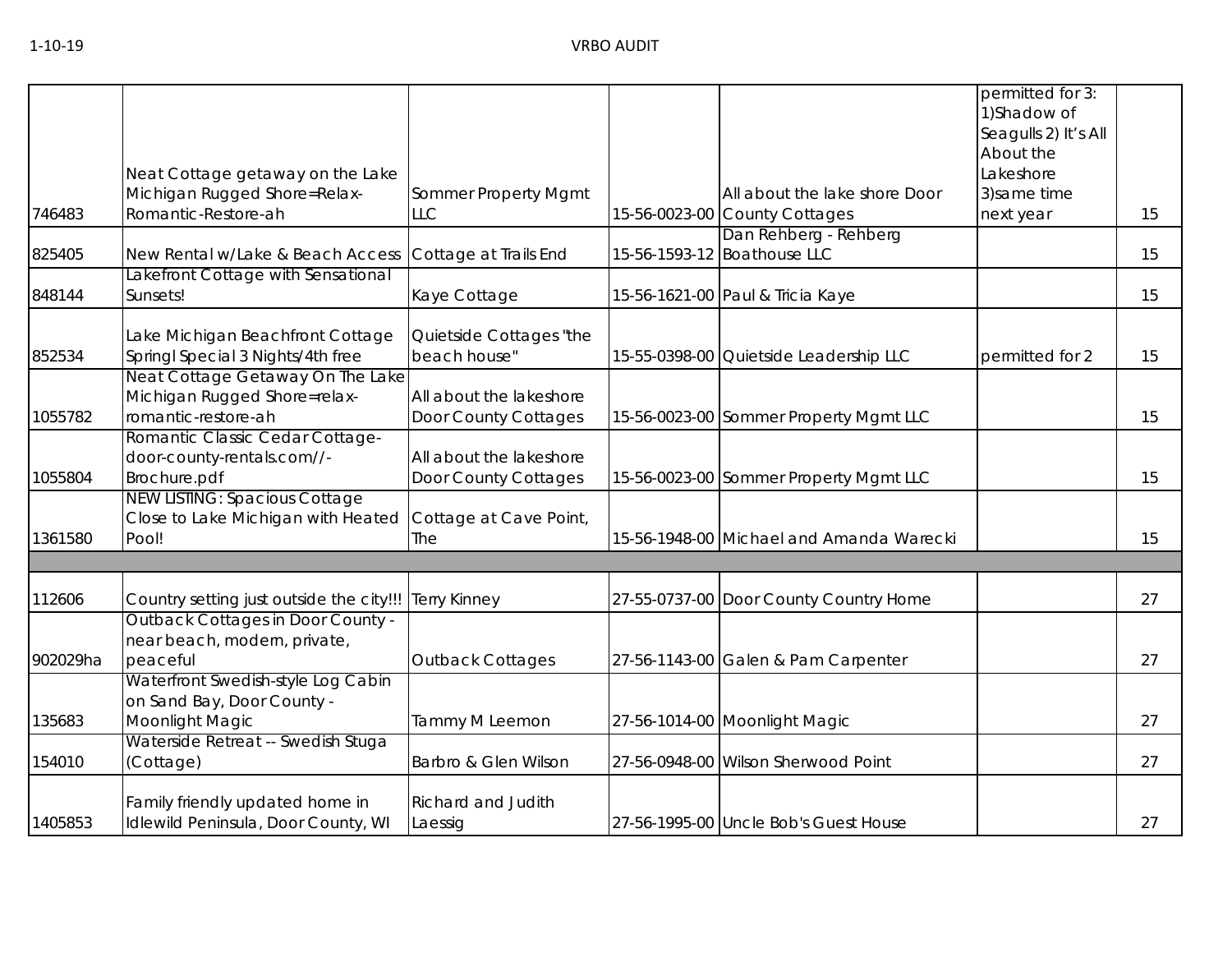| 27<br>27<br>27 |
|----------------|
|                |
|                |
|                |
|                |
|                |
| 27             |
|                |
|                |
| 27             |
|                |
|                |
| 27             |
| 27             |
|                |
|                |
| 27             |
|                |
| 27             |
|                |
| 27             |
|                |
| 27             |
| 27             |
| 27             |
|                |
|                |
| 27             |
|                |
|                |
| 27             |
|                |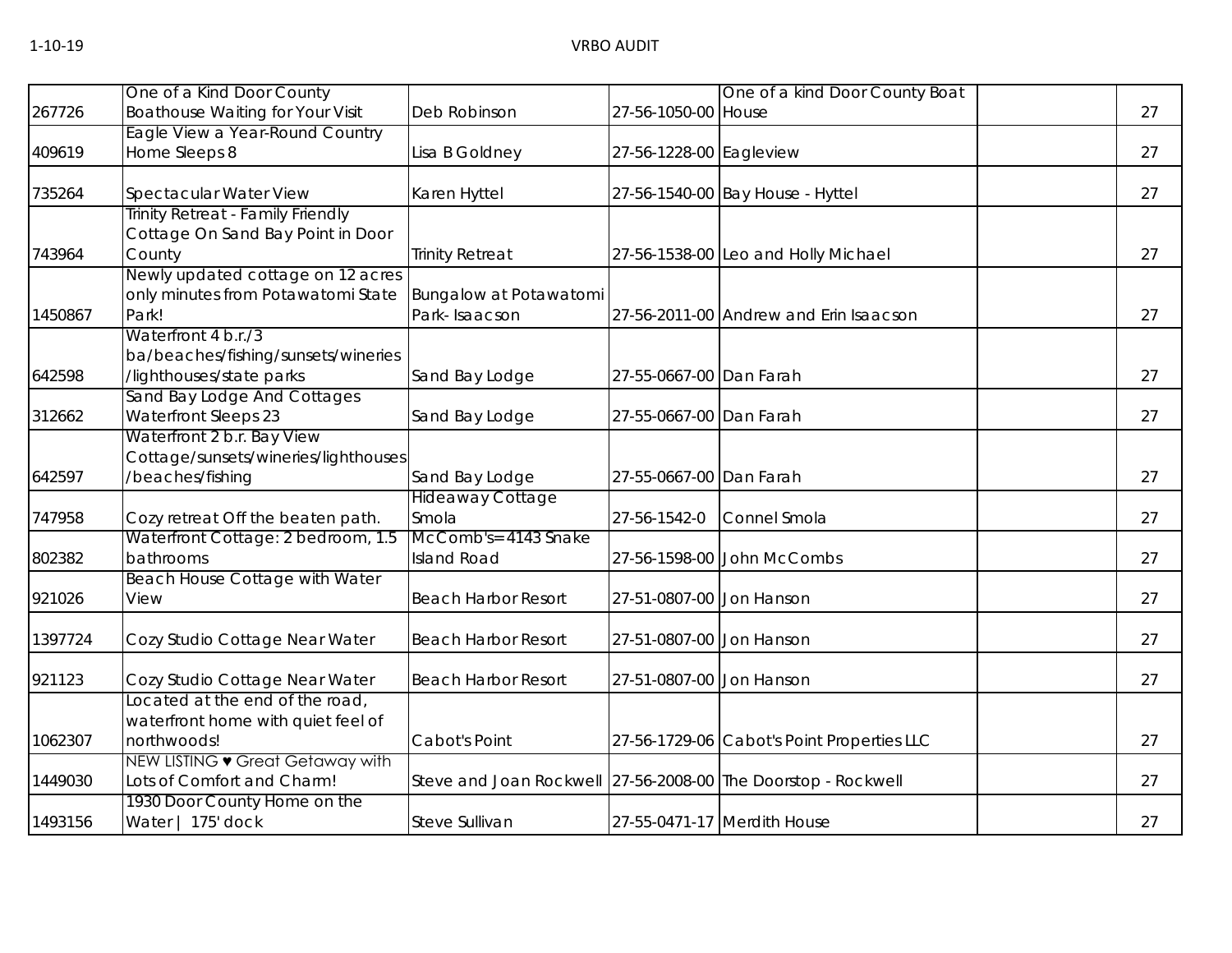# 1-10-19 VRBO AUDIT

|         |                                                                        | Nasewaupee Trail Log                             |                            |                                                                 |                 |    |
|---------|------------------------------------------------------------------------|--------------------------------------------------|----------------------------|-----------------------------------------------------------------|-----------------|----|
| 1368363 | Nasewaupee Trail Log Home                                              | Home react 5/29/18                               | 27-56-1841-00 Terry Kinney |                                                                 |                 | 27 |
|         |                                                                        |                                                  |                            |                                                                 |                 |    |
| 724130  | Enjoy Your Own Private View Of Sister<br>Bay Sunsets on the Waterfront | <b>The Nest</b>                                  |                            | 32-56-1514-06 Paul O'Keeffe & Tiffany Hubbard                   |                 | 32 |
|         | Great Waterview Home in Door                                           |                                                  |                            |                                                                 |                 |    |
| 84278   | County. Fabulous Home Sleeps 14!!                                      | Hale - 1615 Big Pine Ln                          | 32-53-0717-00 Lyn Hale     |                                                                 |                 | 32 |
| 116351  | Beautiful Log Home on 5 quiet acres                                    | The Refuge/Appleport<br>Enterprises              |                            | 32-55-0623-00 Marc & Lori Maillefer                             |                 | 32 |
| 133165  | Beautiful Cottage on the Green Bay<br>Waterfront                       | Schwandt Cottage                                 |                            | 32-55-0177-00 Georgina Schwandt                                 |                 | 32 |
| 181532  | Marina Breeze, Spectacular Ellison<br>Bay View & Dbl Master Suites     | Marina Breeze                                    |                            | 32-55-0759-00 Robert & Sherry Stein                             |                 | 32 |
| 241353  | Waterfront Cottage Nestled in<br>Picturesque Setting, Gills Rock       | Teskies Cottage                                  | 32-56-0962-00 Lyle Teskie  |                                                                 |                 | 32 |
| 254081  | Historic Log Cabin(winter rate)                                        | Docs Hideaway                                    |                            | 32-55-0770-00 Terry & Kermit Bott                               |                 | 32 |
| 1459031 | Lovely Moonbird Cottage                                                | Moonbird                                         |                            | 32-56-2015-00 Desire Bromstad                                   |                 | 32 |
| 271720  | Wisconsin - Door County - Very<br>Special Home with Bay Views          | Villa Villekulla                                 |                            | 32-55-0691-00 Kathryn Brown                                     |                 | 32 |
| 340765  | Cappy Cottage, Over 300 Ft. of<br>Private Shoreline on North Bay       | Cappy Cottage                                    |                            | 32-56-1132-06 Hakes Family Trust                                |                 | 32 |
| 340966  | The Hideaway: New Construction<br>walk to Beach and Town               | Hideaway the Herman                              |                            | 32-53-0955-06 Greg Herman                                       |                 | 32 |
| 343690  | <b>Charming Traditional Cottages</b><br>Affordable and Travel Green    | Terra Cottages                                   |                            | 32-55-0124-00 Deborah Taubert Gehan                             | permitted for 5 | 32 |
| 350098  | Waterfront Cottage with Views of<br>Deaths Door, New Kitchen           | Bells Cottage - 12748 N<br>Port Des Mortes       |                            | 32-56-1131-06 Matt & Ryan Bell                                  |                 | 32 |
| 403462  | Waterfront Dream Cottage with a<br>Million Dollar View (Apple)         | Dan's Fish, Inc. d/b/a<br>Hedgehog Harbor Rental |                            | 32-56-1195-00 Daniel and Sherrie Schwarz                        |                 | 32 |
| 403817  | Romantic Waterfront Suite with<br>amazing water views (Cherry)         | Dan's Fish, Inc. d/b/a                           |                            | Hedgehog Harbor Rental 32-56-1195-00 Daniel and Sherrie Schwarz |                 | 32 |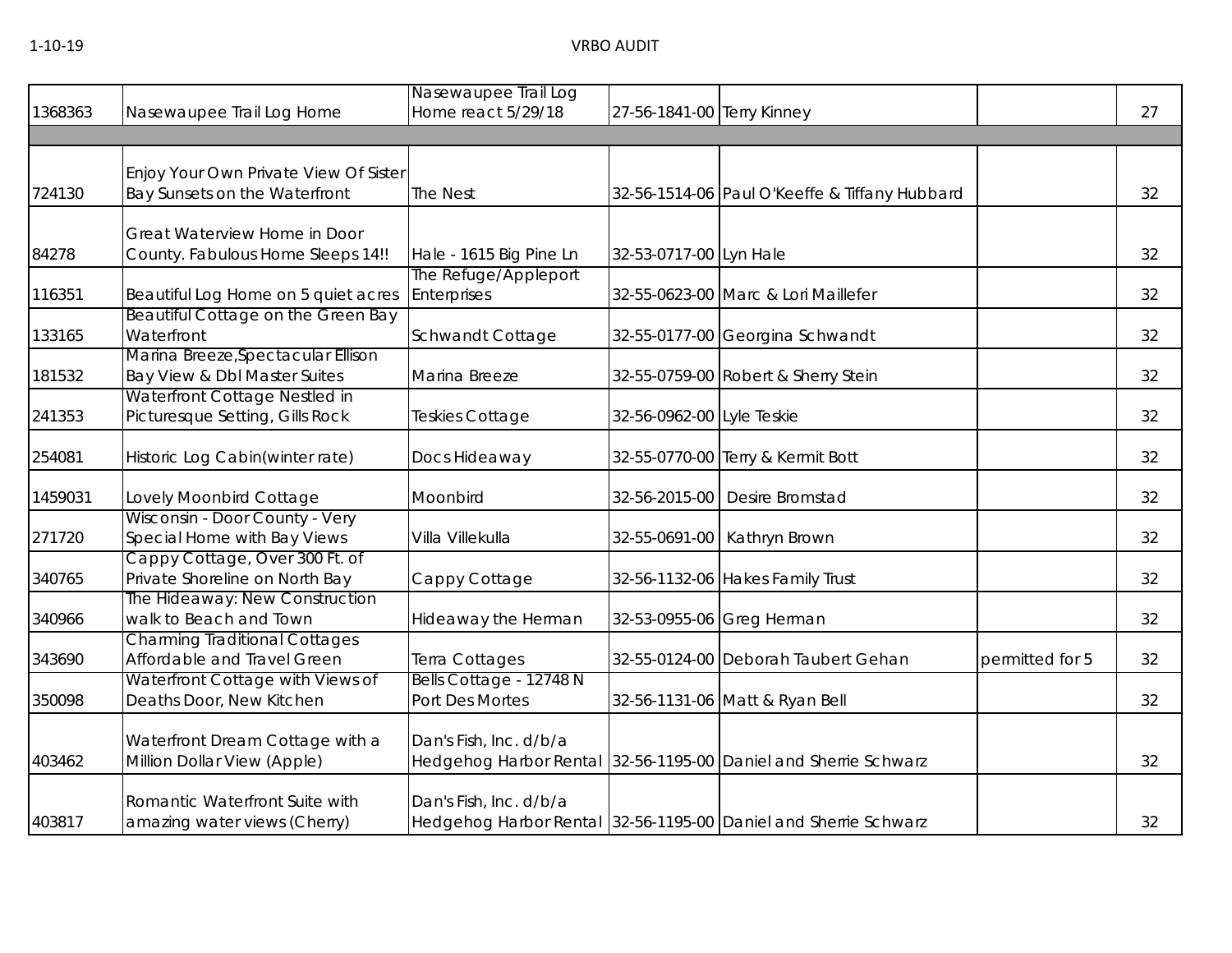|         | Two person efficiency cottage on                                                      | Door County Vacation       |                             |                                          |                 |    |
|---------|---------------------------------------------------------------------------------------|----------------------------|-----------------------------|------------------------------------------|-----------------|----|
| 431068  | green bay                                                                             | Cottage                    |                             | 32-56-0932-00 John Finn & Carol Molepske | permitted for 2 | 32 |
|         | 2500 sq ft open floor plan short walk                                                 |                            |                             |                                          |                 |    |
| 567511  | to water!                                                                             | Arnies Sanctuary           |                             | 32-56-1352-06 James Arneson              |                 | 32 |
|         | Summer Joy Cottage in Sister Bay,                                                     |                            |                             |                                          |                 |    |
|         | WIYou Can't Get Any Closer to the                                                     | Northern Lights Properties |                             |                                          |                 |    |
| 482130  | Water                                                                                 | Summer Joy & Windsong      | 32-56-1325-00 Alan Frisoni  |                                          | permitted for 2 | 32 |
|         | Classic 1927 Shore Log Home. Sleeps                                                   |                            |                             |                                          |                 |    |
|         | 8. Enjoy water views from 7 of 9                                                      | Northern Lights Properties |                             |                                          |                 |    |
| 571419  | rooms!                                                                                | Summer Joy & Windsong      | 32-56-1325-00 Alan Frisoni  |                                          | permitted for 2 | 32 |
|         | Ellison Bay bluff retreat with water                                                  | The Refuge/Appleport       |                             |                                          |                 |    |
| 571451  | views                                                                                 | Enterprises                |                             | 32-55-0623-00 Marc & Lori Maillefer      |                 | 32 |
|         | Cedar Dell Chalet is the                                                              |                            |                             |                                          |                 |    |
| 601468  | quintessential Door county cabin                                                      | Cedar Dell Chalet          |                             | 32-56-1203-06 Vicky Kalscheur            |                 | 32 |
|         | Totally Remodeled 2012 Brenner                                                        |                            |                             |                                          |                 |    |
| 611204  | Tower!                                                                                | <b>Brenner Tower</b>       |                             | 32-56-1227-06 Brenner Tower, LLC         |                 | 32 |
|         |                                                                                       |                            |                             |                                          |                 |    |
| 706539  | Charming, Warm, and Naturally Well- Wagon Trail #26 Lengh-<br>Lit with Wooded Privacy | Little House in the Woods  |                             |                                          |                 | 32 |
|         | Sister Bay Door County Private                                                        |                            |                             | 32-56-1589-00 Carolyn Lengh              |                 |    |
| 59435   | Vacation Paradise                                                                     | <b>Dovetail Acres</b>      | 32-55-0422-00 Terry Wurster |                                          |                 | 32 |
|         | Lake Front Home At The End Of The                                                     |                            |                             |                                          |                 |    |
| 468070  | Road On Peninsula                                                                     | Point, The                 |                             | 32-56-1292-06 Heather Erickson           |                 | 32 |
|         |                                                                                       |                            |                             |                                          |                 |    |
|         | NEW! DOOR 42- minutes away from                                                       |                            |                             |                                          |                 |    |
| 1409799 | the hustle and bustle of Sister Bay!                                                  | Door 42                    |                             | 32-56-1976-00 Shawn and Kim Marshall     |                 | 32 |
|         |                                                                                       |                            |                             |                                          |                 |    |
| 738760  | Sunny Cottage in Ellison Bay                                                          | Terra Cottages             |                             | 32-55-0124-00 Deborah Taubert Gehan      | permitted for 5 | 32 |
|         | <b>Beautiful, Newly Renovated Peaceful</b>                                            |                            |                             |                                          |                 |    |
| 788481  | Place                                                                                 | <b>Beach Road Rentals</b>  |                             | 32-56-1541-00 Alma Vaicekauskas          |                 | 32 |
|         | Located in Ellison Bay, less than 1/4                                                 |                            |                             |                                          |                 |    |
|         | mile from a public boat launch on                                                     |                            |                             |                                          |                 |    |
| 821538  | beautiful                                                                             | <b>Beechers Cabin</b>      |                             | 32-56-1571-06 Susan Szabo & Mark Beecher |                 | 32 |
|         | Premier Vacation Rental, Pet                                                          |                            |                             |                                          |                 |    |
|         | Friendly, Walk to Water, Restaurant,                                                  |                            |                             |                                          |                 |    |
| 835033  | Shopping, WiFi                                                                        | Door Stop                  |                             | 32-56-1612-00 Terrence Rogers            | permitted for 2 | 32 |
|         |                                                                                       |                            |                             |                                          |                 |    |
| 839291  | Water Front Log Cabin!                                                                | East Haven                 |                             | 32-56-1592-06 Barbara Moline             |                 | 32 |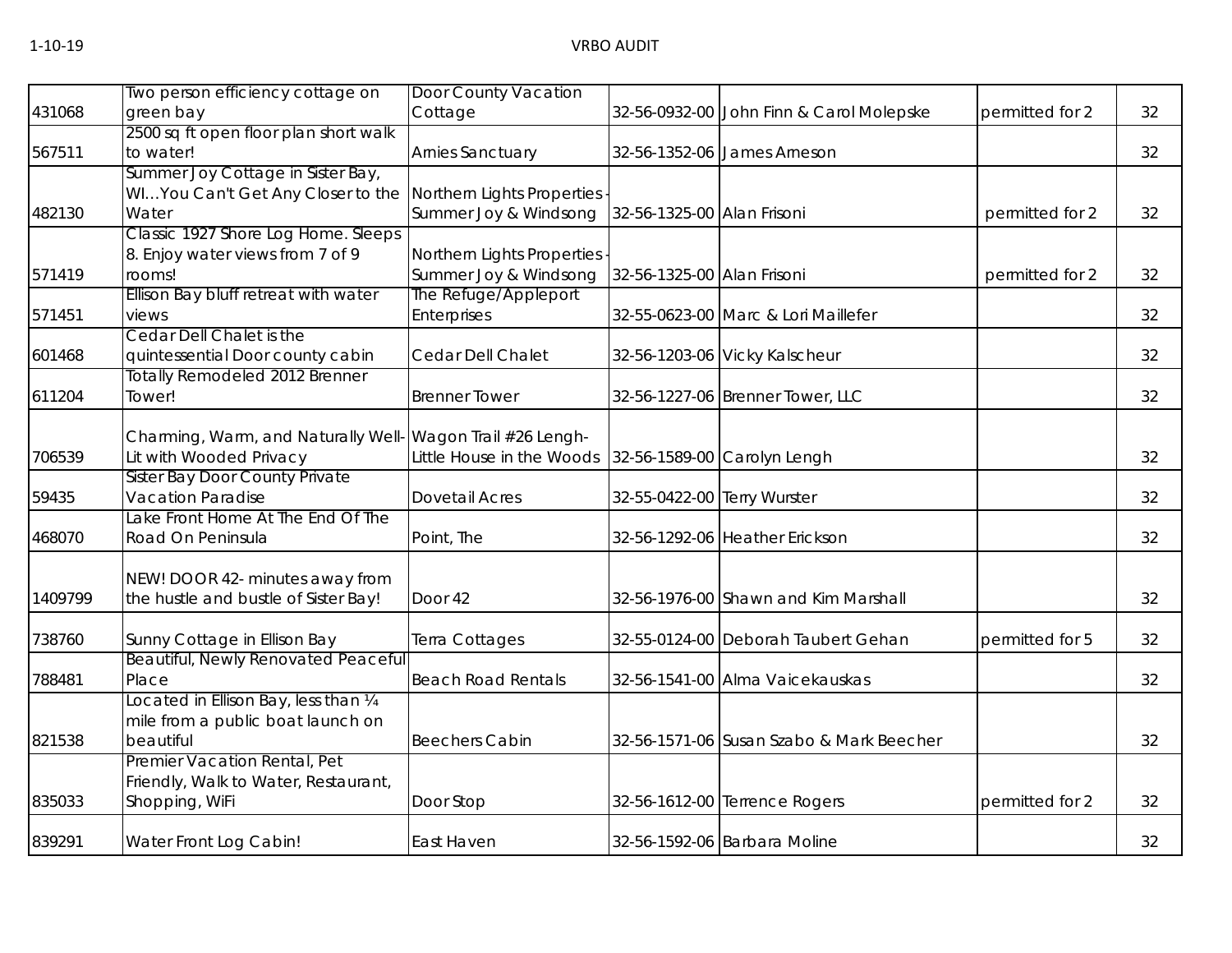|         | Porcupine Shores Has An Elevated       |                                                  |                            |                                                                 |                 |    |
|---------|----------------------------------------|--------------------------------------------------|----------------------------|-----------------------------------------------------------------|-----------------|----|
| 886997  | View And Access To The Water           | Porcupine Shores                                 |                            | 32-56-1603-06 Brian Bartell & Kim Winburn                       |                 | 32 |
|         | Serenity House located in quiet        |                                                  |                            |                                                                 |                 |    |
|         | Rowleys Bay offering water, woods      |                                                  |                            |                                                                 |                 |    |
| 981731  | and beauty                             | Serenity House                                   |                            | 32-56-0438-00 James K Larson                                    |                 | 32 |
|         | Beautiful Home With Water Views in     | <b>Hedgehog Harbor House</b>                     |                            |                                                                 |                 |    |
| 996903  | <b>Peaceful Gills Rock</b>             | & Cottage                                        |                            | 32-56-1506-00 David & Patricia Bernhard                         |                 | 32 |
|         | Great water view in peaceful           | <b>Hedgehog Harbor House</b>                     |                            |                                                                 |                 |    |
| 998960  | Northern Door                          | & Cottage                                        |                            | 32-56-1506-00 David & Patricia Bernhard                         | permitted for 2 | 32 |
|         | Family Retreat Lake Front Wifi Bikes   |                                                  |                            |                                                                 |                 |    |
| 1022944 | <b>Grill Lakeshore Fire Pits</b>       | <b>Sunset Shore Cottages</b>                     |                            | 32-56-1720-00 David & Deborah Cresto                            | permitted for 2 | 32 |
|         |                                        | On the Shore of Deaths                           |                            |                                                                 |                 |    |
| 1032665 | On the Shore of Deaths Door            | Door                                             | 32-56-1745-00 Todd Frisoni |                                                                 |                 | 32 |
|         | Family Retreat Lake View Wifi Cable    |                                                  |                            |                                                                 |                 |    |
|         | Tv Grill Lakeshore Fire Pits Dog       |                                                  |                            |                                                                 |                 |    |
| 1036054 | Friendly                               | <b>Sunset Shore Cottages</b>                     |                            | 32-56-1720-00 David & Deborah Cresto                            | permitted for 2 | 32 |
|         | Beautiful 3 Bedroom Door County,       |                                                  |                            |                                                                 |                 |    |
|         | Heavily Wooded, Pet Friendly, NOW      |                                                  |                            |                                                                 |                 |    |
| 1140156 | <b>OFFERS WIFI</b>                     | Door Stop                                        |                            | 32-56-1612-00 Terrence Rogers                                   | permitted for 2 | 32 |
|         |                                        |                                                  |                            |                                                                 |                 |    |
|         | New! Enjoy sunrise on Lake Michigan    |                                                  |                            |                                                                 |                 |    |
| 1152974 | in a 1969 Lakefront A-Frame            | Hazen Cabbage                                    |                            | 32-56-1496-00 Kimberly Hazen                                    |                 | 32 |
| 1519464 | waterfront bluff                       | Vinkelhus-Vest                                   |                            | 32-56-1971-00 Kimberly Hazen                                    |                 | 32 |
|         |                                        |                                                  |                            |                                                                 |                 |    |
|         | Nestled amongst the trees with         |                                                  |                            |                                                                 |                 |    |
| 581649  | commanding views of Green Bay!         | A Pearl                                          |                            | 32-56-1409-06 Jeffrey & Allison Ockwood                         |                 | 32 |
|         | <b>Spacious Lakefront Home Minutes</b> |                                                  |                            |                                                                 |                 |    |
| 1153343 | From Sister Bay                        |                                                  |                            | Wagon Trail #20 - DiSalvo 32-56-1786-08 Michah & August DiSalvo |                 | 32 |
|         |                                        |                                                  |                            |                                                                 |                 |    |
|         | Premier Vacation Rental Just a Short   |                                                  |                            |                                                                 |                 |    |
| 1177141 | Walk to The Heart of Sister Bay!!      | Sister Bay Respite                               |                            | 32-56-1838-00 Todd and Michelle Cox                             |                 | 32 |
|         | 4 Bedrm, 3 Bath! Between Sister Bay    |                                                  |                            |                                                                 |                 |    |
|         | & Ellison Bay. New on VRBO, Spring,    |                                                  |                            |                                                                 |                 |    |
| 1161665 | 2018.                                  | Woodfield House                                  |                            | 32-56-1710-00 Susanne Beaumont                                  |                 | 32 |
| 1185191 | Murphy's "KipDee" Cottage              | Murphy's Kipdee Cottage 32-56-1827-00 Jon Murphy |                            |                                                                 |                 | 32 |
|         |                                        |                                                  |                            |                                                                 |                 |    |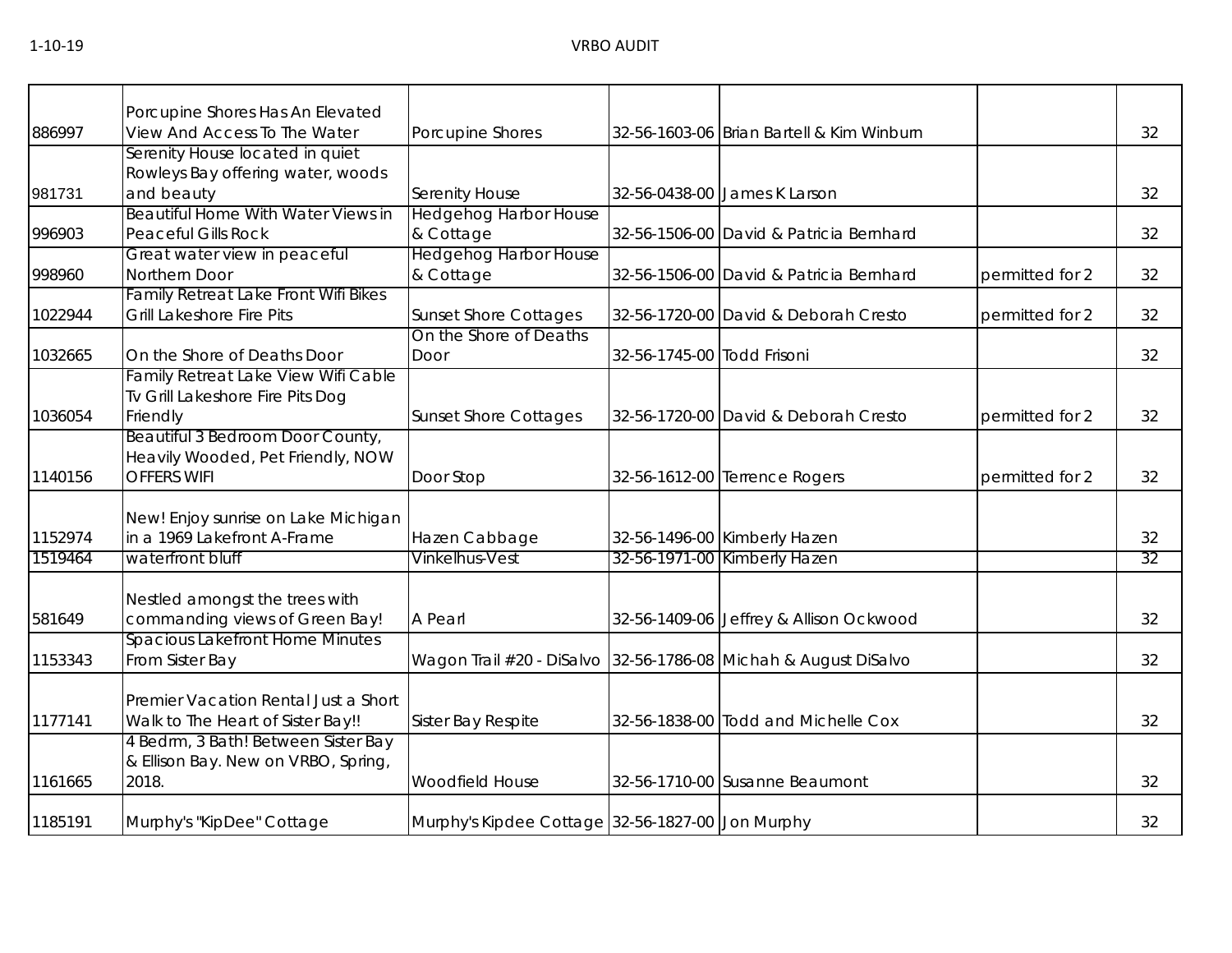| Beautiful log home on 5 acres just<br>steps away from Lake Michigan     | Hoffmans Up North                                                                                                                          |                                                                   | Hoffman's Up North LLC - Matthel |                                                                                                                                                                                                                                                                                                                                                                                                                                                                                                                                                                                       | 32                               |
|-------------------------------------------------------------------------|--------------------------------------------------------------------------------------------------------------------------------------------|-------------------------------------------------------------------|----------------------------------|---------------------------------------------------------------------------------------------------------------------------------------------------------------------------------------------------------------------------------------------------------------------------------------------------------------------------------------------------------------------------------------------------------------------------------------------------------------------------------------------------------------------------------------------------------------------------------------|----------------------------------|
| the woods, footsteps from Rowley's<br>Bay                               | Wagon Trail Dombrowski<br>Unit 1                                                                                                           |                                                                   |                                  |                                                                                                                                                                                                                                                                                                                                                                                                                                                                                                                                                                                       | 32                               |
| Your own sandy shore on the most<br>pleasant bay in Door County!        | Vandelay Shore                                                                                                                             |                                                                   |                                  |                                                                                                                                                                                                                                                                                                                                                                                                                                                                                                                                                                                       | 32                               |
| NEW IN 2018! Serendipity Meadow:<br>Family-friendly, 7-acre oasis       | Serendipity Meadow                                                                                                                         |                                                                   |                                  |                                                                                                                                                                                                                                                                                                                                                                                                                                                                                                                                                                                       | 32                               |
| heart of town.                                                          | Hideaway Condos, The                                                                                                                       |                                                                   |                                  |                                                                                                                                                                                                                                                                                                                                                                                                                                                                                                                                                                                       | 32                               |
| Beach @ Sky Ledge - Spectacular<br><b>Water Views</b>                   | Beach at Sky Ledge                                                                                                                         |                                                                   |                                  |                                                                                                                                                                                                                                                                                                                                                                                                                                                                                                                                                                                       | 32                               |
| Retreat                                                                 | <b>Ellison Bay Bluff Retreat</b>                                                                                                           |                                                                   |                                  |                                                                                                                                                                                                                                                                                                                                                                                                                                                                                                                                                                                       | 32                               |
| County Retro Style/ Comfortable--                                       | Little House on the Bay                                                                                                                    |                                                                   |                                  |                                                                                                                                                                                                                                                                                                                                                                                                                                                                                                                                                                                       | 32                               |
| <b>Beautiful Bayfront Sunset Views</b>                                  | Steeno                                                                                                                                     |                                                                   |                                  |                                                                                                                                                                                                                                                                                                                                                                                                                                                                                                                                                                                       | 32                               |
| The Cro's Nest - The Rat Race Stops<br>here!                            | The Cros Nest                                                                                                                              |                                                                   |                                  |                                                                                                                                                                                                                                                                                                                                                                                                                                                                                                                                                                                       | 32                               |
| Beautiful Home with specatcular<br>views of Garrett Bay and Gills Rock! | Garret Bay Bluff                                                                                                                           |                                                                   |                                  |                                                                                                                                                                                                                                                                                                                                                                                                                                                                                                                                                                                       | 32                               |
| Ellison Bay tranquility close to Europe<br>Lake and Newport State Park! | Country Comfot                                                                                                                             |                                                                   |                                  |                                                                                                                                                                                                                                                                                                                                                                                                                                                                                                                                                                                       | 32                               |
| Country Haven on Mink River Road                                        | Country Haven                                                                                                                              |                                                                   |                                  | permitted for 2                                                                                                                                                                                                                                                                                                                                                                                                                                                                                                                                                                       | 32                               |
| Charming Cottage On The Shore Of<br>Lake Michigan!                      | <b>Appleport Sunrise</b>                                                                                                                   |                                                                   |                                  |                                                                                                                                                                                                                                                                                                                                                                                                                                                                                                                                                                                       | 32                               |
|                                                                         |                                                                                                                                            |                                                                   |                                  |                                                                                                                                                                                                                                                                                                                                                                                                                                                                                                                                                                                       |                                  |
| Booking 2016 dates                                                      | Kevin & Laura Forrest                                                                                                                      |                                                                   |                                  |                                                                                                                                                                                                                                                                                                                                                                                                                                                                                                                                                                                       | 33                               |
|                                                                         | Ellison Bay Condominium at the<br>Ellison Bay Bluff Waterview Condo<br>Little House on the Bay---Door<br><b>Hidden Glidden Cottage Now</b> | Charming cedar log cabin nestled in<br>On the Rocks - Gills Rock- |                                  | 32-56-1463-06 Hoffman<br>32-56-1831-00 Edward and Jill Dombrowski<br>32-56-1870-06 Matthew P Shumway<br>32-56-1963-00 Cecilia & Dennis Lindell<br>32-53-1904-00 Bruce Peissig<br>32-56-0403-00 Daniel & Cynthia Schaulis<br>Daniel & Cynthia Shaulis<br>32-53-1533-00 Revocable Trust<br>32-56-1142-00 Schaulis<br>32-56-1464-00 David and Susan Steeno<br>32-56-0486-00 Nicholas J Kerpan<br>32-56-1641-06 William Berry<br>32-56-1753-00 Daniel & Valerie Austgen<br>32-55-0329-00 Myron & Andrea Beard<br>32-56-1913-06 Kathleen & Edward Callahan<br>35-55-0619-00 Hidden Glidden | Schaulis & Schaulis & Werdeard & |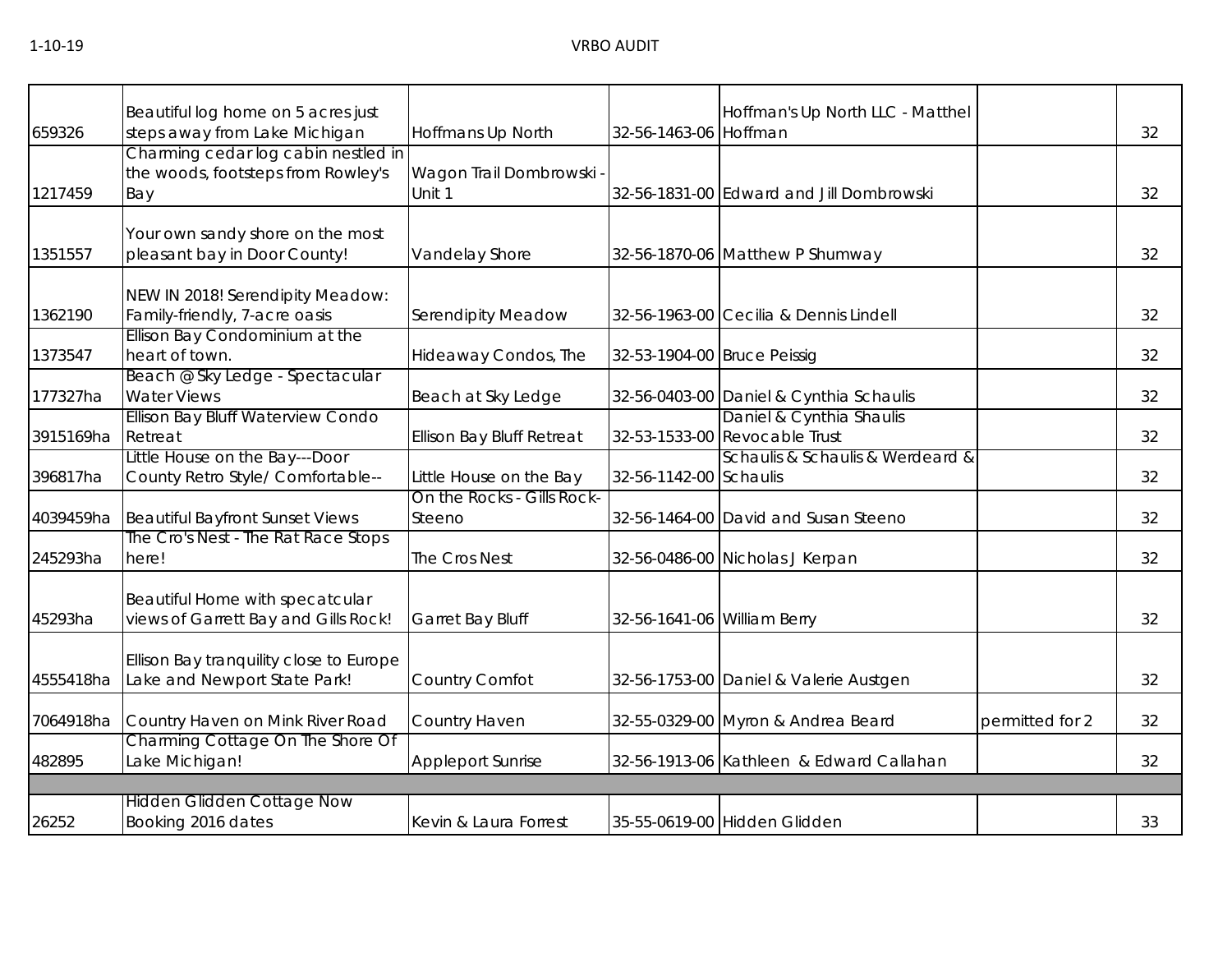|         | Door County Bayside Waterfront             |                                                 |                            |                                          |                |    |
|---------|--------------------------------------------|-------------------------------------------------|----------------------------|------------------------------------------|----------------|----|
| 1370751 | Home                                       | Scott & Tammy Duncan                            |                            | 33-56-2018-00 Duncan - 5092 Bay Shore Dr |                | 33 |
|         | <b>Featured in Door County Magazine</b>    |                                                 |                            |                                          |                |    |
| 113217  | Luxuy                                      | Travis & Jolyn Boland                           | 33-56-0620-00 Boland       |                                          |                | 33 |
|         | <b>Beachfront Cottage with Rustic</b>      |                                                 |                            |                                          |                |    |
| 114234  | <b>Charm and Beautiful Sunsets</b>         | BayShore Sunset Cottage 33-55-0240-00 Paul Peot |                            |                                          |                | 33 |
|         | A Waterfront Home for All-Seasons in       |                                                 |                            |                                          |                |    |
| 137311  | Door County!                               | Killkare                                        | 33-55-0483-00 Tom Nebel    |                                          | 369083ha       | 33 |
|         | At-The-Lake Lake Michigan Cape             |                                                 |                            |                                          |                |    |
|         | Cod Home with Sand Beach Access            |                                                 |                            |                                          |                |    |
| 371719  | to Lake Mich.                              | At the Lake                                     | 33-56-0350-00 Sally Jilot  |                                          |                | 33 |
|         |                                            |                                                 |                            |                                          |                |    |
|         | Enjoy the best of Door County with         |                                                 |                            |                                          |                |    |
| 433696  | waterfront Lake Michigan Views             | Lakeside Haven                                  |                            | 33-56-1240-06 Kathy Richmond             |                | 33 |
|         | On the Water. In the Woods. Close to       |                                                 |                            |                                          |                |    |
| 476585  | Everything. Perfect for Two.               | <b>Gmamas Place</b>                             |                            | 33-56-1246-00 Diane Knutson              |                | 33 |
|         | Waterfront with a great beach,             |                                                 |                            |                                          |                |    |
| 480899  | fireplace and large yard                   | Thenells Cottage                                | 33-55-0063-13 John Thenell |                                          |                | 33 |
|         | <b>Family Friendly Glidden Drive Beach</b> | Glidden Drive Beach                             |                            |                                          |                |    |
| 567961  | Retreat on Lake Michigan                   | Retreat                                         |                            | 33-56-1405-00 Jill Parak & Ryan Cantzler |                | 33 |
|         | Country Charm- North Of Sturgeon           |                                                 |                            |                                          |                |    |
| 569474  | Bay On Hwy 42                              | Country Charm                                   | 33-56-1436-00 Nancy Raye   |                                          |                | 33 |
|         | Cozy Fireplace, Waterfront Grill,          | Jon Hanson / Snug                               |                            |                                          |                |    |
| 579668  | <b>Campfires &amp; Gorgeous Sunsets</b>    | Harbor                                          |                            | 33-56-0906-00 Little Harbor Cottages     |                | 33 |
|         | Sit on the Dock of the Bay, Watching       |                                                 |                            |                                          |                |    |
|         | Boats Float by, Sunsets Sizzle on the      | Jon Hanson / Snug                               |                            |                                          |                |    |
| 580389  | Water                                      | Harbor                                          |                            | 33-56-0906-00 Little Harbor Cottages     |                | 33 |
|         | Waterfront+Grill+Campfire+S'Mores+         | Jon Hanson / Snug                               |                            |                                          |                |    |
| 580438  | Sunsets = Starboard Cottage                | Harbor                                          |                            | 33-56-0906-00 Little Harbor Cottages     | pemitted for 3 | 33 |
|         |                                            |                                                 |                            |                                          |                |    |
|         |                                            | Polly and Doug Kerkman                          |                            |                                          |                |    |
| 1469978 | Door County Waterfront                     | Shirley Becker Trust                            |                            | 33-56-1492-17 Lodge on Laurie Lane       |                | 33 |
|         | Prancing Pony - Norwegian                  |                                                 |                            |                                          |                |    |
|         | Timberframe Home in Whitefish              |                                                 |                            |                                          |                |    |
| 676548  | <b>Bay/Family Friendly</b>                 | Laura Siebert                                   |                            | 33-56-0283-00 Prancing Pony              |                | 33 |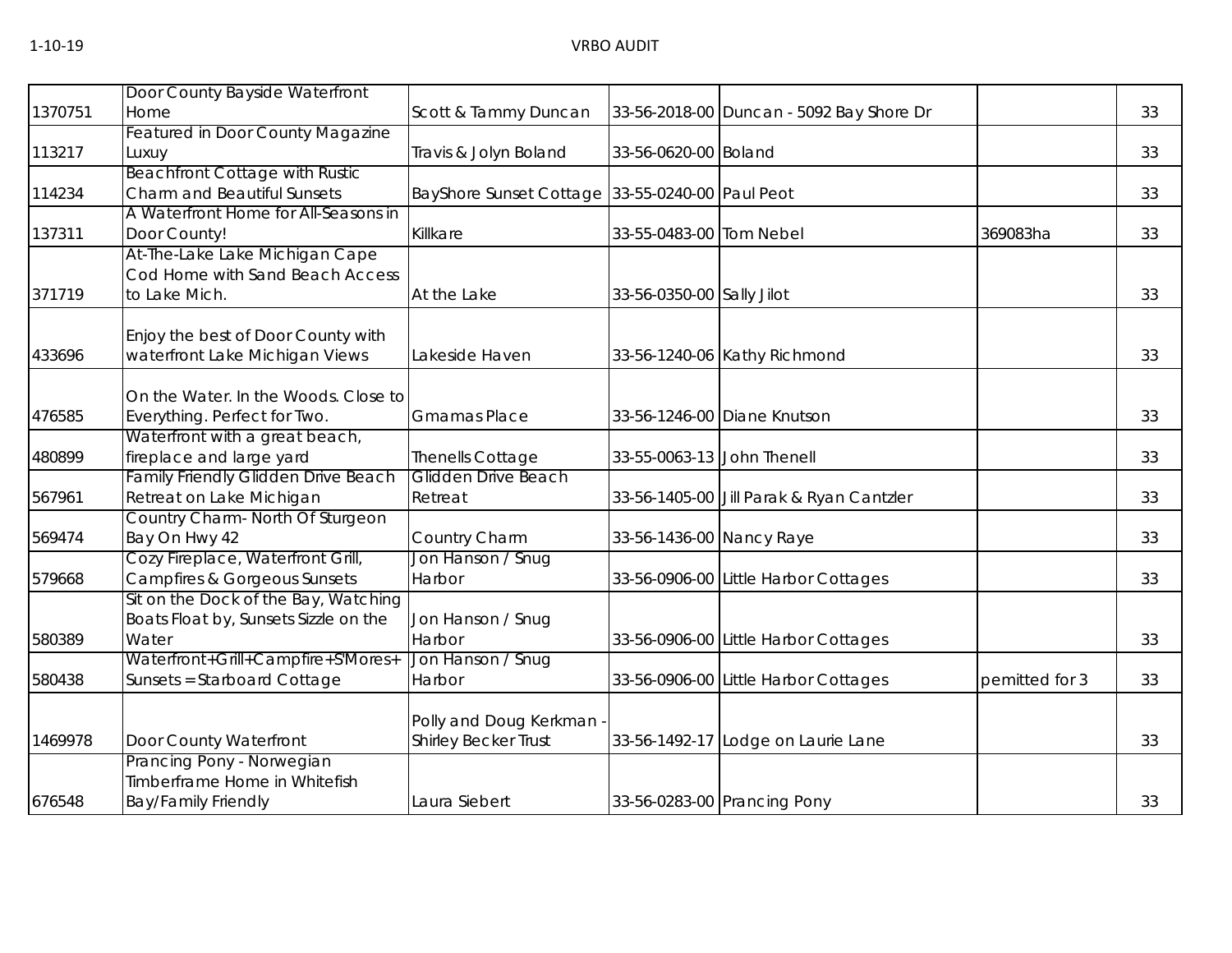|         | Enjoy beautiful sunset on the bay in     |                                      |                          |                                                               |                 |    |
|---------|------------------------------------------|--------------------------------------|--------------------------|---------------------------------------------------------------|-----------------|----|
| 813345  | this large lakefront family retreat      | lan & Lindsey Kazian                 |                          | 33-56-1584-00 Camp Sunset                                     |                 | 33 |
|         | 240' of Lake Michigan Sandy Beach        |                                      |                          |                                                               |                 |    |
|         | awaits! Have some fun in the sun         |                                      |                          |                                                               |                 |    |
| 847672  | and sand!                                | Linzmeier's on Glidden               |                          | 33-56-1604-00 Mark & Margaret Linzmeier                       |                 | 33 |
|         | Newly Constructed 1900 sq foot           |                                      |                          |                                                               |                 |    |
|         | home, located on Private road and        |                                      |                          |                                                               |                 |    |
| 983613  | 6 wooded acres                           | Serenity in the Woods                |                          | 33-56-1691-06 Jeffrey & Lana Pray                             |                 | 33 |
|         | <b>Camelot Cliffs- Making Magical</b>    |                                      |                          |                                                               |                 |    |
| 1024399 | <b>Memories</b>                          | <b>Brian Dougal</b>                  |                          | 33-56-1740-00 Camelot Cliffs                                  |                 | 33 |
|         | Fantastic Family Cottage on Sand         |                                      |                          |                                                               |                 |    |
| 194419  | Beach                                    | Nicola Kaftan                        | 33-55-0777-00 Kaftan     |                                                               |                 | 33 |
|         |                                          | Beautiful Home on the                |                          |                                                               |                 |    |
|         | Beautiful home on the best sand          | Best Sand Beach in Do                |                          |                                                               |                 |    |
| 1437885 | beach in Door County                     | Co - Ciepluch                        |                          | 33-56-2009-00 Gary and Marion Ciepluch                        |                 | 33 |
|         | Just a short walk or bike ride to        |                                      |                          |                                                               |                 |    |
| 705536  | downtown Sturgeon Bay.                   | The Green House                      |                          | 33-56-1493-06 A&J Properties, LLC                             |                 | 33 |
| 1070197 | New Rental! SAND BEACH!                  | Quinn's Crescent Beach               |                          | 33-56-1750-12 Tami and Brian Quinn                            |                 | 33 |
|         | Coastal Cottage Resort. Comfy Cozy       |                                      |                          |                                                               |                 |    |
|         | Cottage. Sleeps upto 5, Free WiFi,       | Andropolis Waterfront                |                          |                                                               |                 |    |
| 1108105 | secluded                                 | Cottages                             |                          | 33-55-0030-00 Andrew J & Annette J Andropolis permitted for 4 |                 | 33 |
|         | Clean Cozy Door County Cottage.          |                                      |                          |                                                               |                 |    |
|         | Waterfront Property, Free row boat       | Andropolis Waterfront                |                          |                                                               |                 |    |
| 1123981 | use + WiFi.                              | Cottages                             |                          | 33-55-0030-00 Andrew J & Annette J Andropolis Permitted for 4 |                 | 33 |
|         |                                          |                                      |                          |                                                               |                 |    |
|         | Clean Cozy Door County Cottage           | Andropolis Waterfront                |                          |                                                               |                 |    |
| 1154198 | On A Quiet Resort Property               | Cottages                             |                          | 33-55-0030-00 Andrew J & Annette J Andropolis permitted for 4 |                 | 33 |
|         |                                          |                                      |                          |                                                               |                 |    |
|         | Clean Cozy Cottage On Waterfront         | Andrew J & Annette J                 |                          | Andropolis Waterfront Cottages -                              |                 |    |
| 1154220 | Property Privacy Yet Close To Town       | Andropolis                           |                          | 33-55-0030-00 4309 Bay Shore                                  | permitted for 4 | 33 |
|         | Lake House - Spacious Newly              |                                      |                          |                                                               |                 |    |
| 1326854 | Renovated with Relaxing Wave<br>Ambiance | Garth Kolterjahn & Greg<br>Powlowski | 33-56-1380-04 Lake House |                                                               |                 | 33 |
|         | New Listing! Sand beach and              | Sand Beach Cottage -                 |                          | Greg, Mary, Nick and Jennelle                                 |                 |    |
| 1331712 | Amazing views on Lake Michigan           | Anderson                             | 33-56-1942-00 Anderson   |                                                               |                 | 33 |
|         |                                          |                                      |                          |                                                               |                 |    |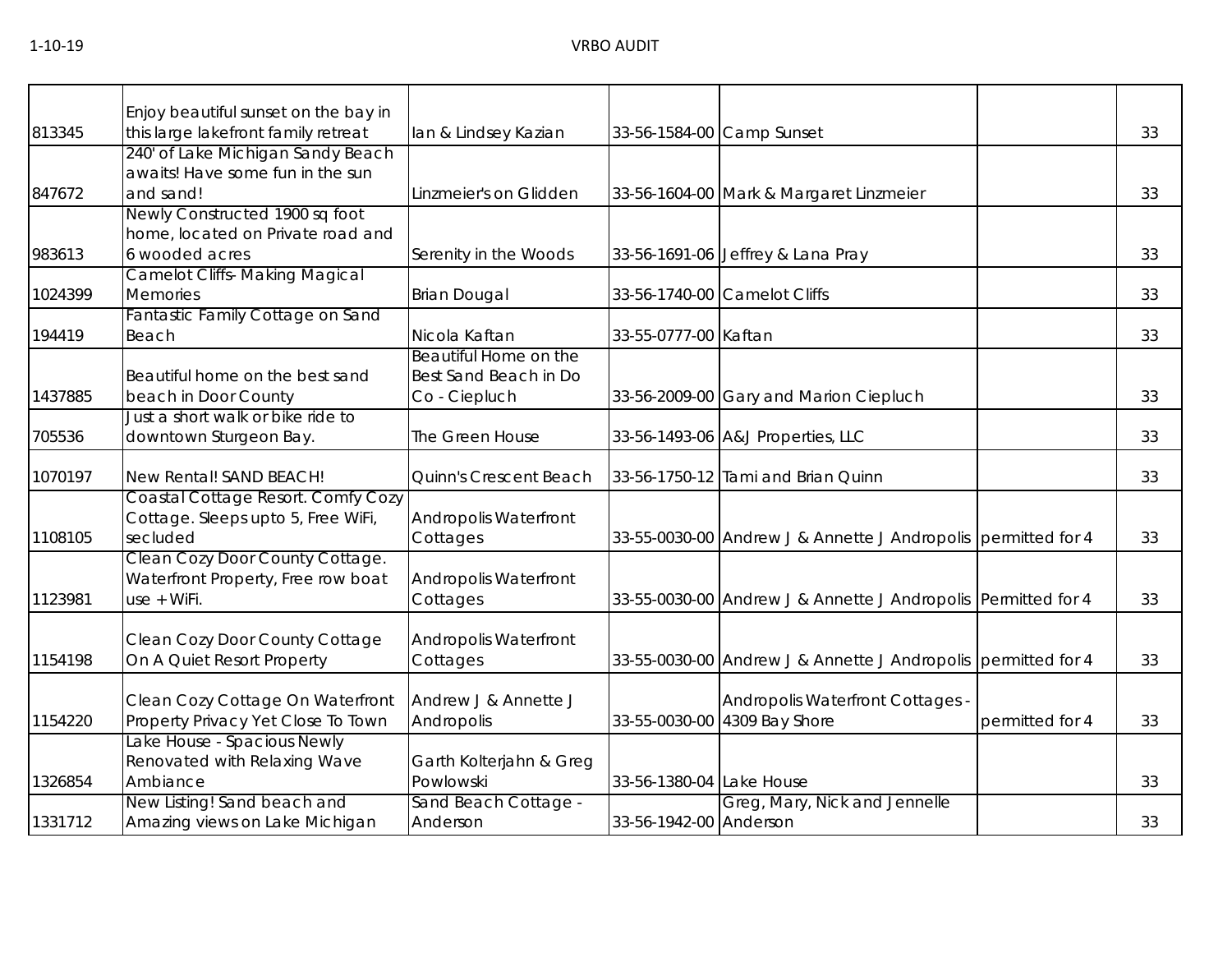|           | New As Of June '18 - Sunrise Cove -                                         |                         |                         |                                          |                   |    |
|-----------|-----------------------------------------------------------------------------|-------------------------|-------------------------|------------------------------------------|-------------------|----|
| 1352380   | Sandy Beach                                                                 | Sunrise Cove - Cecchini |                         | 33-56-1871-04 Jill and Tony Cecchini     |                   | 33 |
|           | 8 miles of Sand Beach and 1/2 price                                         |                         |                         |                                          |                   |    |
| 130307ha  | rates Monday - Thurs                                                        | Mary Spangler           |                         | 33-56-0400-00 Mary's Beach House         |                   | 33 |
|           | Dream Home' Borders Whitefish                                               |                         |                         |                                          |                   |    |
| 235306ha  | Dunes Park, Private Sand Beach - Wifi Fred Suchy                            |                         |                         | 33-56-0695-00 Door County Dream Home     |                   | 33 |
|           | The Cottage on Lake Michigan-sand                                           |                         |                         |                                          |                   |    |
| 236281ha  | beach, wooded lot, family friendly                                          | <b>Stehling Cottage</b> |                         | 33-56-0970-00 Susan M Stehling           |                   | 33 |
| 241956ha  | Log Cabin on the Water-Best Beach<br>in Door County - Wifi                  | Fred Suchy              |                         | 33-56-1447-00 Log Cabin on the Water     |                   | 33 |
|           | <b>Borders the Whitefish Dunes State</b><br>Park, Private Sand Beach - Best |                         |                         |                                          |                   |    |
| 327497ha  | Beach in Dc!!                                                               | <b>William Thornton</b> |                         | 33-55-0726-00 Door County Beach Retreat  |                   | 33 |
|           | Best Location, ON THE BEACH.                                                |                         |                         | previosly permitted - now new            |                   |    |
| 330470    | borders Whitefish Dunes State Park                                          |                         |                         | owners -                                 |                   | 33 |
|           | Big Sully's Bay Shore House! July is<br>Booked. August Has Limited          |                         |                         |                                          |                   |    |
| 3554564ha | Availability.                                                               | Tim Sullivan            |                         | 33-55-0829-00 Hidden Gem Cottages        |                   | 33 |
|           | A Waterfront Home for All-Seasons in                                        |                         |                         |                                          |                   |    |
| 369083ha  | Door County!                                                                | Killkare                | 33-55-0483-00 Tom Nebel |                                          | duplicate listing | 33 |
|           |                                                                             |                         |                         |                                          |                   |    |
| 127227    | An inn all your own                                                         | Sweetbriar              | 34-55-0743-00 Deb Homan |                                          |                   | 34 |
|           | Walk to town! Newly furnished 4                                             |                         |                         |                                          |                   |    |
| 1022700   | bedrooom home in Sister Bay                                                 | Hidden Gem on Trillium  |                         | 34-56-1702-06 Julie & Nathan Slovin      |                   | 34 |
| 188785    | Copper Moon Cottage                                                         | Copper Moon Cottage     |                         | 34-55-0761-06 Donald & Linda Denny       |                   | 34 |
|           | New for 2016, Luxuriously Renovated                                         |                         |                         |                                          |                   |    |
| 849698    | Walk to the Beach & Downtown<br>Sister Bay                                  | Kings Landing           |                         | 34-56-1602-06 Wiswell Property Group LLC |                   | 34 |
|           | Port New, One Block from Downtown                                           |                         |                         |                                          |                   |    |
| 286713    | and Public Beach                                                            | Port New                |                         | 34-56-0075-06 Andrew Boockmeier          |                   | 34 |
| 297305    | <b>Beautiful and Cozy Condo in Sister</b><br>Bay!                           | Sarah George            |                         | 34-53-1039-00 George's Getaway           |                   | 34 |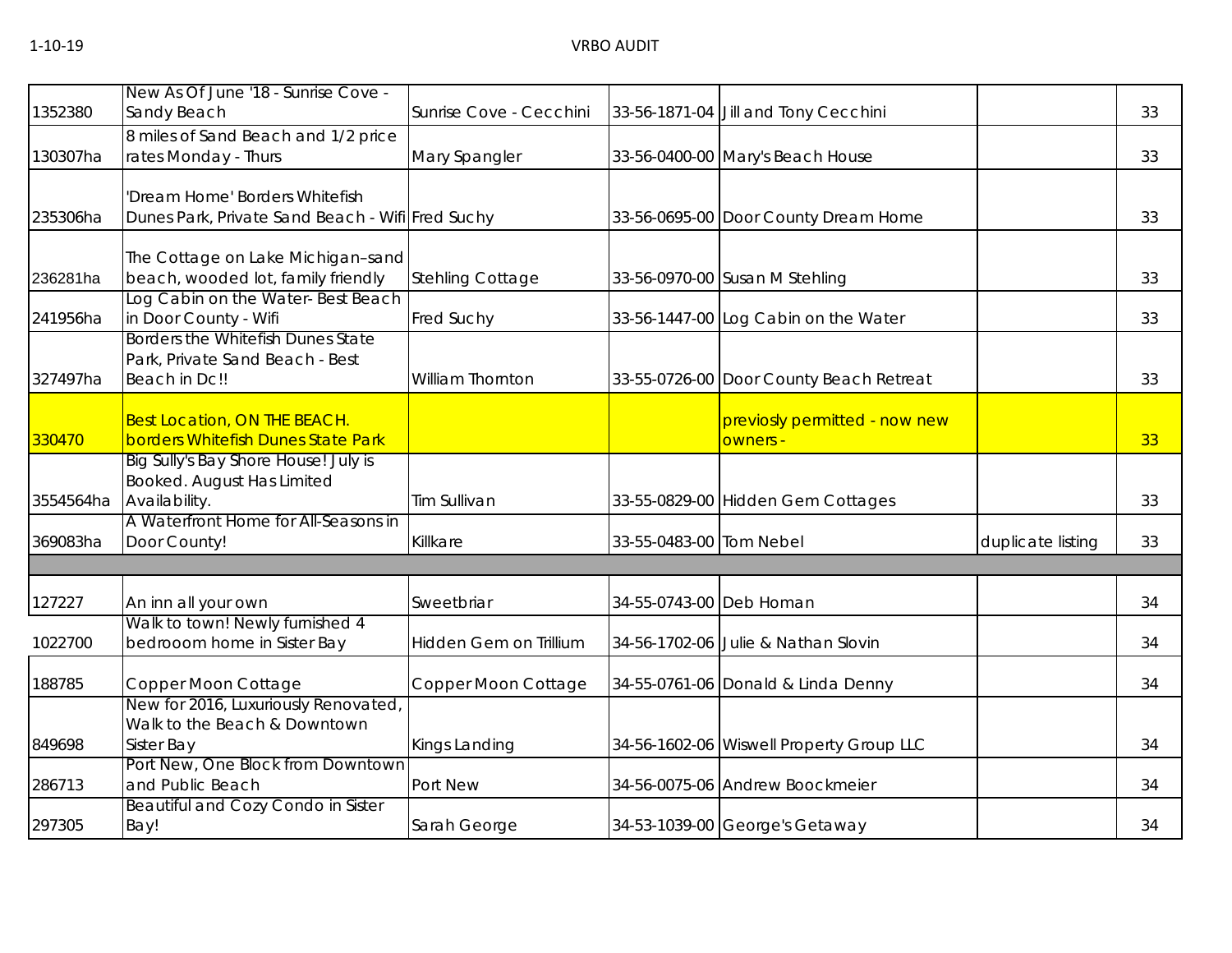| 299942    | Door County Church Restored to a<br><b>Beautiful Home</b> | <b>Maple Manor</b>         |                            | new onwner                                                        | 34 |
|-----------|-----------------------------------------------------------|----------------------------|----------------------------|-------------------------------------------------------------------|----|
|           | Amazing winter deals!!! Thanksgiving                      |                            |                            |                                                                   |    |
| 347875    | 4 nights for the price of 3 nights!!                      | Skogland Weber             |                            | 34-53-0392-00 Richard & Ellen Weber                               | 34 |
|           | 3800 Sq Ft Home On Wood Lot,                              |                            |                            |                                                                   |    |
| 482635    | <b>Walking Distance To Town!</b>                          | Wall to Wall Retreat       |                            | 34-56-1335-06 Jack and Teresa Wall                                | 34 |
|           | Amazing Water Views from the                              |                            |                            |                                                                   |    |
| 598039    | moment you drive up                                       | <b>Evening Star</b>        |                            | 34-56-1433-00 Evening Starr LLC                                   | 34 |
|           | Downtown-Walking Distance to                              |                            |                            |                                                                   |    |
| 788504    | Everything                                                | Alma Vaicekauskas          |                            | 34-56-1597-00 Parkview Rental                                     | 34 |
|           | In Town Sister Bay, Completely                            |                            |                            |                                                                   |    |
|           | Renovated In 2015 With Excellent                          |                            |                            | Jeff & Alicia Wiswell - Wiswell                                   |    |
| 810432    | Upgrades                                                  | <b>High Garden Wiswell</b> |                            | 34-56-1888-06 Property Group LLC                                  | 34 |
|           | Beach Views, Waterfront Park                              |                            |                            |                                                                   |    |
| 854329    | Access, Downtown Convenience!                             | The Sister Bay Getaway     |                            | 34-56-1620-00 Dawn and Walter Nawrot                              | 34 |
|           | Enjoy the holidays in the heart of                        |                            |                            |                                                                   |    |
| 1098719   | Sister Bay.                                               | Sunset Drive - Bushre      |                            | 34-56-1771-00 David and Karen Bushre                              | 34 |
|           |                                                           | Sister Bay Cottage -       |                            |                                                                   |    |
| 1158494   | Sister Bay Cozy Cottage                                   | <b>Berndt</b>              | 34-56-1788-00 Karen Berndt |                                                                   | 34 |
|           | Scandinavian Lodge - Near                                 |                            |                            |                                                                   |    |
|           | Waterfront Park - Studio Suite, 1 King                    |                            |                            |                                                                   |    |
| 4884541ha | <b>Bed</b>                                                | Scandinavian Lodge         |                            | 34-51-0036-00 Scandinavian Lodge COA, Inc                         | 34 |
|           | Family Friendly Retreat in the Heart of                   |                            |                            |                                                                   |    |
| 4444671ha | Sister Bay                                                | Sister Bay Chalet          | 34-56-1695-00 Pam Schmitz  |                                                                   | 34 |
|           | Marina View 100B! High End                                |                            |                            |                                                                   |    |
|           | Downtown New Construction Now                             |                            |                            |                                                                   |    |
| 1434839   | Renting For Summer 2019!                                  |                            |                            | Marina Development LLC 34-53-2023-00 Marina View Condominium #104 | 34 |
|           | Marina View 100A! Water View                              |                            |                            |                                                                   |    |
|           | Downtown New Construction Now                             |                            |                            |                                                                   |    |
| 1432397   | Renting Summer 2019!                                      |                            |                            | Marina Development LLC 34-53-2020-00 Marina View Condominium #101 | 34 |
|           | Marina View 204! Water View                               |                            |                            |                                                                   |    |
|           | Downtown New Construction Now                             |                            |                            |                                                                   |    |
| 1468836   | Renting Summer 2019!                                      |                            |                            | Marina Development LLC 34-53-2026-18 Marina View Condominium #204 | 34 |
|           | Marina View 203! Water View                               |                            |                            |                                                                   |    |
|           | Downtown New Construction Now                             |                            |                            |                                                                   |    |
| 1477900   | Renting Summer 2019!                                      |                            |                            | Marina Development LLC 34-53-2025-18 Marina View Condominium #203 | 34 |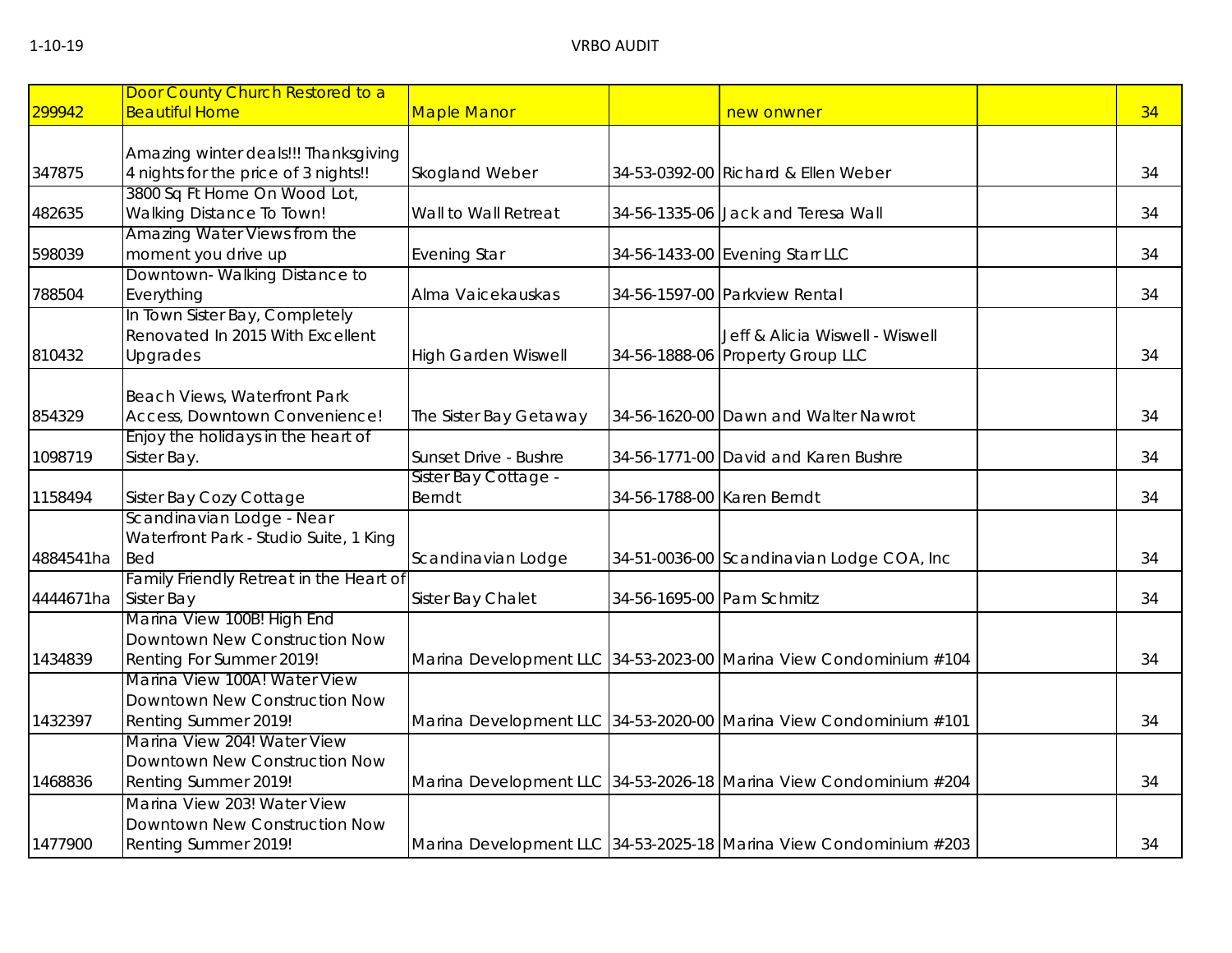|           |                                                                                     | Harborview Condo -                                         |                             |                                                                          |                 |    |
|-----------|-------------------------------------------------------------------------------------|------------------------------------------------------------|-----------------------------|--------------------------------------------------------------------------|-----------------|----|
| 1166404   | Downtown Sister Bay!                                                                | Schieble                                                   |                             | 34-53-1795-00 Susan Schlieble                                            |                 | 34 |
| 1179558   | Door County Sunsets in Sister Bay!                                                  |                                                            |                             | Woldts Waterfront Retreat 34-56-1675-00 Corrine B. Vieth Survivors Trust |                 | 34 |
| 1201340   | IN THE HEART OF SISTER BAY!!!                                                       | <b>Waterview Place</b>                                     |                             | 34-56-1289-00 Dan and Chris Murphy                                       | permitted for 3 | 34 |
| 1208896   | Sister Bay Parkview Beach Cottage<br>#1                                             | Parkview Beach Cottage 34-55-1385-00 Kim Erzinger          |                             |                                                                          | permitted for 2 | 34 |
| 1218114   | Sister Bay Parkview Beach Cottage<br>#2                                             | Parkview Beach Cottage 34-55-1385-00 Kim Erzinger          |                             |                                                                          | permitted for 2 | 34 |
| 1215728   | New Condo in the heart of Sister Bay<br>Waterview!!!                                | <b>Water View Place</b>                                    |                             | 34-56-1289-00 Chris and Dan Murphy                                       | permitted for 3 | 34 |
| 1239848   | New 2018 Condo - Water View -<br>Walk To Everything                                 | <b>Waterview Place</b>                                     |                             | 34-56-1289-00 Dan & Chris Murphy                                         | permitted for 3 | 34 |
| 1357055   | Walking Distance to beach, shops<br>and Sister Bay!                                 | Door in the Woods                                          | 34-56-1892-06 Trust         | Tom Ahlbeck - Daisy Ahlbeck                                              |                 | 34 |
| 7465774ha | Walk to Town, Quiet, Wooded<br>Neighborhood                                         |                                                            |                             |                                                                          |                 | 34 |
| 1282834   | Door County Farm House Sister Bay                                                   | My Door County Home -<br>Colcer                            | 34-56-1945-00 Dorin Colcer  |                                                                          |                 | 34 |
| 1335838   | Sister Bay Condo, Walk to the Beach<br>and Village                                  | Rosio Condo                                                | 34-56-1941-00 Jean Rosio    |                                                                          |                 | 34 |
| 1359612   | Remodeled Cottage only steps<br>away from Sister Bay!                               | Salinsky's Domicile -<br>Cottage                           | 34-56-1757-06 Jim Sailinsky |                                                                          |                 | 34 |
| 1359639   | Enjoy this restored, old log home with<br>recently completed renovations            | Another Thyme                                              |                             | 34-56-1805-06 David R Peterson                                           |                 | 34 |
| 1360790   | Trillium Retreat is conveniently<br>located in the Village of Sister Bay            | <b>Trillium Retreat</b>                                    |                             | 34-56-0495-06 Dennis & Maribeth Dorn                                     |                 | 34 |
| 4941549ha | Downtown Sister Bay Cottage (walk<br>to everything), Sleeps 15, Open Year<br>Round. | Cotter Cottage                                             |                             | 34-56-1885-00 Brandon Cotter                                             |                 | 34 |
|           |                                                                                     |                                                            |                             |                                                                          |                 |    |
| 360120    | The Magnolia Suite- Romantic<br>Victorian Elegance                                  | Diane Allen & Mike Perski 35-53-1096-00 The Magnolia Suite |                             |                                                                          |                 | 35 |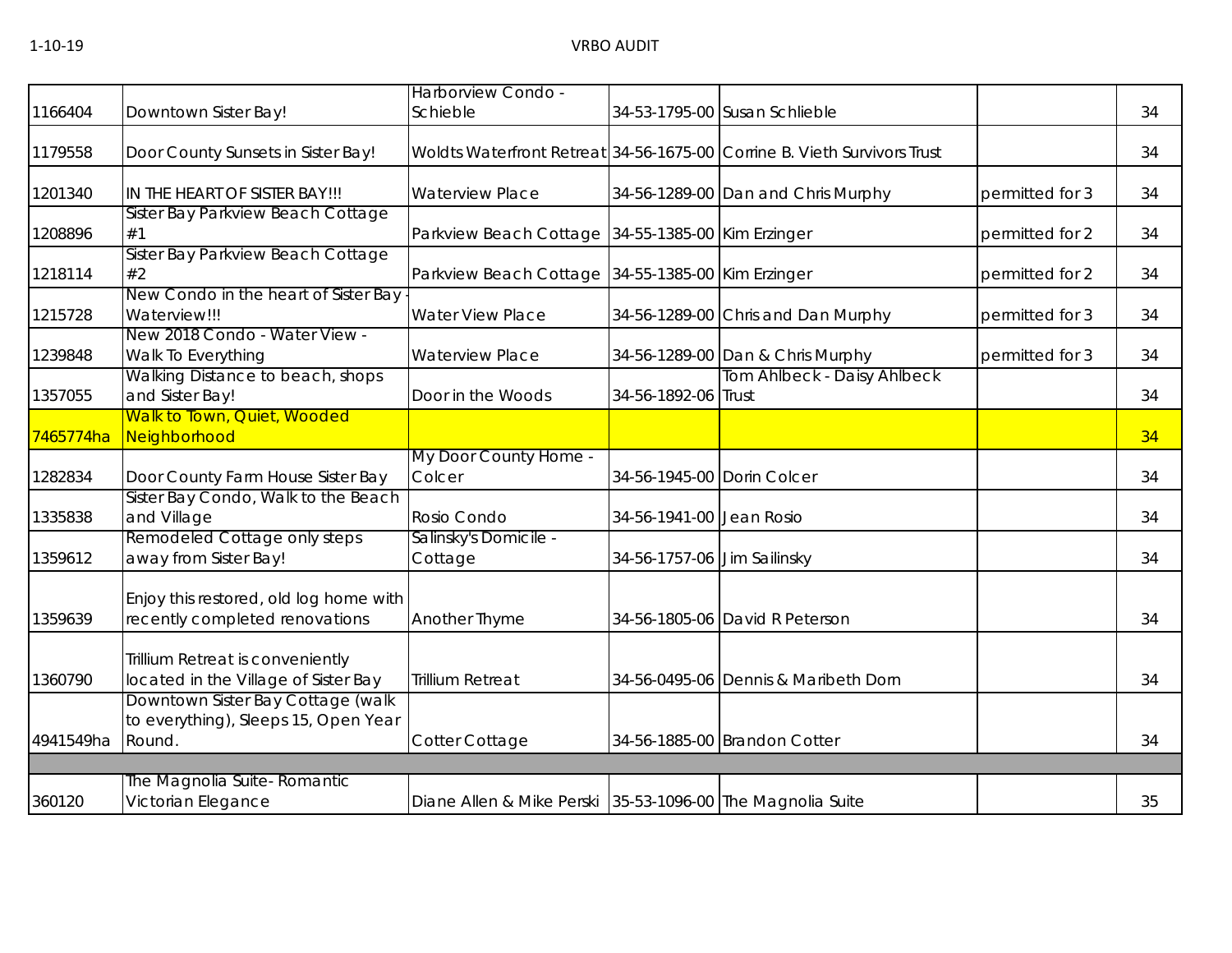| 483699  | The Postcard: Modern Comfort in the RME Holdings - Robert<br>Heart of Downtown Sturgeon Bay | Esposito                                      |                           | 35-53-1452-00 Arbor & Postcard - RME Holdings                                    | permitted for 2          | 35 |
|---------|---------------------------------------------------------------------------------------------|-----------------------------------------------|---------------------------|----------------------------------------------------------------------------------|--------------------------|----|
| 746476  | The Arbor Suite - Modern Comfort In<br>The Heart Of Downtown Sturgeon<br>Bay                | The Arbor & Postcard -<br><b>RME Holdings</b> |                           | 35-53-1452-00 Robert Esposito RME Holdings                                       | permitted for 2          | 35 |
| 794064  | Historic Luxurious Suite, Modern<br>Amenitites, Downtown, One block to<br>waterfront        | Tami Dal Santo                                |                           | 35-54-1544-00 Diplomat B&B                                                       | permitted for 6<br>units | 35 |
| 814648  | Historic Luxurious Suite, Modern<br>Amenitites, Downtown, One block to<br>waterfront        | Tami Dal Santo                                |                           | 35-54-1544-00 Diplomat B&B                                                       | permitted for 6<br>units | 35 |
| 862730  | The Corner Suite: Modern Comfort in<br>the Heart of Downtown Sturgeon Bay Esposito          | Robert and Teresa                             |                           | 35-56-1628-00 Villa and Corner Suite                                             | permitted for 3          | 35 |
| 862731  | Rustic Italian Charm In Downtown<br>Sturgeon Bay                                            | Villa and Corner Suite                        | 35-53-1628-00 ADIP LLC    |                                                                                  | permitted for 3          | 35 |
| 5338172 | odge at Leathem Smith - Junior Suite,<br>1 King Bed                                         | Paul and Holly Meleen                         |                           | 35-51-1111-00 Lodge at Leathem Smith                                             |                          | 35 |
| 892303  | Door County's Chalet on the Shore                                                           | Chalet on the Shore                           |                           | 35-56-1663-00 Jennifer Jorns & Brian Frisque                                     |                          | 35 |
| 1017982 | Door County Waterfront Cottage                                                              | Door County Waterfront<br>Cottage - Minten    | 35-56-1767-00 Eric Minten |                                                                                  |                          | 35 |
| 1035312 | Mary 1 Floating Cottage                                                                     | Door County Houseboat<br>Rentals, LLC         |                           | The Yacht Harbor LLC & Sturgeon<br>35-59-1676-00 Bay Marinas.com - Daniel Schott | permitted for 4          | 35 |
| 1073150 | Charming Home Within Walking<br>Distance To Beach, Park And<br>Downtown Shops!              | Perfectly Downtown and<br>Delaware Dream      |                           | 35-56-1746-00 Carter Holdings                                                    | permitted for 2          | 35 |
| 1391961 | Door County Home Away From<br>Home                                                          | Door County Home Away<br>from Home - Weckler  |                           | 35-56-2001-00 Phil and Alison Weckler                                            |                          | 35 |
| 1075127 | Desiree, the Floating Cottage                                                               | Door County Houseboat<br><b>Rentals LLC</b>   |                           | The Yacht Harbor LLC & Sturgeon<br>35-59-1676-00 Bay Marinas.com - Daniel Schott | permitted for 4          | 35 |
| 1103228 | The Coach House Suite - Downtown<br>Sturgeon Bay                                            | Villa, Coach and Corner<br>Suite              | 35-53-1628-00 ADIP LLC    |                                                                                  |                          | 35 |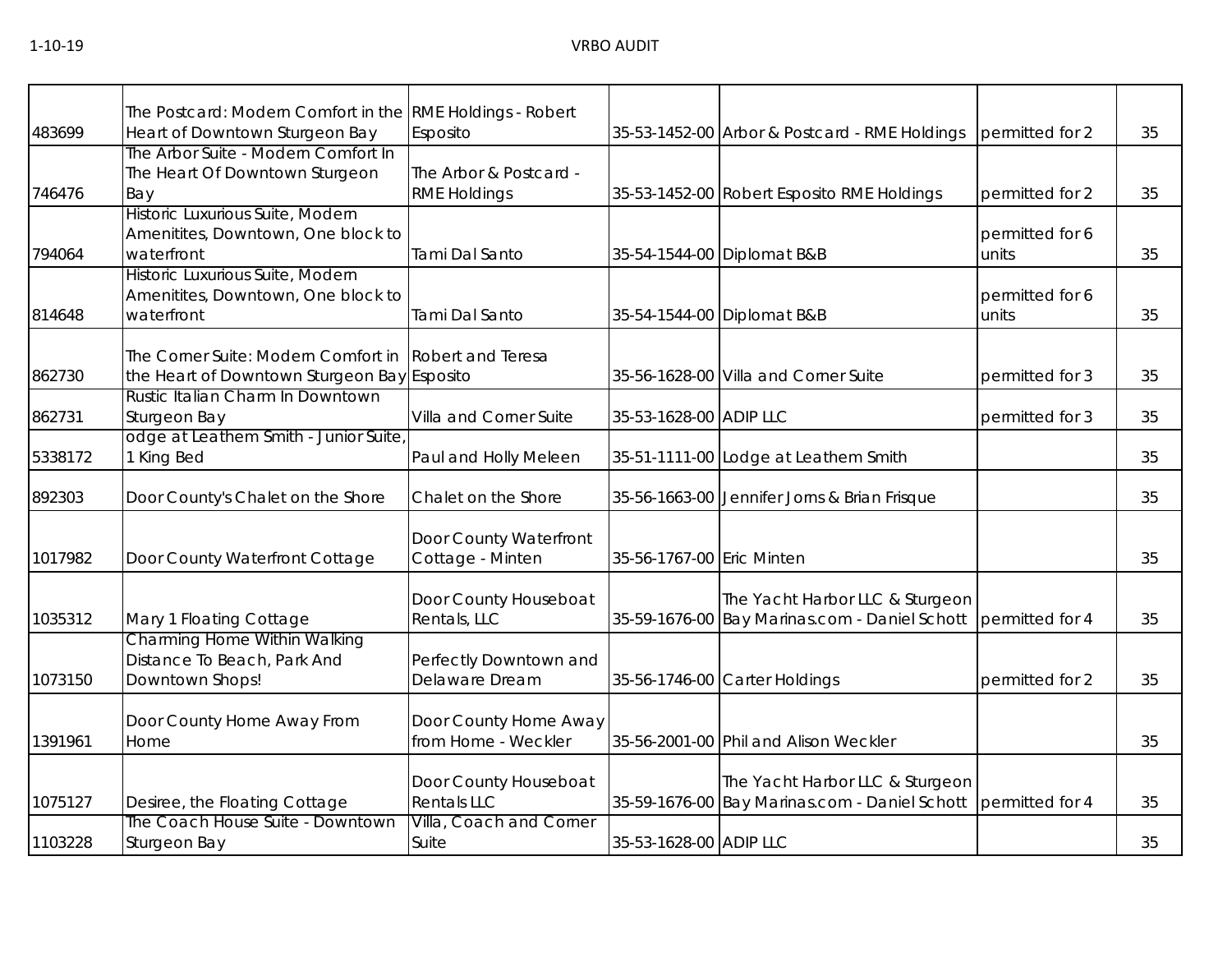| 1305060   | Newly constructed, Bay Breeze, the<br>Floating Cottage. Reserve your stay<br>today!    | Door County Houseboat<br><b>Rentals LLC</b>                                         |                   | The Yacht Harbor LLC & Sturgeon<br>35-59-1676-00 Bay Marinas.com - Daniel Schott | permitted for 4 | 35 |
|-----------|----------------------------------------------------------------------------------------|-------------------------------------------------------------------------------------|-------------------|----------------------------------------------------------------------------------|-----------------|----|
| 1305715   | Newly Constructed, Pier Relaxn', the<br>Floating Cottage! Reserve your stay<br>today!  | Door County Houseboat<br><b>Rentals LLC</b>                                         |                   | The Yacht Harbor LLC & Sturgeon<br>35-59-1676-00 Bay Marinas.com - Daniel Schott | permitted for 4 | 35 |
| 1307522   | Modern Retreat downtown Sturgeon<br>Bay Overlooking The Steel Bridge                   | The Bay Lofts                                                                       |                   | 35-53-1899-00 The Bay Lofts LLC                                                  |                 | 35 |
| 1314613   | The Boathouse Waterfront Home<br><b>Sturgeon Bay</b>                                   | The Boathouse                                                                       |                   | 35-56-1629-06 Bill and Heather Anderson                                          |                 | 35 |
| 1318797   | New Listing -Lagoon Bungalow<br>Retreat in Sturgeon Bay, with direct<br>water access!  | Lagoon Bungalow                                                                     |                   | 35-56-1898-00 Anne Thenell                                                       |                 | 35 |
| 1349260   | Sturgeon Bay Waterfront Estate                                                         | R & H Bayshore Estate                                                               |                   | 35-56-1957-00 Helen & Robin Urban                                                |                 | 35 |
| 1359613   | New Listing!! Beautiful Waterfront<br>Retreat On Sturgeon Bay with 114'<br>private doc | Tacoma Beach Getaway 35-56-0880-00 Anne Thenell                                     |                   |                                                                                  |                 | 35 |
| 243639ha  | Door County Waterfront Cottage<br>with Indoor/Outdoor Pools                            | Marina<br>Cottages/Centerpointe<br>Marina                                           | 35-56-0911-<br>00 | <b>Shipyard Partners</b>                                                         | permitted for 3 | 35 |
| 4768058ha | Overlooking 3rd Ave Downtown<br><b>Sturgeon Bay</b>                                    | Overlooking 3rd Ave                                                                 |                   | 35-53-1816-00 Joe Baw and Rob Paul                                               |                 | 35 |
| 1503292   | Charming Private Home for Your<br>Relaxing Door County Vacation                        | Ballard House - Restassure 35-56-2044-17 Geri Ballard                               |                   |                                                                                  |                 | 35 |
| 4976711ha | Waterfront Sturgeon Bay Home w/<br>Deck & Fire Pit                                     | Cheryl Link                                                                         |                   | 35-56-1875-00 On Bay Thyme                                                       |                 | 35 |
| 7124043ha | NEW! Sturgeon Bay Home Near<br>Potawatomi State Park!                                  | Port View Cottage                                                                   |                   | 35-56-1927-00 Christine Dehnert                                                  |                 | 35 |
|           | NEW! 'Collectic Farmhouse Suite!' in<br>7154645ha Sturgeon Bay!                        | Hilpipre- 228 N 7th Ave -<br>Collectic Farmhouse Suite 35-56-1939-00 Aaron Hilpipre |                   |                                                                                  |                 | 35 |
|           |                                                                                        |                                                                                     |                   |                                                                                  |                 |    |
| 7189649ha | Peace of Beach Cottage, private<br>cottage on beautiful shores of Door<br>County       | Chris Jeanquart                                                                     |                   | 36-56-1969-00 Jeanquart -3140 Lake Forest Park                                   |                 | 36 |
|           |                                                                                        |                                                                                     |                   |                                                                                  |                 |    |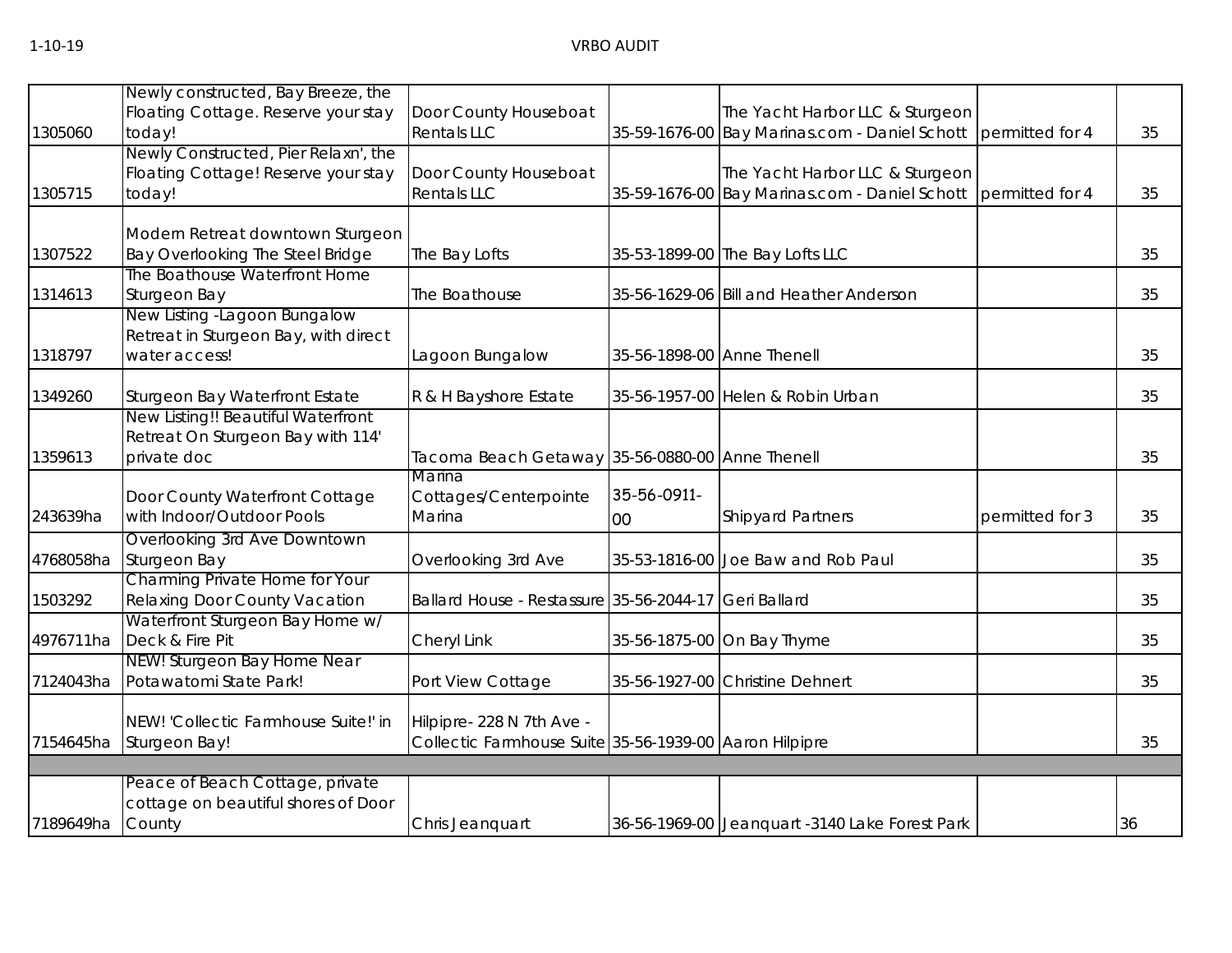|         | A Scenic Lakefront cottage. Door        |                         |                           |                                         |                 |    |
|---------|-----------------------------------------|-------------------------|---------------------------|-----------------------------------------|-----------------|----|
|         | County spring is comsing soon           |                         |                           | Jenkins 2359-2361 S Lake                |                 |    |
| 418990  | flowers wildlife                        |                         |                           |                                         |                 | 36 |
|         |                                         | David & Kay Jenkins     | 36-56-1243-00 Michigan Dr |                                         | permitted for 3 |    |
|         | Beautiful cozy cottage on Lake          |                         |                           |                                         |                 |    |
|         | Michigan. Steps to sandy beach.         |                         |                           | Jenkins 2359-2361 S Lake                |                 |    |
| 429277  | Shake off winter!                       | David & Kay Jenkins     | 36-56-1243-00 Michigan Dr |                                         | permitted for 3 | 36 |
|         | Spring is Coming. Soon. Great Lake      |                         |                           |                                         |                 |    |
|         | Michigan Beach in Door County. 4        |                         |                           | Jenkins 2359-2361 S Lake                |                 |    |
| 433883  | Bed/2 Bath.                             | David & Kay Jenkins     | 36-56-1243-00 Michigan Dr |                                         | permitted for 3 | 36 |
|         | Beachfront, waterview, RUSTIC, dog      |                         |                           |                                         |                 |    |
|         | friendly, Sturgeon Bay, Door County,    |                         |                           |                                         |                 |    |
| 379533  | sleeps 6                                | <b>Firefly Cottages</b> |                           | 36-56-0879-00 Irene Johnson             | permitted for 3 | 36 |
|         | All Season Home- 200 Ft. of             |                         |                           |                                         |                 |    |
|         | Beachfront, Spectacular Views of Lily   |                         |                           |                                         |                 |    |
| 437119  | Bay                                     | Mike Moreno             |                           | 36-56-1323-00 Moreno All Season Home    |                 | 36 |
|         | <b>Authentic Waterfront Log Cottage</b> |                         |                           |                                         |                 |    |
| 893687  | On Sand Beach                           | Pioneer Cottage         |                           | 36-56-0866-00 David Groenfeldt          |                 | 36 |
|         | Sunrises, Quiet Beach WalksRelax        |                         |                           |                                         |                 |    |
|         | with Family & Friends. Dogs             |                         |                           | Great Wulf Partners LLC/Capn            |                 |    |
| 451482  | Welcome!                                | Abode on the Beach      | 36-56-0811-00 Wulf        |                                         |                 | 36 |
|         | Lake Michigan Home; Awesome             |                         |                           |                                         |                 |    |
|         | SAND Beach; Taking October              |                         |                           |                                         |                 |    |
| 505916  | Reservations; filling up!               | Mike Boyer              |                           | 36-56-1358-00 Boyer Beach House         |                 | 36 |
|         | <b>Beautiful Waterfront Home with</b>   |                         |                           |                                         |                 |    |
| 659503  | swimming pond - south unit              | Joe Fittshur            |                           | 36-56-1329-00 Porthaven Executive Homes | permitted for 2 | 36 |
|         | Beautiful waterfront home with          |                         |                           |                                         |                 |    |
| 659505  | swimming pond - North Unit              | Joe Fittshur            |                           | 36-56-1329-00 Porthaven Executive Homes | permitted for 2 | 36 |
|         |                                         |                         |                           |                                         |                 |    |
|         | Merry Breeze 4 Cottage~Romantic         |                         |                           |                                         |                 |    |
|         | Getaway With 212 Ft Of Sandy Lake       |                         |                           |                                         |                 |    |
| 701320  | Michigan Beach                          | Merry Breeze Unit 4     |                           | 36-55-1438-00 Peggy & Don Donaldson     |                 | 36 |
|         |                                         |                         |                           |                                         |                 |    |
|         | Arrowhead Waterfront Log Cottage        |                         |                           |                                         |                 |    |
| 838167  | On Sand Beach With Fireplace.           | Arrowhead Cottage       |                           | 36-56-0844-00 Tom Groenfeldt            |                 | 36 |
|         | Sand Beach on Lake Michigan-            |                         |                           |                                         |                 |    |
| 870129  | Rustic-Tolan's Log Cabin                | <b>Tolans Cottage</b>   |                           | 36-56-0816-13 Sally Tolan (Sandy Tolan) |                 | 36 |
|         | Sand Beach For Miles Awaits You,        |                         |                           |                                         |                 |    |
| 1013091 | <b>Relax And Make Memories</b>          | Harbour Lake House      | 36-56-1701-00 Tammy Estes |                                         |                 | 36 |
|         |                                         |                         |                           |                                         |                 |    |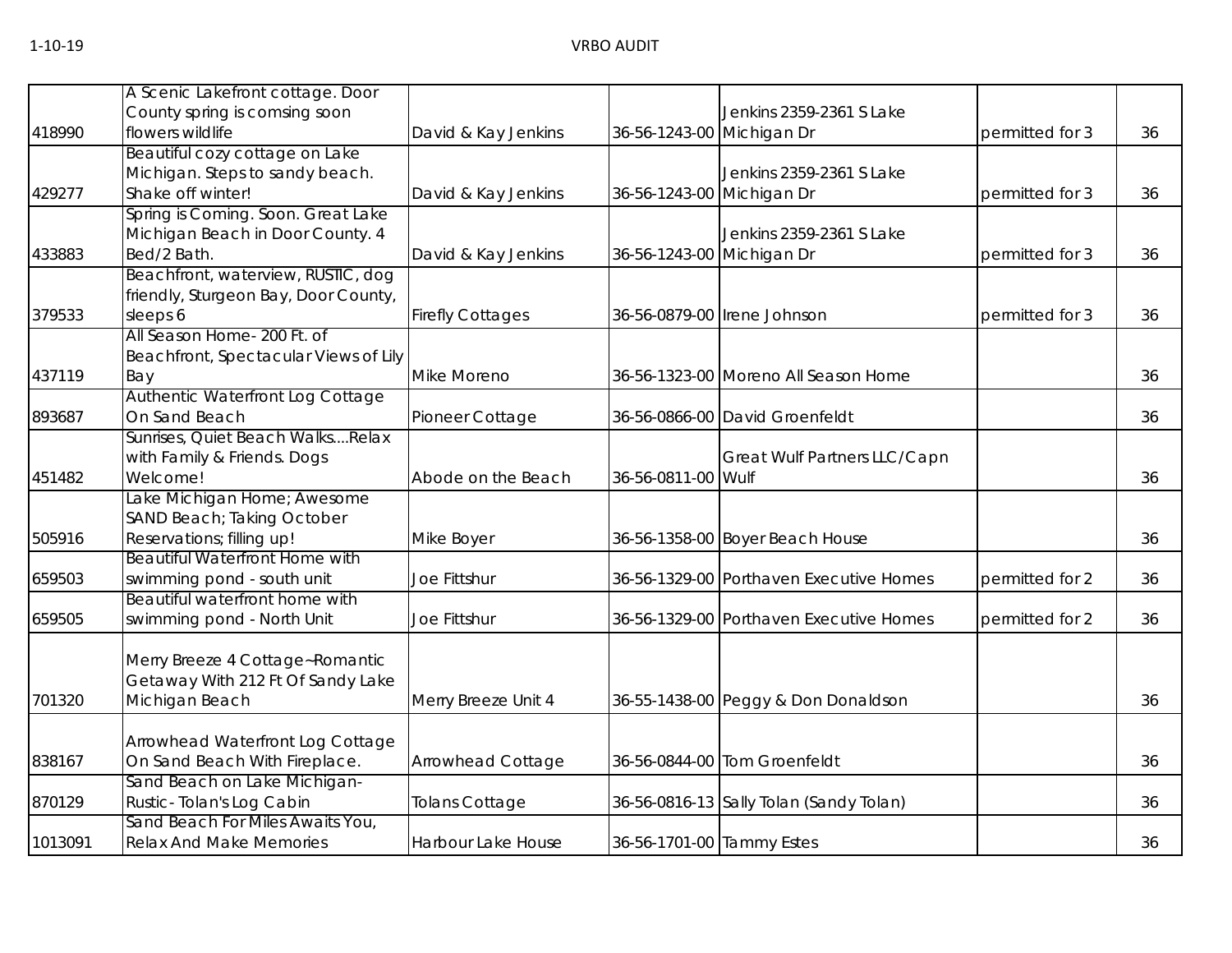| 1154854   | Get away from it all at this serene,<br>modern Door County estate.                            | The Clerestory on Lake<br>Michigan                                | 36-56-1789-00 Kretchmar   | Christopher Mohar and Kerry                                  |                 | 36 |
|-----------|-----------------------------------------------------------------------------------------------|-------------------------------------------------------------------|---------------------------|--------------------------------------------------------------|-----------------|----|
| 1489258   | Walking distance to Lake Michigan -<br>Public Beaches   Family-Pet friendly                   | Clay Banks Woodsy<br>Retreat                                      |                           | 36-56-1731-17 David Goettelman                               |                 | 36 |
| 1375405   | New! Lake Michigan Beach Home<br>with 107' of Private Sand Beach                              | Just Beechy                                                       |                           | 36-56-1924-00 Kristin & Theodore Blackwood                   |                 | 36 |
|           |                                                                                               |                                                                   |                           |                                                              |                 |    |
| 559164    | Door County Shorefront 2 Bedroom<br>Home On 1.2 Acres w/100 Ft Of<br>Shoreline                | Cabin Sun Over Beach                                              |                           | 39-56-1398-00 Pat O' Donnell                                 |                 | 39 |
| 570935    | <b>BOOKING NOW-WATERFRONT-</b><br>ISLAND- FIRE PIT-SUNRISE SUNSET-9<br>MI.TO STURGEON BAY     | Gordon's Isle View<br>Cottages                                    |                           | Jane & Brett Barr/ Jerry &<br>39-56-1648-00 Jacquelyn Gordon | permitted for 2 | 39 |
| 1447164   | Cozy Cottage On The Water: Relax,<br>Fish, Kayak                                              | Cottage Creek Ahlswede 39-56-2005-00 Rob & Emily Ahlswede         |                           |                                                              |                 | 39 |
| 586665    | Sunset Cliff Cottage - Peaceful &<br>Serene perched on a 35' Cliff<br>breathtaking views      | Jon Hanson / Snug<br>Harbor                                       |                           | 39-56-0860-00 Sunset Cliff Cottage                           |                 | 39 |
| 810620    | <b>BOOKING NOW! WATERFRONT-</b><br>ISLAND-LG.SCREEN PORCH-SUNRISE-<br><b>SUNSET-CAMPFIRES</b> | Gordon's Isle View<br>Cottages                                    |                           | Jane & Brett Barr/ Jerry &<br>39-56-1648-00 Jacquelyn Gordon |                 | 39 |
| 1492937   | Cozy newly built home 35 feet off the<br>Bay with stunning sunsets                            | Fox Lane Beach House                                              |                           | 39-56-2039-00 Duane and Linda Nolte                          |                 | 39 |
| 962273    | Family Friendly Cabin On The Bay!                                                             | Cabin on the Bay -<br>Goffard                                     |                           | 39-56-1709-00 Gregory Goffard                                |                 | 39 |
|           |                                                                                               |                                                                   |                           |                                                              |                 |    |
| 1117085   | Waterfront Cottage in Southern Door<br>County, near Green Bay and<br>Sturgeon Bay             | <b>Waterfront Cottage</b><br>Soukup                               | 42-56-1774-00 Lisa Soukup |                                                              |                 | 42 |
| 1150626   | Dock, Firepit, WIFI, Large Private Yard Property                                              | <b>Desotell Waterfront</b>                                        |                           | 42-56-1781-13 Helen and Tim Desotell                         |                 | 42 |
| 4264111ha | Door County, Green Bay waterfront<br>Cottage. 20 minutes to Green Bay<br>and Stur. Bay        | Waterfront Cottage - Bur   42-56-1666-00 Waterfront Cottage - Bur |                           |                                                              |                 | 42 |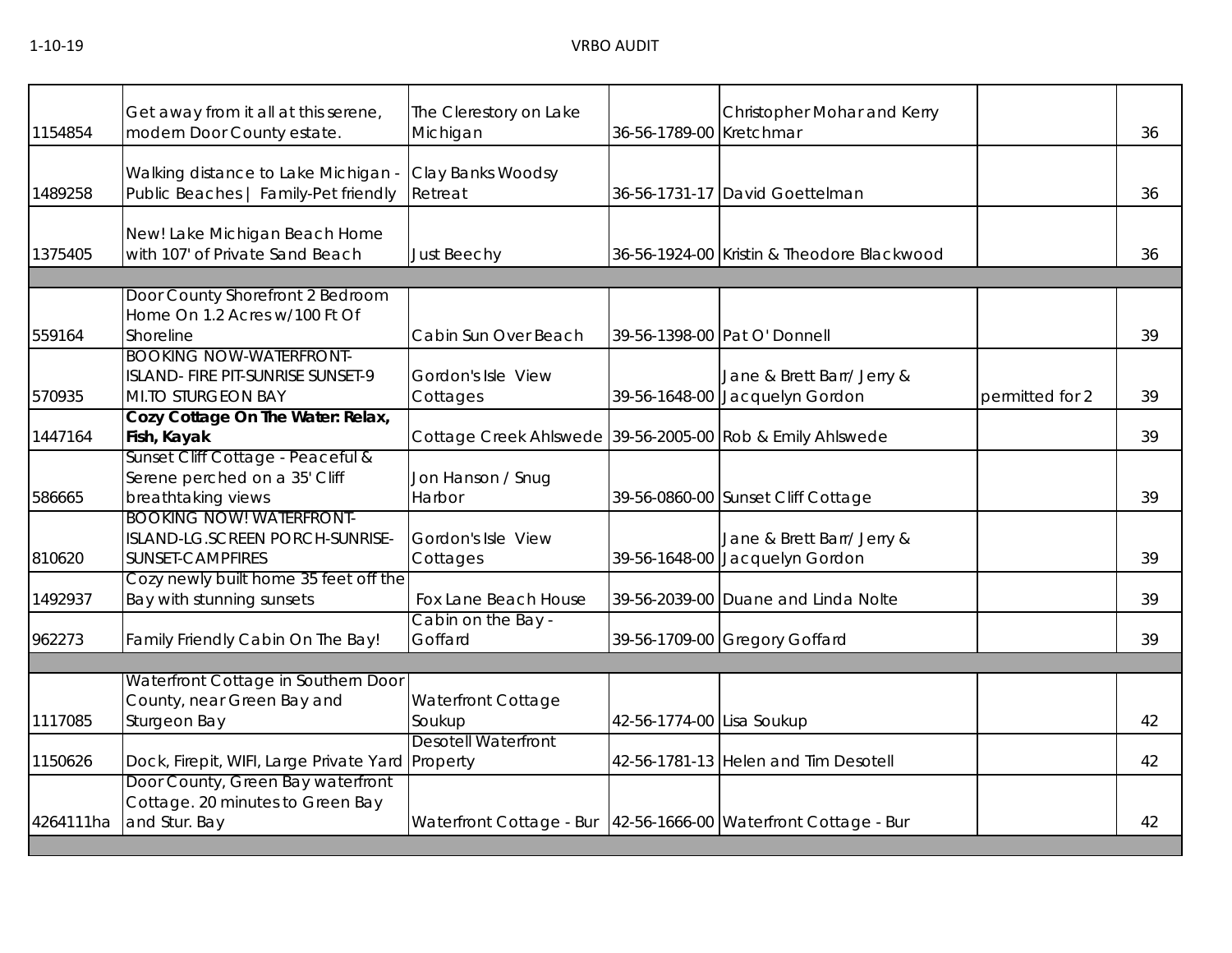|         | Amazing Sunsets*80ft shore* 25                                                      |                                  |                          |                                                                   |                  |    |
|---------|-------------------------------------------------------------------------------------|----------------------------------|--------------------------|-------------------------------------------------------------------|------------------|----|
| 285175  | acres*great cottage                                                                 | Amy Jorgenson                    |                          | 46-56-0581-00 Funks Cottage                                       |                  | 46 |
| 292728  | Beautiful lake front 4 bedrom home<br>with incredible sunsets                       | <b>RC Rudolph</b>                |                          | 46-55-0566-00 Cascio Cottages                                     |                  | 46 |
| 557405  | 60 Acre Farmhouse, Grat property to<br>enterain friends family and children         | Dan Jorgenson                    |                          | 46-56-1332-00 Buckwild Farm                                       |                  | 46 |
| 594977  | Home Owner Custom Built Log Cabin Log Cabin House - Porter                          |                                  |                          | 46-56-1668-00 Dan & Lory Porter                                   |                  | 46 |
| 702550  | 2 Bedroom 1 bath on Lake Michigan                                                   | <b>Bill Smardo</b>               | 46-55-0603-00 Smardo     |                                                                   |                  | 46 |
| 780911  | Great sunrises 200 ft of Lake<br>Michigan Shorefront 1.5 acres, 2<br>bedroom 1 bath | Greg & Kristine Koetter          | 46-56-1588-00 Koetter    |                                                                   |                  | 46 |
| 806333  | Century farmhouse with 4 bedrooms<br>and large outside deck.                        | Old Orchard Century<br>Farmhouse | 46-56-1867-00 Dawn Chier | Debra Sheridan (Thielke) and                                      |                  | 46 |
| 806850  | Washington Island Westside<br><b>Shorefront Home</b>                                | William & Mary Filer             |                          | 46-56-1428-00 Above and Beyond Cottage                            |                  | 46 |
| 828246  | A frame cabin with majestic sunrises<br>and sand beach. Secluded yet<br>accesible.  | Andy Valentincic                 |                          | 46-50-1596-00 Viking Village                                      | permitted for 13 | 46 |
| 1054806 | Cute Cabin Located Close to Beach<br>On Washington Island, Lake<br>Michigan         | <b>Coffee Creek Cabins</b>       | 46-55-0731-00 Dawn Chier |                                                                   | permitted for 2  | 46 |
| 1243560 | Initiative's Retreat - Ultimate<br>Lakefront Destination!                           | Initiatives Retreat              |                          | 46-56-1846-00 Initiatives Retreat LLC                             |                  | 46 |
| 1282279 | Wickman Waterfront Cottage<br>overlooking Hog Island                                | Lynn Carpenter                   |                          | Lakefront Cottage - Wickman<br>46-56-1968-00 Waterfront Carpenter |                  | 46 |
| 1391479 | <b>Breezy Beach Cottage</b>                                                         | <b>Breezy Beach</b>              |                          | 46-56-1940-00 Richard Tobey                                       |                  | 46 |
| 1392021 | Waterfront cottage on Detroit<br>Harbor. Beautiful beach and<br>dockage.            | Spring Beach Cottage             |                          | 46-55-0587-00 Leon A Shellswick                                   |                  | 46 |